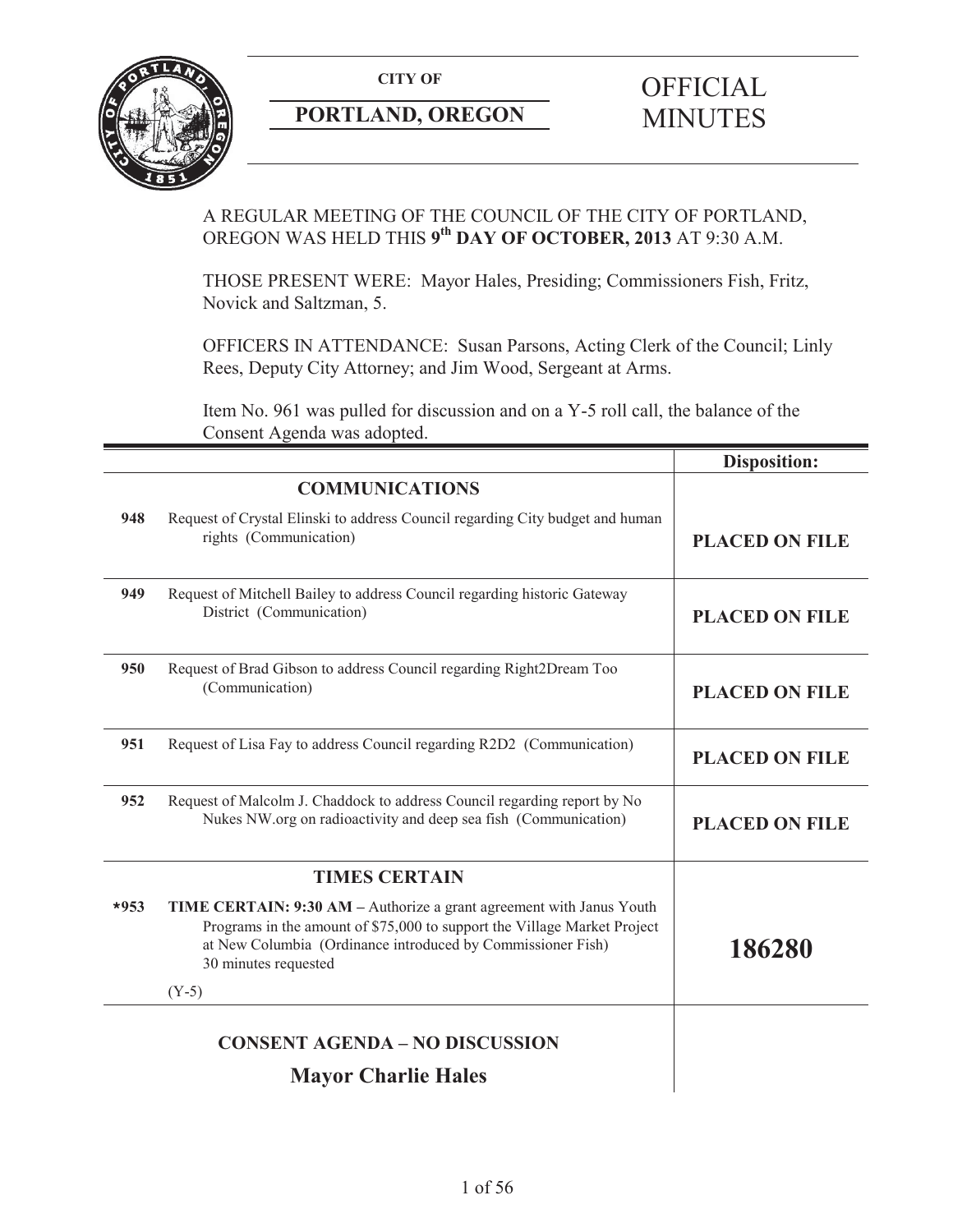|        | $OUVUU1$ , $201J$                                                                                                                                                                                                                     |                                                                                    |
|--------|---------------------------------------------------------------------------------------------------------------------------------------------------------------------------------------------------------------------------------------|------------------------------------------------------------------------------------|
| 954    | Authorize a grant agreement with CASH Oregon for \$75,000 to provide<br>financial education, counseling and free tax preparation services to low-<br>income families and individuals in Portland (Second Reading Agenda<br>932)       | 186276                                                                             |
|        | $(Y-5)$                                                                                                                                                                                                                               |                                                                                    |
|        | <b>Office of Management and Finance</b>                                                                                                                                                                                               |                                                                                    |
| 955    | Accept contract with P&C Construction for Union Station Facility<br>Improvements Phase II project as complete, authorize final payment and<br>release retainage in the amount of \$173,907 (Report; Contract No.<br>30001405)         | <b>ACCEPTED</b>                                                                    |
|        | $(Y-5)$                                                                                                                                                                                                                               |                                                                                    |
| 956    | Authorize a three-year price agreement with Leotek Electronics USA Corp. to<br>purchase LED equipment for the Lighting Efficiency Program at a<br>contractual cost not to exceed \$7,500,000 (Procurement Report - ITB<br>No. 115460) | <b>ACCEPTED</b>                                                                    |
|        | $(Y-5)$                                                                                                                                                                                                                               |                                                                                    |
| $*957$ | Reaffirm the City American's With Disabilities Act Title II Non-discrimination<br>Policy and establish rules, procedures and forms to implement the<br>program (Ordinance)                                                            | 186277                                                                             |
|        | $(Y-5)$                                                                                                                                                                                                                               |                                                                                    |
| $*958$ | Authorize contract with ING Life Insurance and Annuity Company for Third<br>Party Administration of the City Deferred Compensation Plan<br>(Ordinance)                                                                                | 186278                                                                             |
|        | $(Y-5)$                                                                                                                                                                                                                               |                                                                                    |
|        |                                                                                                                                                                                                                                       |                                                                                    |
|        | <b>Commissioner Steve Novick</b>                                                                                                                                                                                                      |                                                                                    |
|        | <b>Position No. 4</b>                                                                                                                                                                                                                 |                                                                                    |
|        | <b>Bureau of Transportation</b>                                                                                                                                                                                                       |                                                                                    |
| *959   | Authorize a Supplemental Intergovernmental Agreement with the Oregon<br>Department of Transportation for the design and construction of the NE<br>102nd Ave: NE Glisan to SE Washington Phase II project (Ordinance)                  | 186279                                                                             |
|        | $(Y-5)$                                                                                                                                                                                                                               |                                                                                    |
| 960    | Amend the Clean & Safe Lighting Revenues Program to include additional<br>amenities provided in downtown Portland and funded by existing fees<br>collected in the Clean & Safe District (Ordinance; amend Code Section<br>6.06.216    | <b>PASSED TO</b><br><b>SECOND READING</b><br><b>OCTOBER 16, 2013</b><br>AT 9:30 AM |
|        |                                                                                                                                                                                                                                       |                                                                                    |
|        | <b>Commissioner Amanda Fritz</b>                                                                                                                                                                                                      |                                                                                    |
|        | <b>Position No. 1</b>                                                                                                                                                                                                                 |                                                                                    |
| 961    | Amend Protected Sick Time Code to clarify various provisions (Ordinance;<br>amend Ordinance No. 185926)                                                                                                                               | <b>PASSED TO</b><br><b>SECOND READING</b><br><b>OCTOBER 16, 2013</b><br>AT 9:30 AM |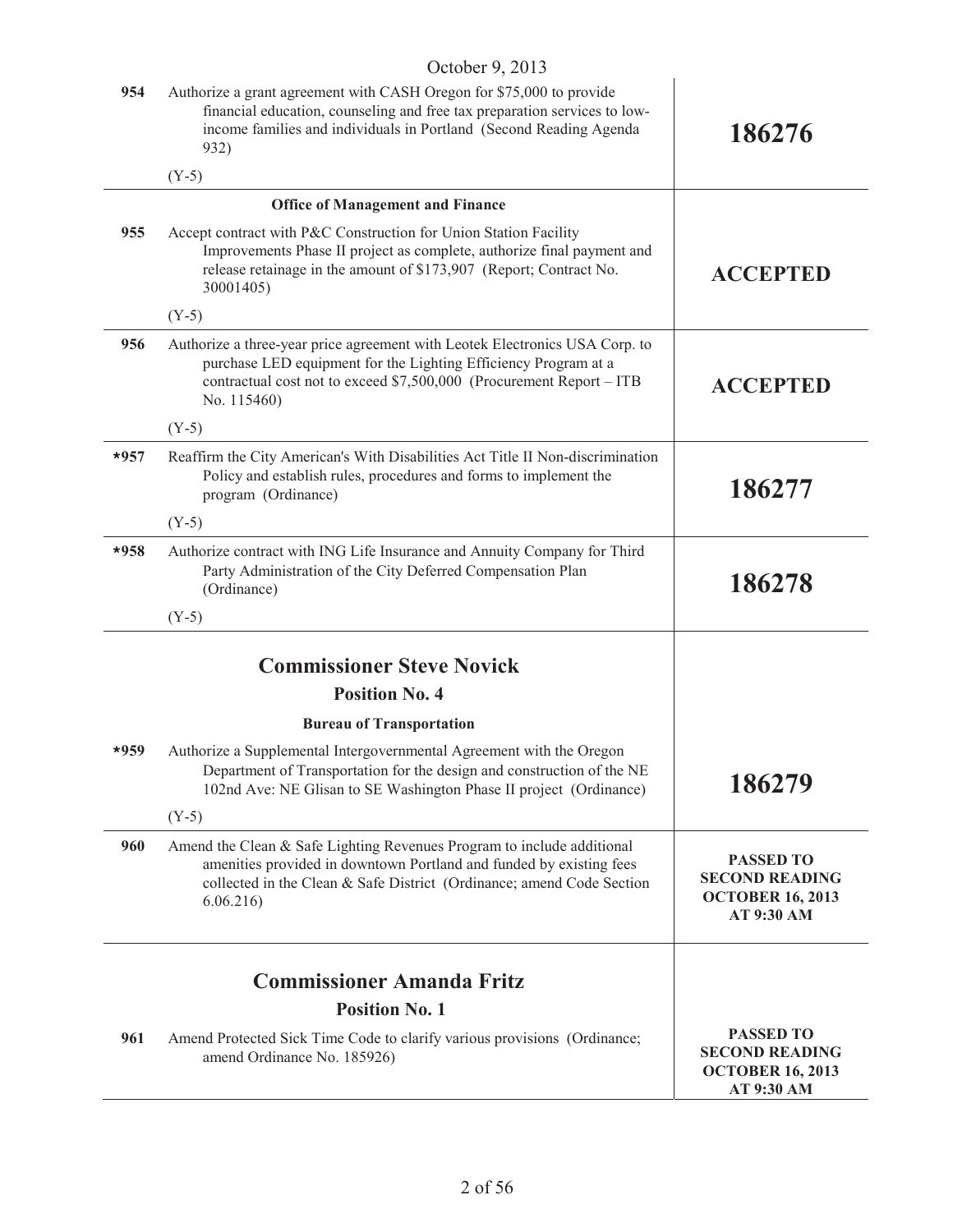|        | <b>Commissioner Nick Fish</b><br><b>Position No. 2</b>                                                                                                                                                                                                                                                               |                                                                                    |
|--------|----------------------------------------------------------------------------------------------------------------------------------------------------------------------------------------------------------------------------------------------------------------------------------------------------------------------|------------------------------------------------------------------------------------|
|        | <b>Bureau of Environmental Services</b>                                                                                                                                                                                                                                                                              |                                                                                    |
| 962    | Amend contract with Berger/ABAM Engineers, Inc. in the amount of \$43,478<br>for additional work and compensation for the Guilds Lake Pump Station<br>Reliability Improvements Project No. E08877 (Ordinance; amend<br>Contract No. 30000337)                                                                        | <b>PASSED TO</b><br><b>SECOND READING</b><br><b>OCTOBER 16, 2013</b><br>AT 9:30 AM |
|        | <b>REGULAR AGENDA</b>                                                                                                                                                                                                                                                                                                |                                                                                    |
|        | <b>Mayor Charlie Hales</b>                                                                                                                                                                                                                                                                                           |                                                                                    |
| 963    | Proclaim October 2013 to be Disability Employee Awareness Month in<br>Portland (Proclamation introduced by Mayor Hales)                                                                                                                                                                                              | <b>PLACED ON FILE</b>                                                              |
| 964    | Proclaim October 11 and 12, 2013 to be Parke Diem, a citywide event in<br>support of Portland's parks (Proclamation introduced by Mayor Hales)                                                                                                                                                                       | <b>PLACED ON FILE</b>                                                              |
|        | <b>Office of Management and Finance</b>                                                                                                                                                                                                                                                                              |                                                                                    |
| $*965$ | Authorize contract with Motorola Solutions, Inc. to provide a public safety<br>emergency radio system for a not to exceed amount of \$18,289,174<br>(Ordinance) 10 minutes requested<br>$(Y-5)$                                                                                                                      | 186281                                                                             |
|        |                                                                                                                                                                                                                                                                                                                      |                                                                                    |
|        | <b>Commissioner Steve Novick</b>                                                                                                                                                                                                                                                                                     |                                                                                    |
|        | <b>Position No. 4</b>                                                                                                                                                                                                                                                                                                |                                                                                    |
| $*966$ | <b>Bureau of Transportation</b><br>Authorize the Bureau of Transportation to acquire certain permanent and<br>temporary rights necessary for construction of the N Burgard Rd-Over<br>Abandon Railroad and N Burgard Storm Sewer Project, through the<br>exercise of the City's Eminent Domain Authority (Ordinance) | 186282                                                                             |
|        | $(Y-5)$                                                                                                                                                                                                                                                                                                              |                                                                                    |
|        | <b>Commissioner Nick Fish</b><br><b>Position No. 2</b>                                                                                                                                                                                                                                                               |                                                                                    |
|        | <b>Water Bureau</b>                                                                                                                                                                                                                                                                                                  |                                                                                    |
| $*967$ | Authorize the Water Bureau to sell and remove a surplus manufactured home<br>from Powell Butte (Ordinance) 15 minutes requested                                                                                                                                                                                      | 186283                                                                             |
|        | $(Y-5)$                                                                                                                                                                                                                                                                                                              |                                                                                    |
|        | <b>City Auditor LaVonne Griffin-Valade</b>                                                                                                                                                                                                                                                                           |                                                                                    |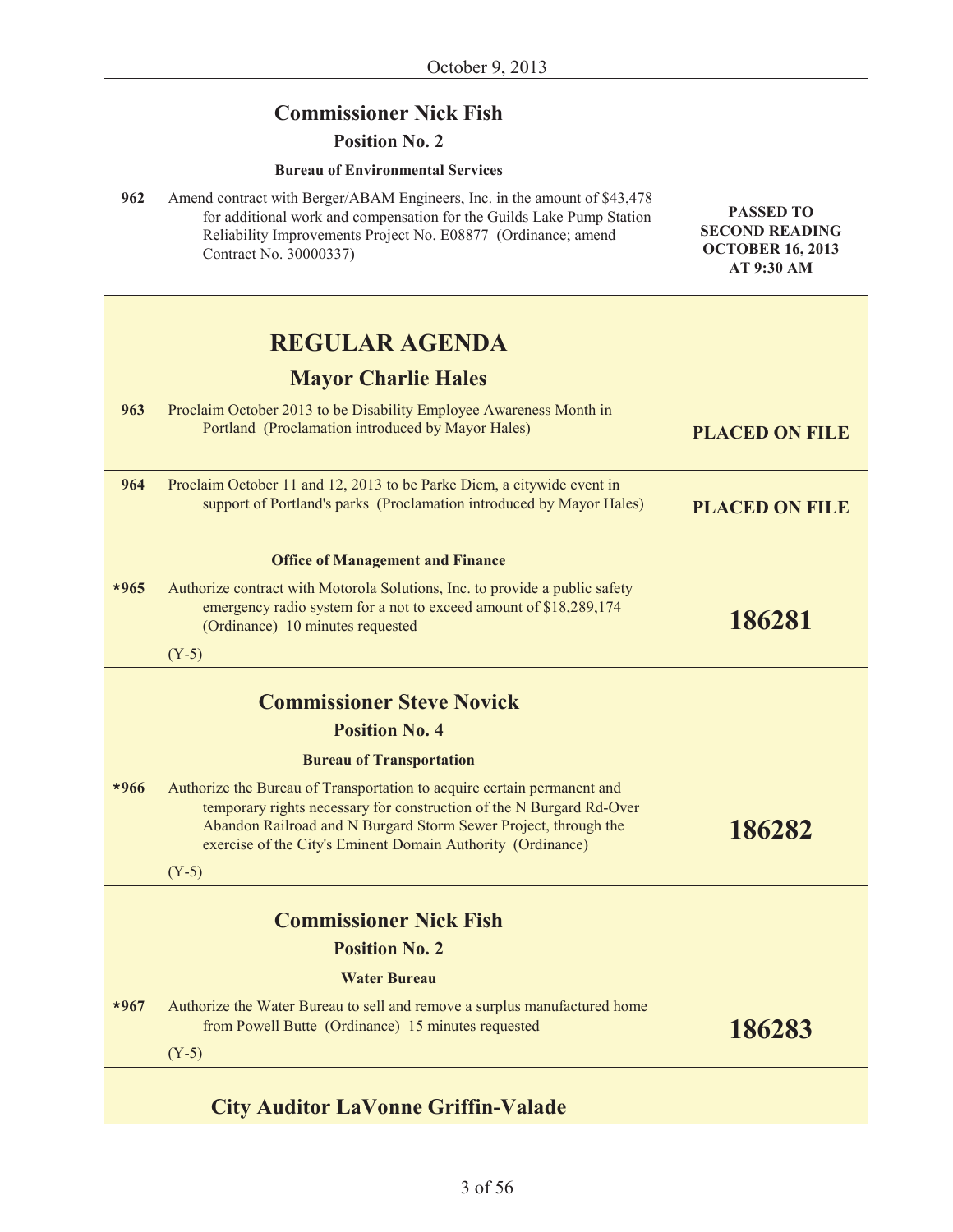**968** Establish employment restrictions for the Ombudsman position to further safeguard the integrity and independence of the Office of the Ombudsman (Second Reading Agenda 946; amend Code Section 3.77.050)

**REFERRED TO OFFICE OF CITY AUDITOR**

At 11:55 a.m., Council recessed.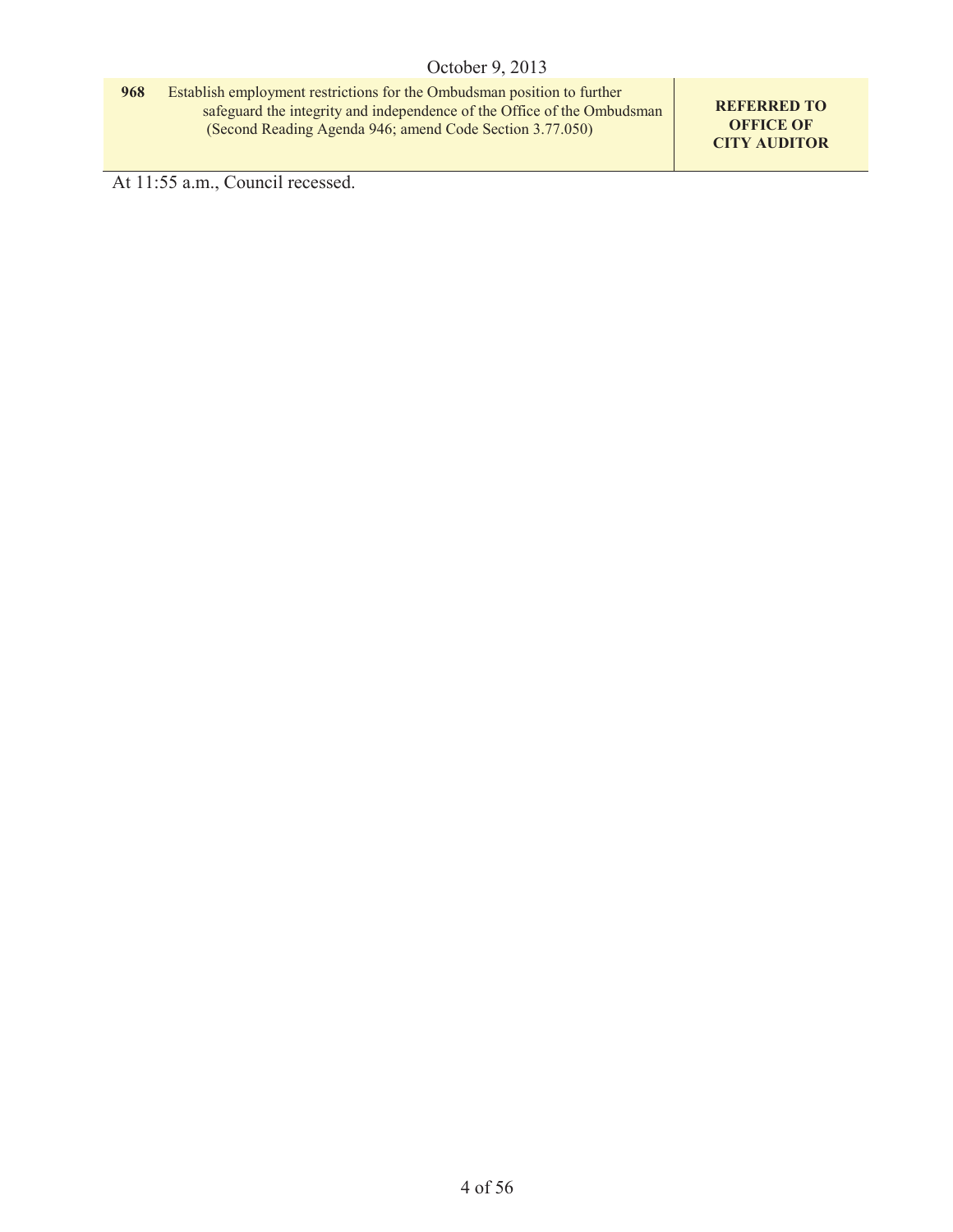## A RECESSED MEETING OF THE COUNCIL OF THE CITY OF PORTLAND, OREGON WAS HELD THIS **9TH DAY OF OCTOBER, 2013** AT 2:00 P.M.

THOSE PRESENT WERE: Mayor Hales, Presiding; Commissioners Fish, Fritz, Novick and Saltzman, 5.

OFFICERS IN ATTENDANCE: Susan Parsons, Acting Clerk of the Council; Roland Iparraguirre, Deputy City Attorney; and John Paolazzi, Sergeant at Arms.

|     |                                                                                                                                                                                                                                                                                                                                                                                                                                                                                | Disposition:               |
|-----|--------------------------------------------------------------------------------------------------------------------------------------------------------------------------------------------------------------------------------------------------------------------------------------------------------------------------------------------------------------------------------------------------------------------------------------------------------------------------------|----------------------------|
| 969 | <b>TIME CERTAIN: 2:00 PM</b> – Endorse the Southwest Corridor Plan and<br>Shared Investment Strategy and provide direction for plan refinement and<br>implementation (Resolution introduced by Mayor Hales and<br>Commissioner Novick) 1 hour requested<br>Motion to amend the last paragraph, page 2 to read: "the various options"<br>instead of "tunnel option" and add Portland Community College to<br>the areas: Moved by Fritz and seconded by Novick. (Y-5)<br>$(Y-5)$ | 37038<br><b>AS AMENDED</b> |

At 3:58 p.m., Council adjourned.

**LAVONNE GRIFFIN-VALADE** Auditor of the City of Portland

Susan Parious

By Susan Parsons Acting Clerk of the Council

For a discussion of agenda items, please consult the following Closed Caption File.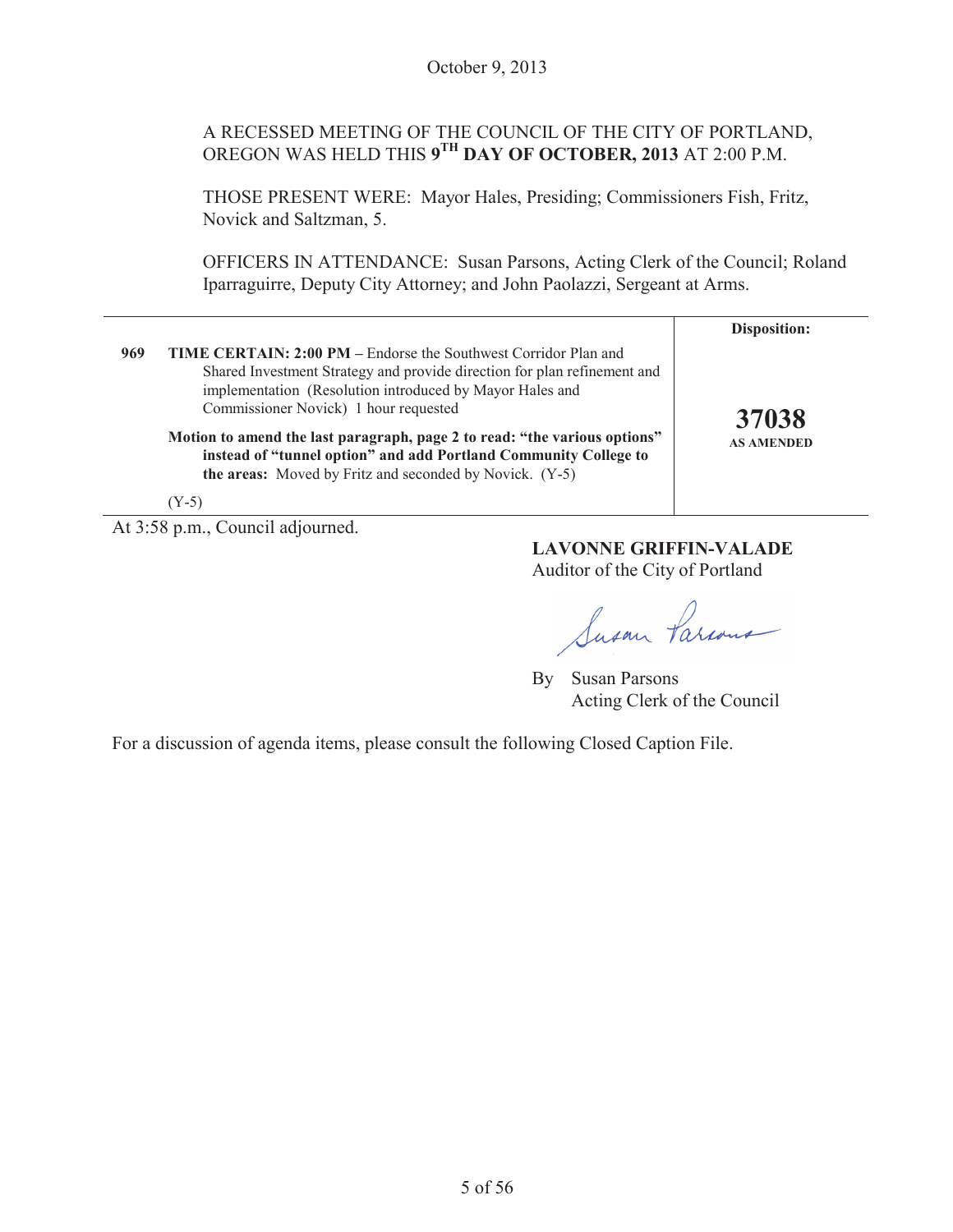#### **Closed Caption File of Portland City Council Meeting**

This file was produced through the closed captioning process for the televised City Council broadcast and should not be considered a verbatim transcript. Key: **\*\*\*\*\*** means unidentified speaker.

#### **OCTOBER 9, 2013 9:30 AM**

#### **Hales:** Call the roll, please. [roll call taken]

**Hales:** We have a number of proclamations this morning. The first is in advance of our regular agenda. We have a distinguished group the guests here that i'll introduce and welcome. We want to bring them forward and i'll read the proclamation and then if we have any comments from our guests it would be wonderful. First we have jaime escalone, deputy consul general for san francisco from the republic of the philippines. John maesto, who is the president of the u.s. Philippines society now but in a previous life, please, come up and join us, john was a long time u.s. Member of the foreign service, ambassador to venezuela, nicaragua and organization of american states. Carmen stoll, who represents the united states philippines society, and richard wimberling, who is consul general for the philippines. Welcome. Please be seated. We're so happy to have you here there are a number of activities this week involving this delegation. In fact they are going to be spending time today with greater Portland, inc., and with other connections between the u.s. And the philippines economically. There's going to be activities at the Oregon historical society, then major fashion event tonight at bigger shipyard. Pretty interesting combination of fashion, history and economy that this group is going to be working with Portlanders on over the next few days. Let me read the proclamation first. Says whereas fill pin yoss and philippine americans make up one of the largest ethnic groups in the united states with over 25,000 resideing in the state of Oregon; and whereas the philippine american national historical society established filipino american history month in 1998, communities throughout the united states and its territories have since celebrated filipino american history month every october not only to observe filipino heritage but to recognize the social, cultural, intellectual and economic contributions from filipino americans in Oregon and in this country. In 2009 united states congress passed the resolution 80 officially recognizing october as filipino american history month and whereas it's necessary to instill in our youth the importance of education, history and ethnicity in creating role models, establishing a proud cultural identity and producing exception at citizens of this nation. And whereas this is a time to reflect on and honor the republic of the philippines and to invite all Oregonians to learn about and appreciate the historic and continuing contributions of filipinos and philippine americans to the state of Oregon. Now therefore i, charlie hales, mayor of the city of Portland, Oregon, city of roses, do hereby proclaim october 2013 to be fill mino american history month in Portland and encourage all americans to observe this month. Thank you and welcome. [applause] i'm not sure if you were planning to make any remarks, but feel free. We're so happy to have you here. **\*\*\*\*\*:** Thank you, mr. Mayor, to the honorable members of the council. We are deeply honored an it warms our heart to be here. To receive the proclamation declaring october philippine american history month. We always try and pursue activities to promote the contributions of philippine americans and filipinos to american society. Their history, the history of the filipino american

people in the united states, is the history of the american people. So it really warms our heart that you give due recognition to this. And the talents and creativity of the filipino americans are now yours. We share them with you and tonight we will see that in fashion x, and we hope you will continue to support such moves. Thank you very much and good morning.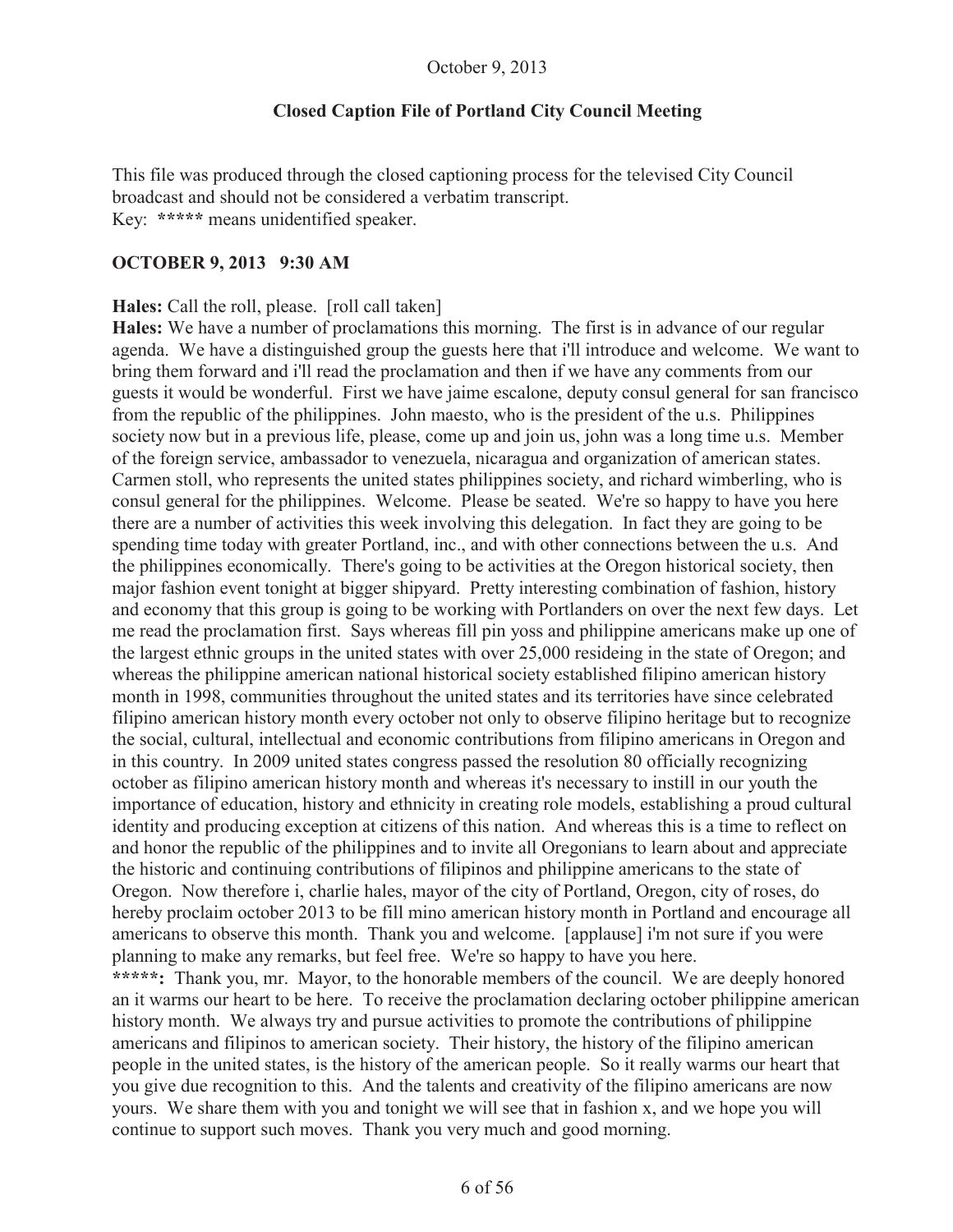**Hales:** Thank you. Welcome. By strange coincidence I was on a long flight home from new york last night and read lost in shangri la, about the rescue of three american service people, one wac, two army soldiers, in 1945, in a very remote valley in new guinea. The two stars of that story were two philippine american medics that were chafing to get into the fight. They wanted to help avenge the japanese invasion of the philippines. This finally was their moment. They parachuted into this remote valley, saved the lives of these injured flyers, and ultimately they all got out in good order and were famous for a while, of course, these things come and go in the public consciousness but one more example of the amazing history between the people of the philippines an people of the united states and mainland. Great story. I recommend it. Another piece of that history that you'll be celebrating up at the Oregon history center today. Please.

**\*\*\*\*\*:** Very briefly, thank you, mr. Mayor, members of city council. I'm an easterner. I come from Washington. Just about a years ago we established the independent nongovernment finance by any government, u.s. Or philippines, u.s.-philippine society. Our objective to raise awareness of the philippines in the united states. You're doing it here in Portland, and we wanted to be associated with it. Congratulations on what you're doing. A vibrant population of filipino americans in this country. A very important bilateral relationship between the united states and the philippines. Historically the philippines was front and center in u.s. History 100, 110 years ago. We have a tendency to not think that much about history or think about now and the future. But there's no more loyal group of american citizens and filipino americans that have contributed so much in so many ways, and our objective is to elevate the profile, call attention to a good bilateral relationship, and reach out to the philippine american community. Thank you for the opportunity to be here and to participate in this.

**Fish:** Can I just also -- for our friends, just acknowledge we have a newspaper, local paper called the asian reporter published by jamie lim. They hail from the philippines. Every year they host a fourth of july picnic at blue lake, which is the highlight of any elected official's calendar. [laughter] not just because of the friendship and the dance and the good feeling but also the food. We're very proud of the relationship between local government, philippine american community and the contributions of so many filipino americans in our community. Thank you.

**Hales:** Thanks, commissioner. Other comments? Thank you all for being here. We look forward to the next few days. Enjoy.

**\*\*\*\*\*:** Thank you so much.

**Hales:** All right, we have some communication items up front and if you could read the first, please, sue.

## **Item 948.**

**Hales:** Come on up, ms. Elinski. You have three minutes.

**Hales:** Come on up, crystal. We can put those up at the front for people to pick up. Just give it to sue. That's fine.

**Elinski:** It's my first time.

**Hales:** Okay.

**Elinski:** Submitting paperwork.

**Hales:** That's all right.

**Elinski:** This is for you, mayor hales. Your eyes only.

**Hales:** Thank you. Not sure if we can maintain that standard around here but welcome.

**Elinski:** Well, it's already been discussed. I'm crystal elinski. The last time I was here for communications i'm in a lot of pain today. I have been in pain all month because the injuries I sustained when I was tortured under the federal building. I was taken away from city hall coming here to testify in communications, so I would like to read to you today what I was going to read to you on september 4th, if that's okay. What I just handed you is -- are the questions I have been asking different agencies an offices around city hall about why I was tortured and what we are going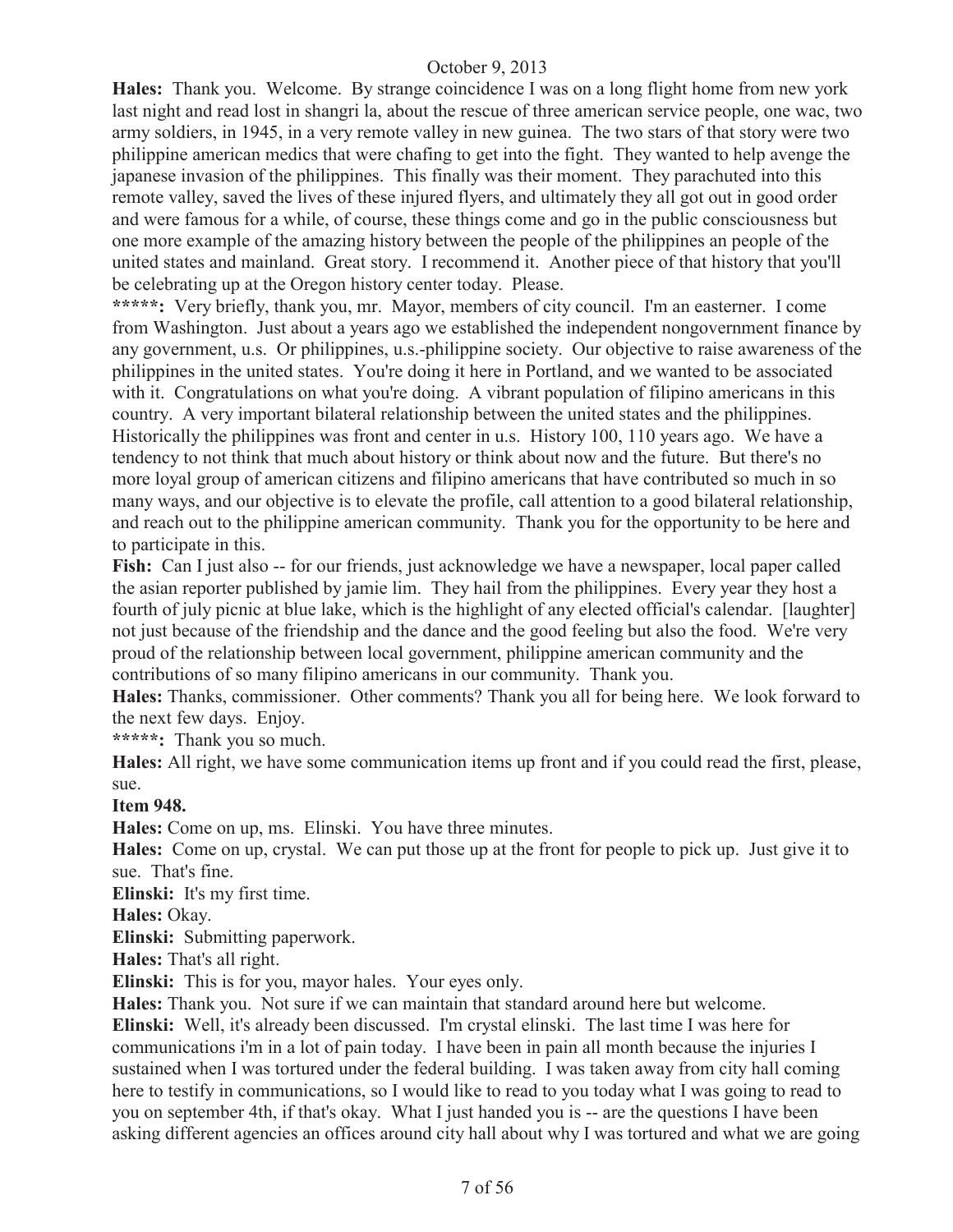to do about it. I have been trying to deal with my medical conditions, and I have just been really surprised that I haven't had any answers about who this person was and why they treated me the way they did. So I had to take notes because last time I was here this is very fresh in my mind, as I was walking to city hall to talk to you about this and I got pulled out of the entrance by a very violent man. Last week I took wednesday off since you canceled and did the rare roam around my hood. One after another an anomaly that is you remember I testified in the past how f-15s fly over my neighborhood all the time. About 12 a day, shaking up our houses, using \$1,000 a minute just to fly when we could be paid that much in the education system a month. This particular day I noticed because they weren't following the regular route of the columbia, they were flying in different directions one after another as one faded out with the loud roaring another one started and I realized syria, obama has been screaming about attacking syria and Portland, Oregon, is implicated big time.

We spend a lot of time at city hall talking about the wonderful entrepreneurial Portlandia style work that we do here but we don't remember the people that are working in our industrial war complex. We construct and practice, build and train in drones and f-16s in the state I do not want to see war with syria. I do not want to continue building war weapons. We have people working in hanford that we don't pay any attention to and get fired when they point out issues of --

**Hales:** Crystal, thank you. You've used your time, but do leave you your written statement. I did. Please help me find out what happened with the feds that day and please don't let that happen again. You're the only one looking at me right now, mayor hales, but I have not received an answer from anyone. When I asked you directly what you felt, I appreciate a little bit of advice, but nothing has been done.

**Hales:** We'll try to get you some help. Thank you.

#### **Item 949.**

#### **Hales:** Good morning.

**Mitchell Bailey:** Hello. I'm mitchell h. Bailey at the condemned gateway terrace at this time soon to be destroyed at the end of the year. I'm giving you people until the end of the year to get something developed there at 9800 block of pacific or at the 102nd and pacific. If you have been out there at these times, as I have already showed a picture, tried to get you people to download it and take a look at it, you want that in your neighborhood of smashed cars and all that, smashed windows, so on, so forth? At these times in your area? At least take a good look around where you're at at this time. Then take a visit at gateway. Ask yourself in this part of the neighborhood at that time why can't gateway look immaculate? Beautiful trees. Other than that amanda Fritz you claim you're in-laws live out there. Do they say the same thing that i'm saying at this time? Have they seen broken windows, all this other stuff? I think you're just blowing them off. You have to ask yourself the question, let's get something done here. Other than that i'm envisioning one big parking garage for trimet from 205 to 122nd. Halsey to burnside. At that time. And as I said, take a look at 101st and northeast glisan at the time and say for instance that other place may not have on site parking for their residents and guests at those times and they need parking on the street. Now I have start add petition for permit parking but people don't seem to understand there they leave their cars for the entire day, thereby eliminating spaces for residents and guests. Trying to get those employees, doctors, nurses to park on the street. If they conduct their business within the area that's great. They have all that space down there main street and highway 26. At that time east, which is basically on the other side of the bowling alley, powell to everyone else. Technically it's the highway. At the time too. Swing on by there. You'll see how empty those spaces are even though it's for growth, but other than that get them diverted into the lot at times and get quick drops at the 9800 block of pacific on the southside. That's about it.

**Hales:** Thank you very much. Appreciate you coming.

#### **Item 950.**

**Hales:** Good morning.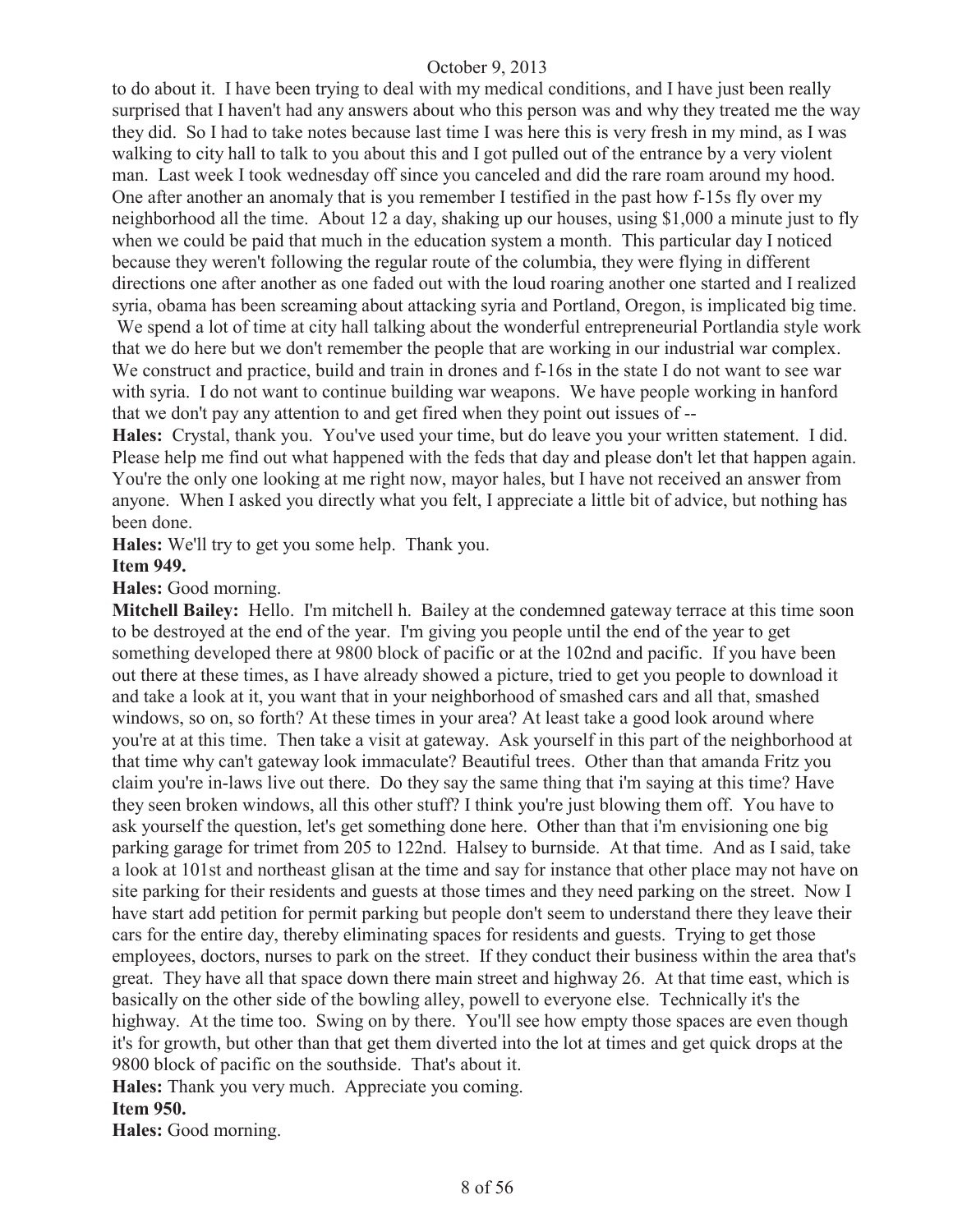**\*\*\*\*\*:** Good morning. How you all doing?

**Hales:** Good. Welcome.

**\*\*\*\*\*:** First of all I would like to thank all of y'all for --

**Hales:** Put your name in the record.

**Brad Gibson:** I'm brad gibson with right2dream too. A point being there will be camping. Whether it's a controlled environment or not, illegal or not. Right2dream too achieves a controlled environment at a grass roots level that is less traumatic to the individuals coming into houselessness for the first time. Those trying to get out, an edge up out of the situation they are experiencing. As we all know, there are these who choose to be out of the realm like career homeless. Houselessness. Okay, no one can help the people leading horse to water, all that, but a place where people, they can help come to be make appointments for -- they need to be rested to make jobs, appointments for their care. If they don't have a place to do that, they are walking into appointments, sleep deprivated, and making no sense. Now, you sleep on the sidewalk. It takes all the heat out of your body. You can't move. Anyway, i'm very nervous right now.

**Hales:** That's okay. You're doing fine.

**Gibson:** Okay. I would like to thank you all for acknowledging and sitting fort this position. Trying to come out of a paradigm. I thank you guys, amanda Fritz, charlie hales, mr. Saltzman, also nick Fish. Thank you very much.

**Hales:** Thanks for what you're doing. [applause]

## **Item 951.**

**Hales:** Good morning.

**Lisa Fay:** Good morning. Commissioner novick, I hope you're feeling better. I want to thank you for sticking out the hearing the other day with us. I know you were under the weather. Thank you, everybody, for letting me address you today.

**Hales:** Put your name in the record, please.

**Fay:** I'm lisa fay with right to survive and right2dream too. As soon as the hearing there's -- since the hearing there's been a new generated response by local business owners and developers to want to take an interest in what to do about the houseless situation. It saddens me because I think their irons should have been in the fire a long time ago. They should be addressing the 10-year plan along with those of us that are working hard to try to do something. I'm hoping that very soon we can come to some type of reasonable agreement that will work as well for the businesses as well as for those sleeping on the street every night. Right to dream does not believe we are the solution or the end all to homelessness, however, it's 100 people that are not sleeping in door ways. That are not getting drenched by rain every night. They are not being harassed by police. So as one small, small fraction of larger picture, I hope that all the council will be willing to work with us to try and do something more for the people that don't have homes. That are going to be out there in the weather. We have addressed you many of us dreamers, right to survive members, supporters, and have all told you about the wonderful benefits in the job that we're doing for the last two years with right 2 dream. I won't go into details, however I wanted to just come and plead to the whole council to try to help find a more permanent solution to houselessness. If you came down tonight and said we'll find 100 people housing, there's still going to be 1700 people out there that doesn't have a house. As soon as you got those 100 out we would fill right back up. We need to find a more permanent solution, and we need to consider places like right 20 dream as helping the situation, not creating a larger situation. With shelters full and wait lists between three and six months to get in there's just not enough. So I would hope that you would consider and seriously think about all the positive aspects of having a well organized, well run rest area where you can see helpless people mobilized and work together to better themselves and their community. Thank you. **Hales:** Thank you very much. [applause] **Item 952:**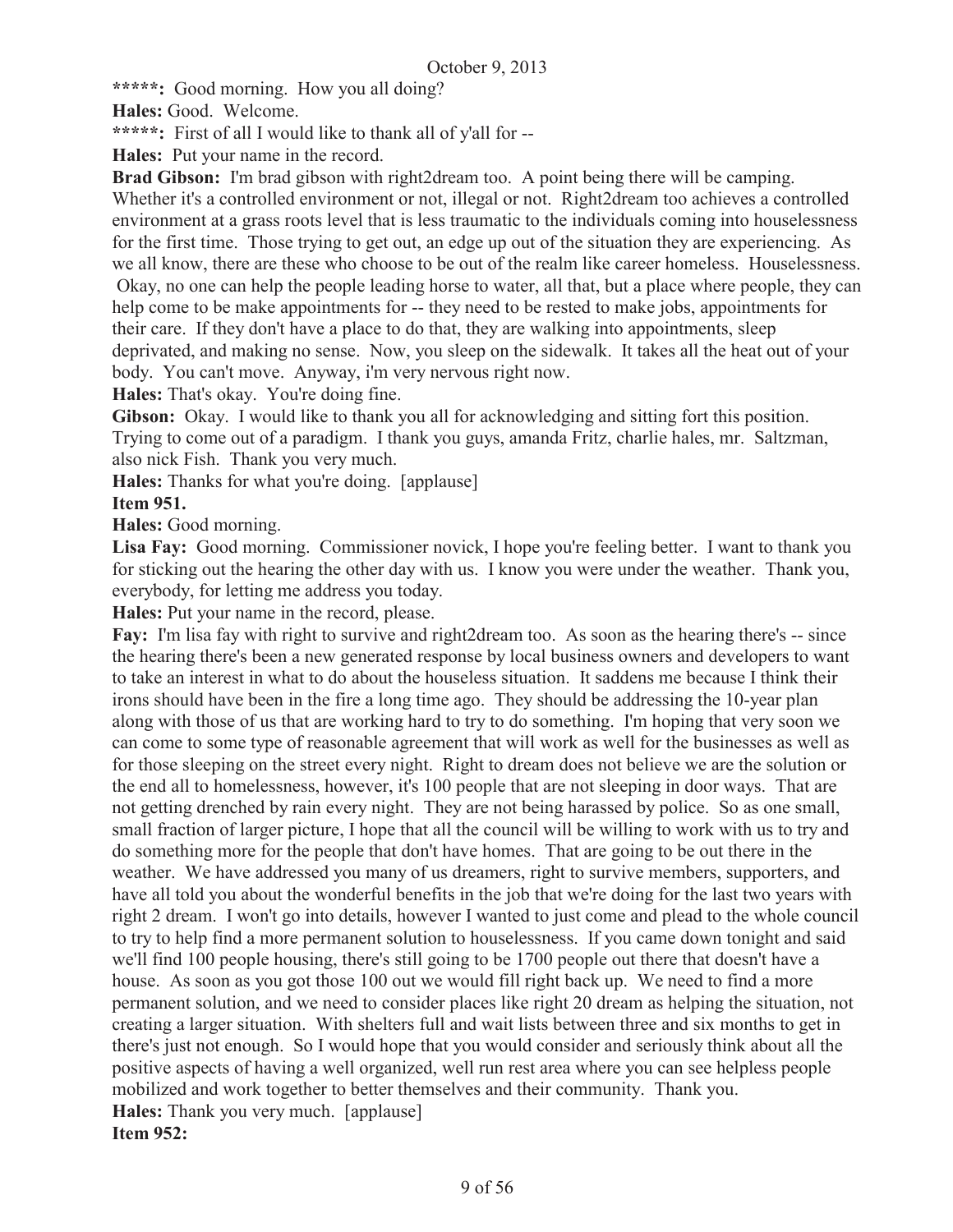## **Hales:** Good morning.

**Malcolm J. Chaddock:** Good morning, council members. I'm malcolm chaddock. I'm one of the founding members of no nukes northwest. I have some other affiliations. You have probably seen me wearing those hats. I'm coming here today on kind of an informatory errand. No nukes northwest is a monitoring organization that among other things has maintains a 24/7 radiation monitoring station in the Portland area for several months as part of a larger network. Portland is relatively cool. We enjoy a nice climate radioactivity wise at the moment. That's nice to know. But as part of our activities no nukes has done a coastal survey, northern Oregon, southern Washington coastline, and while we do not claim to have definitive information, we do have very suggestive information that confirms the tests that were done last year around blue fin tuna, some Fish cleaning stations along our coastline that are used heavily to clean blue fin have shown to be somewhat raised above the background. Nothing to scream and run away about, we're not trying to panic anybody, but we are talking about something that is a trend that's begun and continued from the fukushima accident and it's going to continue to crop up. We feel that it's very, very important in a climate that has not really offered the public a great deal of detailed information on their situation but rather tends to deal in news headlines and a lot of blame slinging and such. We're trying to figure out what is really going on. We know for a fact there are government agencies such as noaa that are taking readings, but those are not being published where we can find them. We're concerned that we're going to have to do all of this ourselves. That we're actually going to end up having to establish our own labs, for crying out loud. But hopefully before that has to happen, we might be able to push some of our state and federal agencies into exercising some of their functions to test and evaluate such things as the deep water Fish that we bring into town. Water sources we have, et cetera. I know i'm running out of time, but you guys might have some questions. I'll leave my email address and phone number. I'm really interested in developing some kind of impetus from the city towards public health ramifications of increasing radiation in our food and water.

**Hales:** Thanks you. Appreciate you raising consciousness. Look forward to having a federal government back to work and able to give you some information. Not having a federal government doing its job is having ramifications in all kinds of ways. Here's one more I hadn't thought of until you came here. Thank you, appreciate it. Any other questions? Thanks for coming. **\*\*\*\*\*:** Thank you.

**Hales:** Let's take up the consent calendar. I think we have a request to pull one item from the consent calendar, number --

**\*\*\*\*\*:** 961.

**Hales:** That's pulled from consent. Any others? Let's take a vote on the balance of that consent calendar.

**Novick:** I would like to cheat and note 959 is a project to enhance the aesthetic and pedestrian environment of 102nd and 960 reflects the fact that clean and safe tree lighting program has been accumulate ago surplus and want to spend it on things like solar compactors. That's a cool thing. Aye.

## **Fritz:** Aye. **Fish:** Aye. **Saltzman:** Aye. **Hales:** Aye. **Item 953.**

**Hales:** Commissioner Fish.

**Fish:** Thank you, mayor. I'm going to invite four honored guests to take their seats and do brief opening remarks. Multnomah county commissioner loretta smith, director amber baker, fresh from maternity leave, welcome back, second is trayvon oliver, who is a long time store clerk at the village market. I think we have someone from home forward. Michael Buonocore. Welcome. Let me introduce this briefly, mayor and colleagues. Let's go back in time ten years. You're at the corner of the 4600 block of north trenton in north Portland. Where are you? You are in the heart of something called columbia villa. Columbia villa was once upon a time public housing that no longer served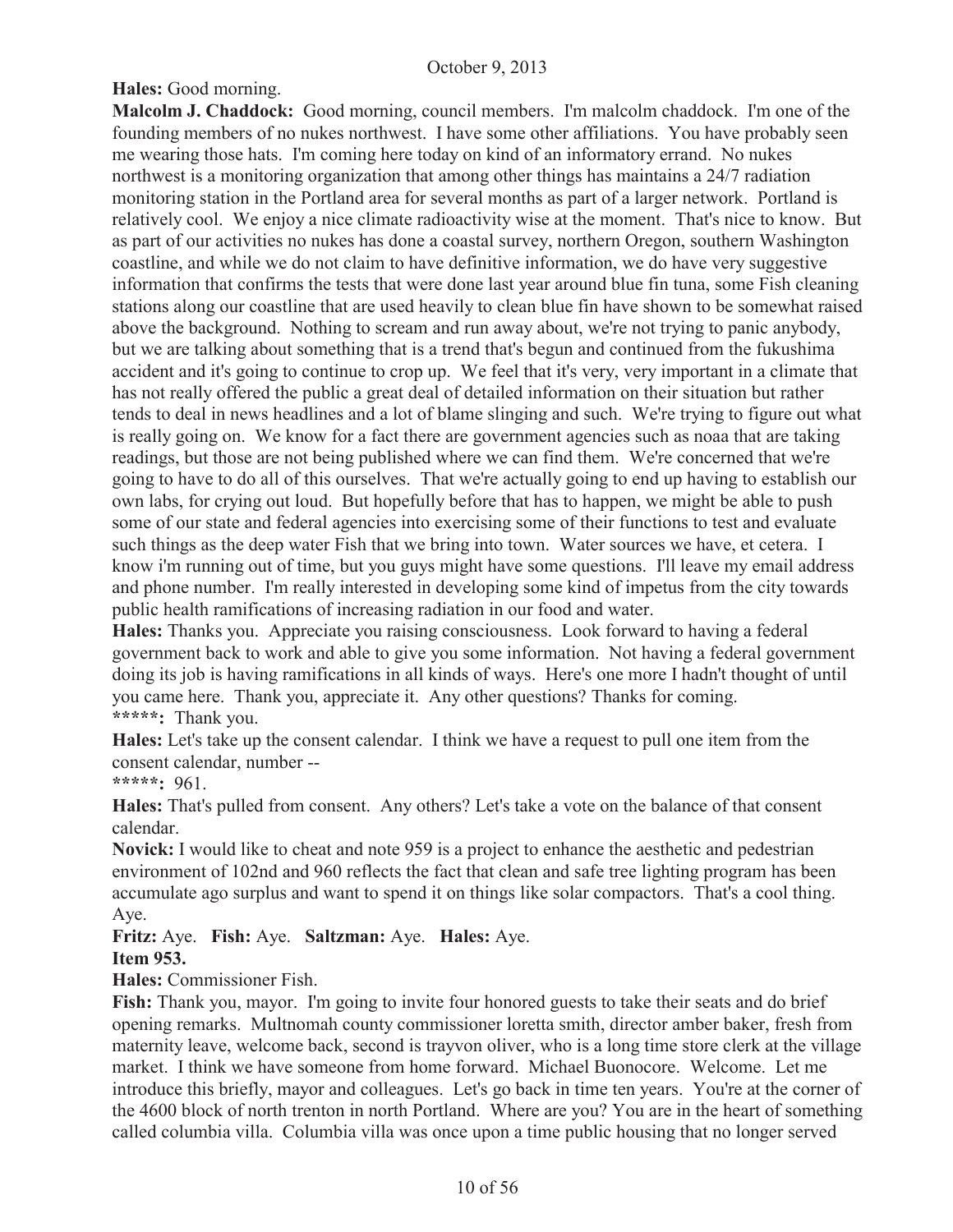the needs of its residents. Run down, isolated from the broader community in need of substantial rehabilitation. Thanks to a hope 6 grant from the federal government and the support of a broad community, columbia villa is now the new columbia. At the new columbia some wonderful things are happening. If you went to the heart of the new columbia today this is what you would see. You could see a rosa parks elementary school headed by a dynamic principal saying every child deserves a chance to succeed. You would visit the charles jordan community center, one of the finest centers in the park system, named for a giant in the local parks movement. You might visit a community garden run by janus that is growing annually. You'll see a bike skills demonstration area that is a partnership with community cycling. You'll see the beginnings of a new soccer field that the timbers army is investing in. If it's summertime you'll be going to programs in mccoy park sponsored by summer free for all and the community. And if you stop by at 4632 north trenton you will enter the village market. A healthy, local, nonprofit grocery store run by and for the community. Today I seek your authorization to release a \$75,000 grant to this wonderful project. In 2010, mayor adams and I sponsored a start-up grant of \$50,000 to help janus youth programs launch the village market project. Along with our partners Multnomah county and home forward, we saw a chance to invest in an innovative community project and we took the chance. As our distinguished presenters will tell us this morning, that modest investment matched by our partners is paying off the benefits are many and growing. Today as I mentioned i'm seeking authorization to release the \$75,000 and this was approved by the council through special appropriation in the current budget. When I had the honor of serving as commissioner charge of housing and parks I saw firsthand how spaces have the power to activate communities and engage neighbors in healthy activities. The village market is one of those special places but it's not just a corner store. In addition to offering economic opportunities meaning jobs and healthy food, it's building social capital an improving the quality of life of hundreds of residents of the new columbia. Janus youth programs as we know has a wonderful track record for innovative projects that make a difference in our community. What sets them apart from other organizations in my view is their strong commitment to empowering community members to take leadership roles in shaping and implementing their programs. The village market is serving as an important model for healthy corner store projects not just in the new columbia but in other low income communities across Portland and beyond. I'm especially proud of their success to date. They are doing it against all odds, yes, this is a healthy market that refuses to sell tobacco, alcohol, and lottery tickets. Those are the three cornerstones of most local markets. Instead, they are selling healthy food. What a concept: I am so grateful to the leadership role played by home forward, which is the landlord and sponsor of this project, our friends at Multnomah county on the front lines of every great movement around healthy communities and for their continued partnership and support of this great project. It's my honor to introduce any friend loretta smith to kick this off.

**Loretta Smith, Commissioner, Multnomah County:** Thank you, commissioner Fish. Mayor hales, commissioner Saltzman, commissioner amanda Fritz and commissioner novick, thank you for having me here today and being able to talk about village market. As commissioner Fish was giving us a great history lesson of how the new columbia came together I was thinking about when I first learned about it I was an assistant to u.s. Senator ron white. I was being lobbied on writing a letter and making a call to the clinton administration to support Portland's request for funding for hope 6 dollars. Very pleased when we got the hope 6 dollars. I had been much of a fan of the new columbia and all the good work happening from the boys and girls club to new village market to all the fun things going on over there. One thing we did know for sure that it was definitely a food desert. For us to partner with the city of Portland, janus youth, I think it's huge. I have to say this, mayor hales, I was so impressed with your story telling skills earlier when you did the proclamation I want to invite you personally to do story time at one of our libraries or a couple of them. [laughter]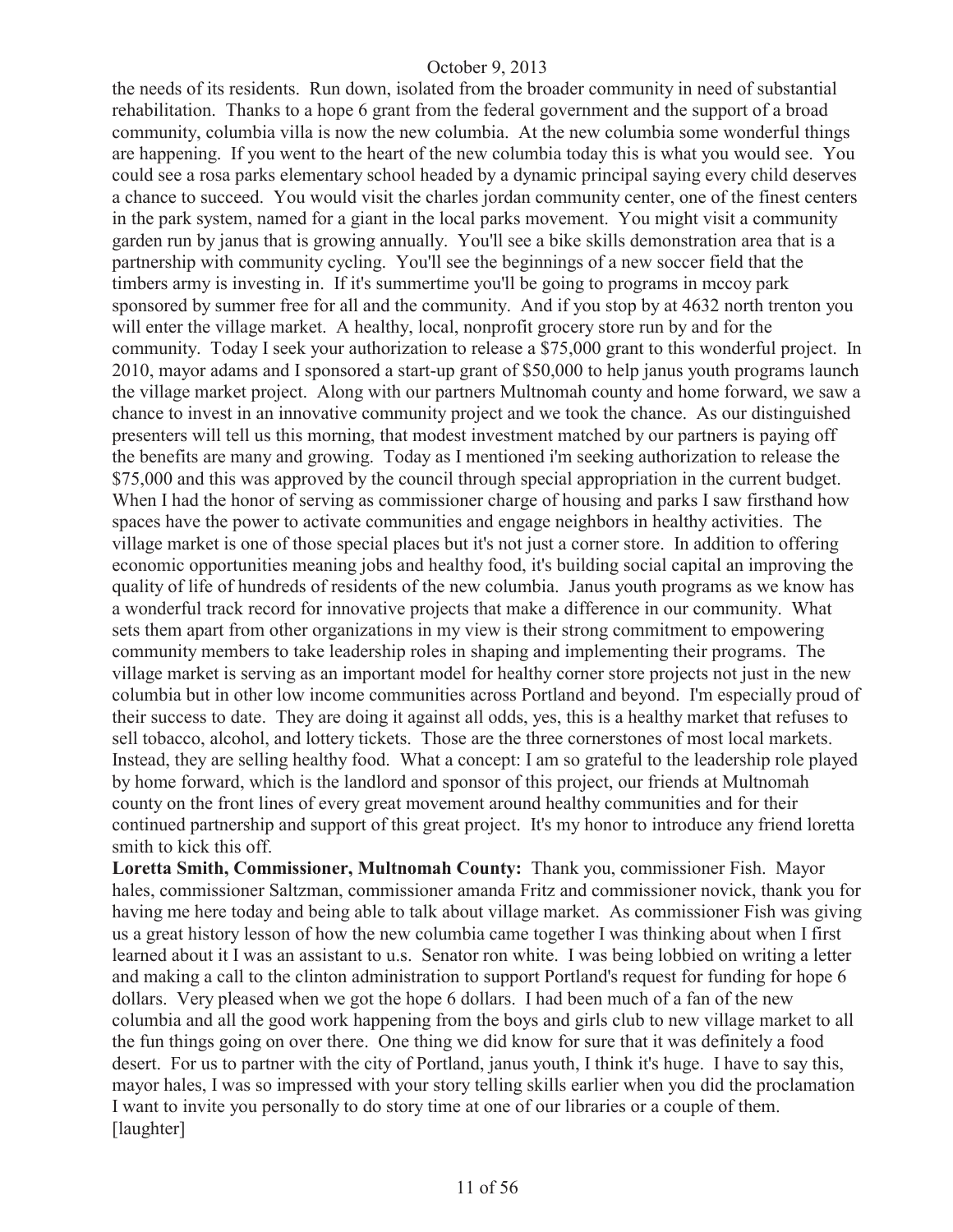**Hales:** The invitation accepted. Thank you. Once you get me started, though -- **Smith:** I was totally inspired with it. It's a good use of time on those long east coast trips back to Portland. This project for me is an example of a public-private nonprofit partnership. It's yet another way in which local government can assist the community and work to improve the lives of all our vulnerable residents. Multnomah county established partnership with village market to promote a community building, resident engagement by impacting self-determination and direction and advocating for healthy food in an environment where we live and play. Village market is more than just a corner store as commissioner Fritz said. It's a place where residents, seniors, young people, mothers and fathers and small kids meet. It is the junction of coming and going. It's the outpost where residents and health workers trained by Multnomah county health department delivers health and nutrition information. It is a training ground where teens and adults develop job skills. It's the before and after school programming that connects the diverse residents and community members where 17 languages are spoken and 22 different countries are represented right here in Multnomah county in the city of Portland. Most importantly, village market reflects the voices of diverse neighborhood residents engaged in building and thieving safe and healthy communities. Village market came to life of the hard work of the many diverse community members and low income families in north Portland. They received support from Multnomah county, the u.s. Department of agriculture, home forward, local foundations, churches and individuals including residents of the new columbia, tamarac and st. John woods. I'm so proud to say Multnomah county saw such value in maintaining this partnership, a champion for the \$75,000 this past fiscal year, and I know that it's going to be used properly and for a very good project. A funding relationship that is inclusive of Multnomah county and the city of Portland, it serves to indicate the importance of working collaboratively on behalf of some of our most vulnerable populations and I applaud all of your willingness to work with janus youth program and home forward in continuing to offer residents of the new columbia with options and food choices, training and employment opportunities, and in civic engagement opportunities. Thank you. **Hales:** Loretta, thank you for mentioning boys and girls club. My bad. The council, a prior council invested in that rosa parks elementary school. One of the great features is a young person at the end of his or her school day can walk seamlessly into an after school program on site run by a great nonprofit boys and girls club. That's an innovative model we hope becomes the norm in all elementary schools. It's my honor, mayor, to introduce amber baker, the program director. Amber? **Amber Baker:** Hi. Mayor hales, commissioners, thank you for the opportunity to share about our project. I'm amber baker, program director at village gardens, which is the branch of janus youth programs that supports village market. At the invitation of home forward a few years ago in 2009 we began planning the village market and we took a two-year process with residents in the community to come up with a vision of what this market would be. We opened in the spring of 2011 and we're two and a half years into the adventure of the market. Promoting healthy food options, employment training opportunities, and community building in the north Portland neighborhoods where we're working. I want to say support from both the city and the county this year is really essential as we work toward self-sufficiency for the market developing a model project and nonprofit grocery store we hope will be an example for other communities in our region and across the country. We just had the pittsburgh food bank come visit our project to see what they might also replicate in their community in pittsburgh, which was really exciting to see our work expanding that far across the country. Some exciting updates from the village market, we are currently working very hard to develop healthy prepared food options and new products in the store that are developed and prepared by community members. We know that convenience is a huge part of what makes healthy food really available and accessible to people. We have volunteers in the last firefighter months have made 2,000 healthy sandwiches. They sold all but 40 to residents in the community. We're excited to see that grow. We have also started a farmers market out side of the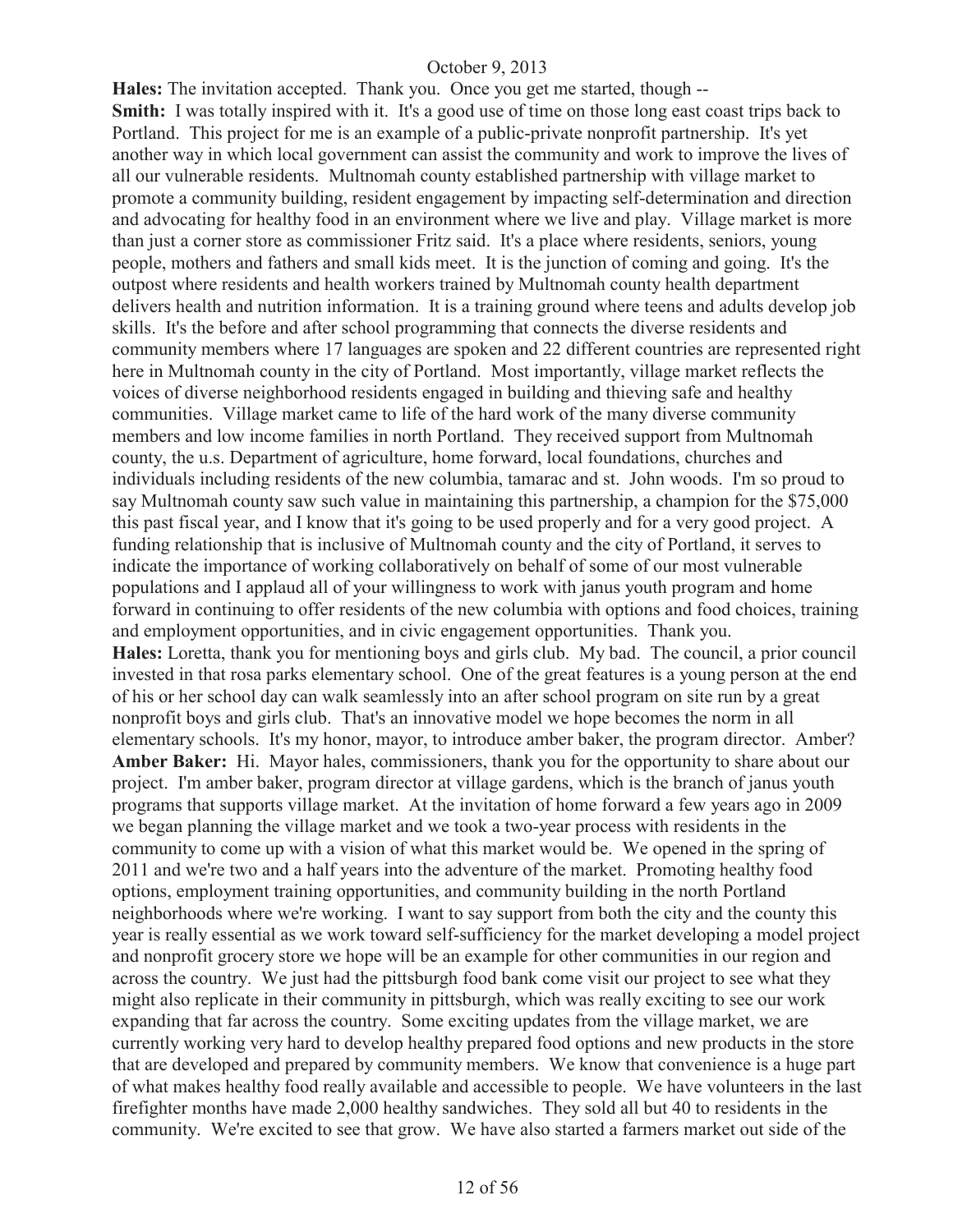village market in the summer to promote business opportunities and micro enterprise opportunities for other residents so the market can be a catalyst for other economic development in the community. We have had over 12 vendors from the neighborhood who were immigrant families doing market gardening, selling their produce at the farmers market, a family that was creating tamales and other prepared foods from their culture. Our food works youth farmers sold produce at the farmers market and the village market was also able to take some of their produce and products and sell those through the market as well this summer which we're very proud of. We are really focused on the role that the market can play in actually creating a truly local food system. So many of the community members in new columbia don't necessarily benefit from all of the wonderful local food work that is done in Portland. So we're working with residents there to take advantage of the local food movement in a way that's really meaningful to their communities appeared their cultures. Sales have increased every year since we have opened, which we're very proud of. We're up every season. We have developed a very strong staff team and our building skills of community residents to cooperatively manage the market, taking on purchasing, merchandising, product development, with folks who have been with our team from the very beginning. One of those is trayvon oliver, who is here with us today who is not only one of the individuals who wrote the business plan for the market with a team of other folks, but who has been on staff with us since the very beginning. I want to honor and acknowledge trayvon's work in our market. He is the smile at the front of the door most mornings at the store. If you come by in the morning you'll see tray there working and getting healthy food into his community. Thank you for your support and the opportunity to be here this morning.

**Fish:** We're saving trayvon for last because he's got a pitch. Michael, welcome. You can slide that whole thing down. It moves.

**Michael Buonocore:** Thank you all. Deputy executive director for home forward. I'm privileged to wear a hat as a member of the board of directors for janus. I'm really pleased to be here today. Thank you for having us. I will keep my comments really brief because i'm the least interesting of everybody up here, but I do have some thank yous to say and also I think I want to lead by saying that home forward is fully committed to this venture. We have also invested in the store and will continue to make the space affordable for the project to be in. As a member of the board of directors for janus I want to let you know that the janus board is also fully committed to this project. I think it's important to say that because most of us know janus for the great and inspiring work they do around homeless and street youth and sex trafficking and so this might seem a little bit afield of what they typically do. I want you to know the board understands the nature of this and really embraces it. Even as it is been on the path of not the most stable financial trajectory but we're getting there, the board is behind this and janus, the organization, is fully committed to it, so i'm really pleased to tell you that as well. I want to thank commissioner smith, who before deciding to get behind this financially actually trudged out on a very cold winter day appeared toured the gardens and the store and we were actually greeted with one of the participants who is very enthusiastic and was regaling the commissioner with stories even as she was chilled to the bone. [laughter] we appreciated your visit, encourage all of you to come out. I also want to acknowledge because I think this project represents a kind of partnership that we really aspire to in that we have gotten support from lisa sedlar, who recently opened the green market, kenton neighborhood and will in woodstock as well. Lisa provided some really vital technical assistance to the store, some really meaningful volunteer time, so I see all of us working together as government and private business and nonprofit and the community really coming together to make something meaningful work. That is inspiring to me. I think that's all of us working together at our very best. Then finally I want to say thank you to commissioner Fish for your leadership and recognizing the potential of the store. I know you have been out, you're a shopper, I know you are a participant in events that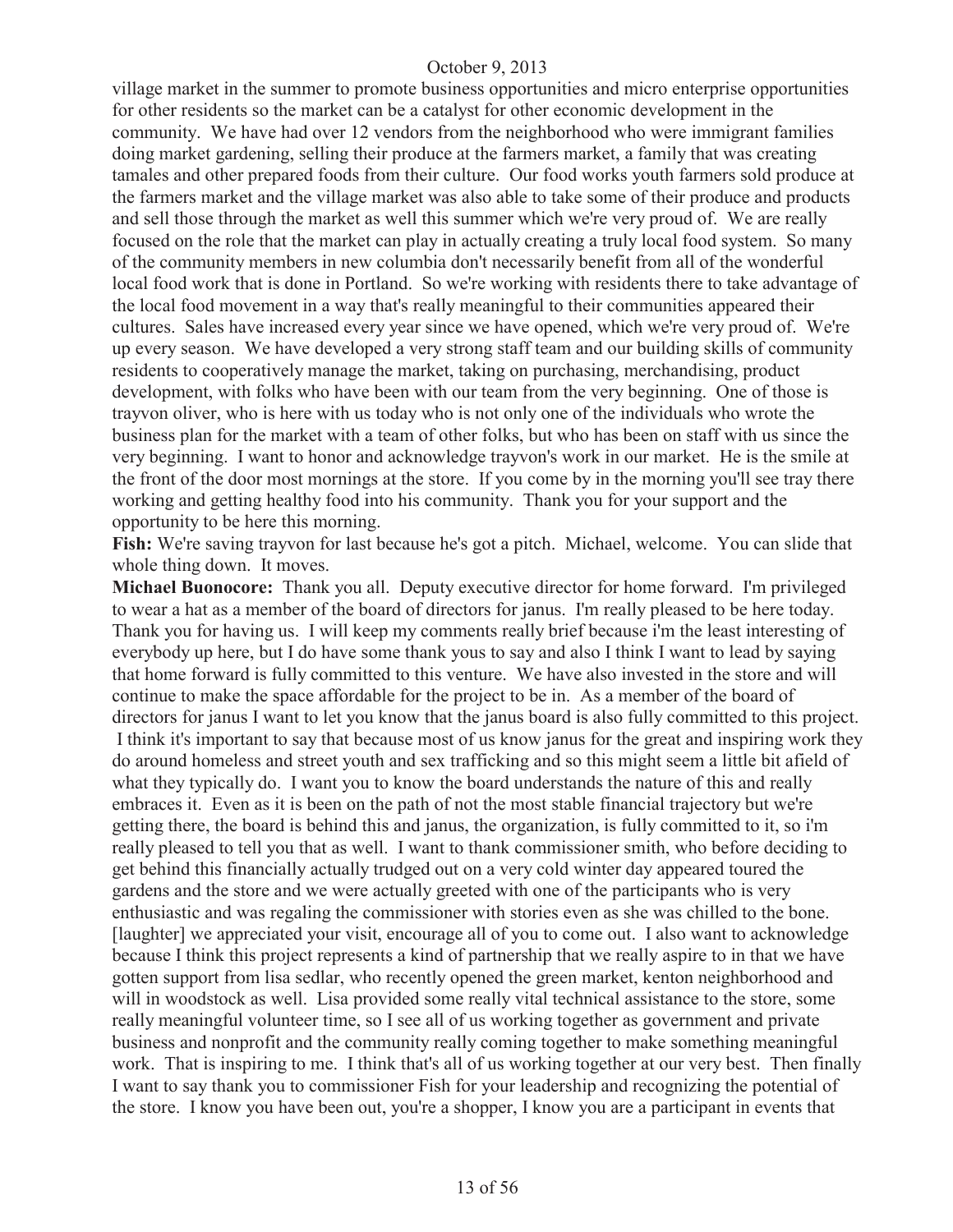support the store, and we really value and appreciate your friendship and leadership as well. Thank you all for considering this.

**Fish:** Finally we have trayvon oliver here who has not only worked in the store but has been there about from the beginning. Welcome.

**Trayvon Oliver:** Thank you. I'm trayvon oliver. I have been in the beginning of the project pretty much what interested me I happened to walk in and they had a big, old meeting in the store. So i'm pretty much sat down and I was really interested so I started doing things like helping with the business meeting. Pretty much helping doing other things of the project. Been there ever since. I like it most because like this lead said right here I can't remember her name, but she like she said helps youth. They have this program called cha-ching, where kids earn money by working in the store. Lots of opportunities for them to learn about it so when they get old enough they know how to work, they know to have work experience in the workplace around the community. So it's nice. **Fish:** You told me there's a couple of new products that are selling really well.

**Oliver:** Yes, thank you, sir. We have new products. We have kale salad. It's really good. It's run by local community, one of the food places like they are grown actually it's not from a vendor, it's actually from the ground so it's real fresh.

**Fish:** Good stuff. Thank you.

**Hales:** Thank you all. Thank you, commissioner. Are there others signed up to testify as well? We'll take public testimony then act on this.

**Parsons:** Two speakers have requested to speak. Joe walsh and crystal elinski. Please come up. **Hales:** Joe, you first.

**Joe Walsh:** Good morning. I'm joe walsh. I think it's important that as I speak for individuals for justice, we don't have a commitment in this area. I think it's important for organizations to come before you that don't kind of have a horse in the race and give you their opinion that it's not biased. This is a good program. It should be supported. My only concern in this program when I saw the \$75,000 was is that enough. That was the thing that went through my mine. Usually i'm up here screaming about something, often we see something that is working, and it is good for the community. It's something that you can all go home an be proud of. We should support it. So if the \$35,000 is enough, that's good. If it's not, I understand you guys found some money underneath the carpet. So it's about five to \$7 million. That's good. These programs that you look at, I would encourage you not to give the minimum but to give more. You know, when someone asks me for a dollar I never give a dollar. I always give two. It's an obvious reason for that. So when somebody asks you for \$75,000 and you have extra money and it's a really worthwhile program, maybe you should give them a little bit more. Make it a little bit easier for them. I understand that there is some struggle in this program. Maybe we can help. I would encourage you as somebody that's not involved in this in any way, as a citizen, as somebody that is involved in organizations, somebody who is an activist, if you got extra money, this may be a really good place to put it. Thank you. **Hales:** Thanks.

**Crystal Elinski:** I'm crystal elinski. I represent 10,000 concerned citizens. I have been coming here since 2008 to talk about my experiences in homelessness in Portland, and I have mentioned a few times especially about a month ago when we had a large group of different agencies here for congratulations on their work with homelessness, and I said thank you to a couple of them and as you know there's only like a few I can list on my hands. One of them is most definitely janus youth. I call them yanus, because I used to teach in an international school called yanus, but I have met some wonderful kids, sad situation to have met those kids in the scenario we were in, but they moved on. Basically janus does what, for example, r2d2 does. It follows through. It follows from beginning to end. You see these kids first in a winter shelter, outside in, pair places that really care and follow it through. So this is one of these examples. I do not like the groups that are really bureaucratic and only do piece people anderson ages. For example tpi, which I learned that chief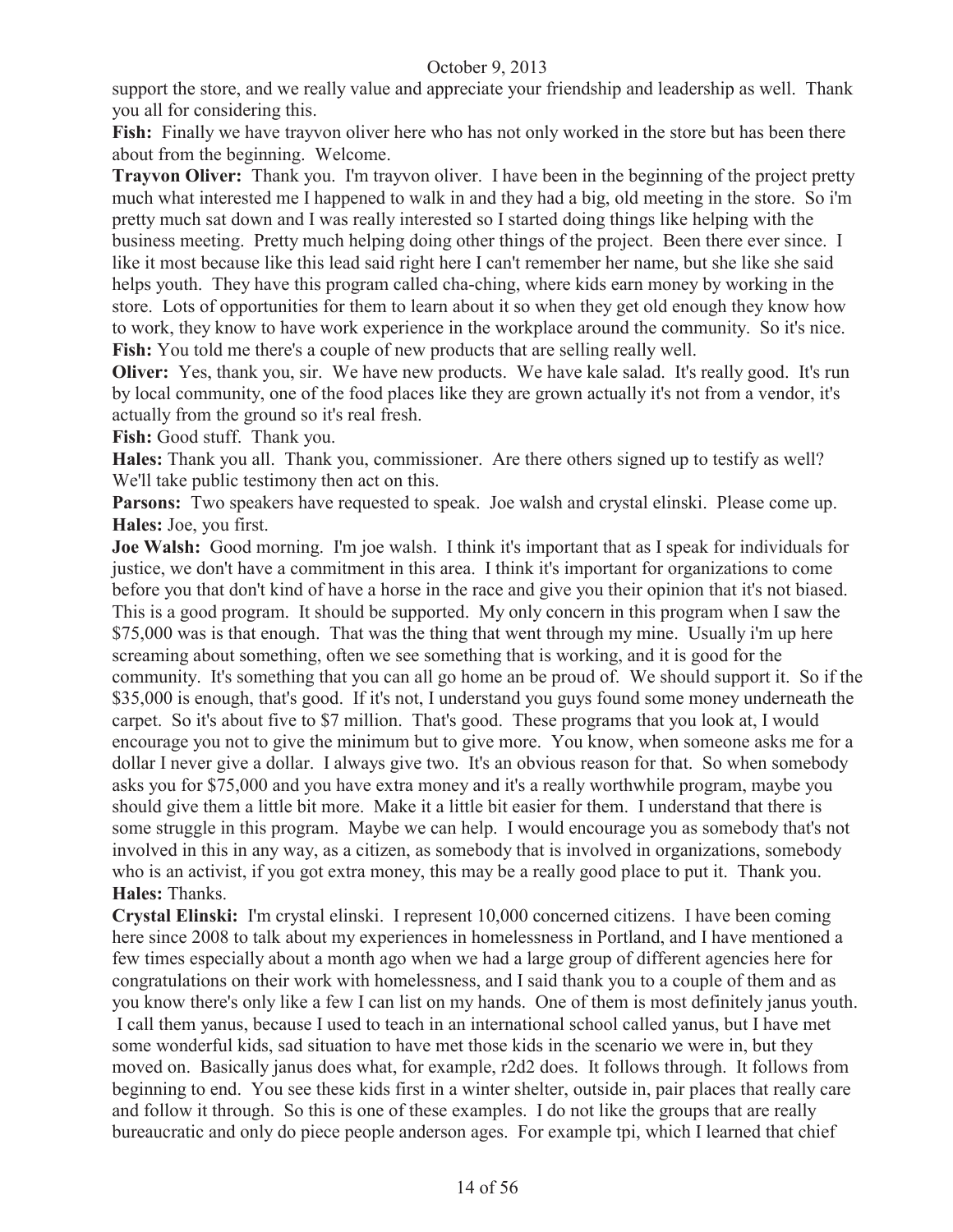reese is a board member which is really interesting. I think we can use all of these agencies if we get them to help each other. I would really like to see that. It's been years that I have been coming here, and I haven't seen much progress. I agree with joe walsh that the money compared to what we give to corporations that are not, you know -- that are not doing any good. As I tried to mention earlier from my testimony on september 4th, that we turn a blind eye to a lot of corporations and their pollutants like intel or precision cast parts and even give them but this is a future investment. I am so glad that janus works with us and we can make this a different paradigm for houseless people in our city. Thank you.

**Hales:** Thanks very much. Okay, unless there's any more testimony or council comments let's take a vote on the ordinance.

**Novick:** I would like to thank the market for as commissioner Fish pointed out not selling cigarettes and lottery tickets and alcohol. We all know that cigarettes are killers. Alcohol, most of us take a drink once in a while including me but it's a killer too. I went along with 911 a couple of weeks ago and one dispatcher said alcohol is what keeps us in business. I appreciate your not contributing to that additional making it even easier to get alcohol. Thank you. Aye.

**Fritz:** Thank you, commissioner Fish, for your leadership on this project and commissioner smith for partnering with the county. This has been a great project ongoing. I appreciate your continued passion and giving us a time certain so people know as joe said this is a good use of taxpayer money. Janus youth is certainly one of our great partners in the community. They do good work as crystal attributed to. This is an example of government working well with nonprofits and with our community partners. Thank you very much. Aye.

**Fish:** First I want to thank the city council for on two occasions during tough budgets prioritizing funning for this wonderful program. I really appreciate and I think it's a reflection of the values I have the people I have the honor of serving with. Second I want to thank the hess rows and champions that came before us today. Loretta, amber, michael, trayvon, you make us all very proud. There was a spirit of Portland award we could give out today I would give one to each of you. Finally the way we can support your good work going forward is to stop at the village market and buy food. I would just urge anyone who is watching or is here, my colleagues, when you're in north Portland, maybe you're going to a pilots game, community meeting, a parks meeting, economic development, main street, stop at the village market. If you're as crazy as I am about kale salad, buy a kale salad and support not only the market but a micro enterprise that has sprung up in that community. Finally, tim necessary bib wrote a column today tim nesbit wrote a column in the op-ed page. I thought what we were doing this morning and his last paragraph summarized the best of what you represent. He said after reviewing all the data on the statewide survey of Oregon values and beliefs he said, the challenge for our politics is to recapture that sense of teamwork and rebuild a more functional government on the common ground of our shared values and beliefs. What a beautiful statement. What a wonderful aspiration. Let's start on that today bypassing this ordinance. Aye.

**Saltzman:** I want to thank commissioner Fish for leadership and also Multnomah county and commissioner smith, home forward, janus youth. This sounds like a very up and coming -- trending in the right direction. That's good. More community awareness and participation. I'll make a a commitment to probably not do kale salad but those home made sandwiches sound awfully good. Aye.

**Hales:** Well, I had a chance to stop by the market while we were deliberating on the budget. It was a convincer for me to see the market in operation and what it's doing for the community, then last spring my wife an I had a chance to be there for one more facet of this these partners plus the food tree project planted an orchard just down the street that will then again reinforce that connection. That combination of the public sector, nonprofits and community members there planting those trees was pretty magical. You can see how this builds community, not just opportunity and an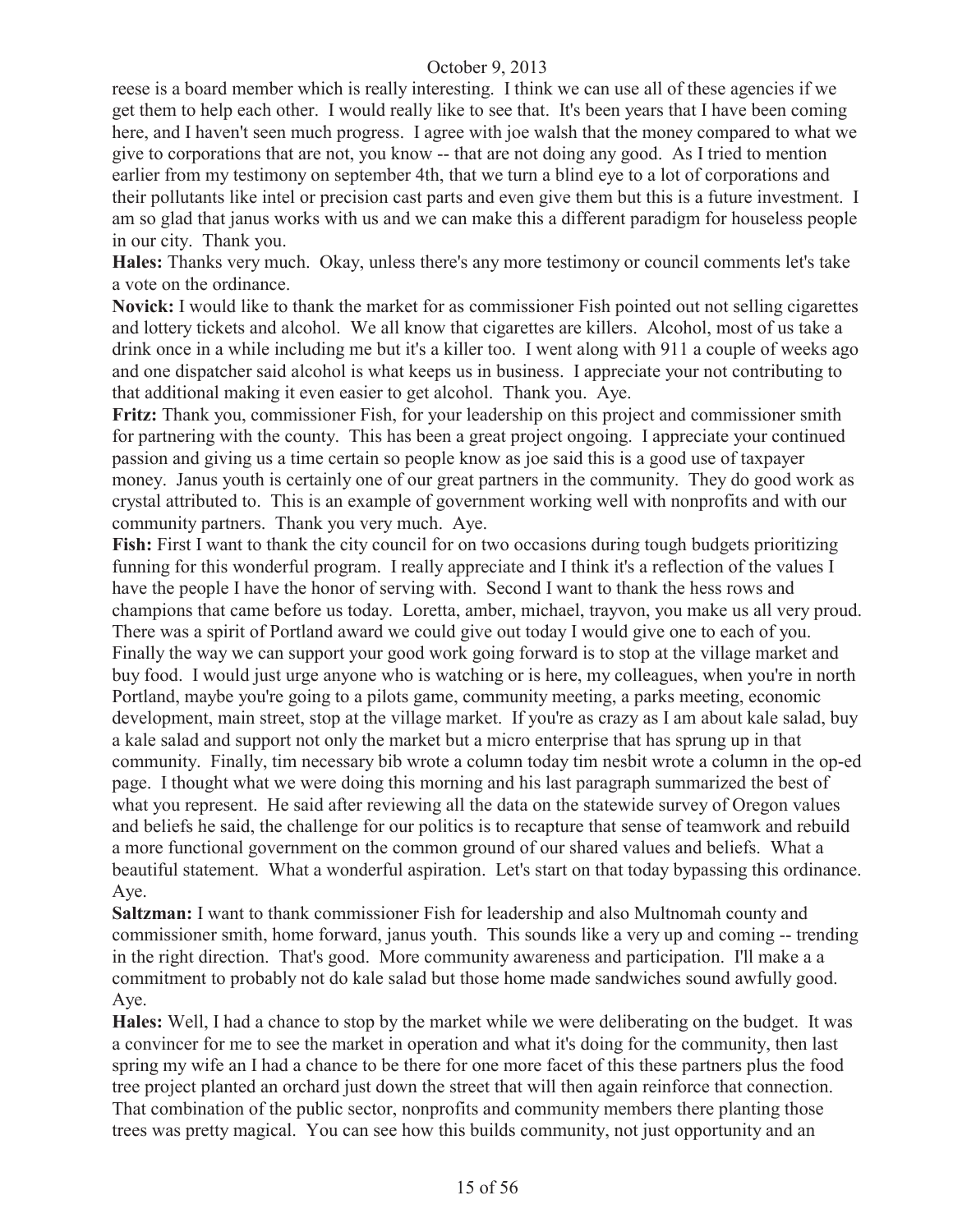opportunity to have healthy food. So that was a wonderful moment. Wasn't just a moment because those trees are going to grow and produce more every year and give a chance for residents to be involved in the production of fruit as well as vegetables and have that literally feed into the market. Wonderful partnership. This works. It worked here. We have other places in the city where we have food deserts or a poor set of choices for folks, how can we replicate this? It's not something you can move around. You have to have the right partners involved, but i'm very interested in that set of questions. We know this works. It worked here. It's a relatively small investment. It's producing a relatively a great return. I want to throw that challenge out to all involved. Look forward to hearing ideas for the next village market as well as the continued success of this one. Thank you. Aye. Good work. Let's move to the regular agenda. Then we'll take up the item we pulled from consent at the end.

#### **Item 963.**

**Hales:** We have a proclamation here. I'm not sure if we have people here to talk about this one or not, but let me read the proclamation. Since it's on the regular agenda we do have the opportunity for testimony if there are those here to speak on it. It says whereas in order for all Portlanders to realize their potential meaningful employment opportunities must be available to Portlanders with disabilities. Discrimination is prohibited by the americans with disabilities act of 1990. Whereas employment officers opportunities for greater independence, empowerment and prosperity for all Portlanders add and whereas we know work builds self-esteem and provides financial security, people with disabilities who work are healthier. It's vitally important people with disabilities are employed in integrated settings in the work force and whereas workplace is welcoming the talents of people with disability a vital part of our effort to build safe, supportive communities and a strongly and currently working to implement the model employer plan to improve the employment opportunities for people with disabilities, whereas the united states congress designated october as national disability employment awareness month to raise awareness about disability and employment issues and celebrate the many and varied contributions of people with disabilities. Activities reinforce the value and talent that's added to our workplaces and communities by people with disabilities. Now therefore i, charlie hales, mayor of the city of Portland, Oregon, city of roses, do hereby proclaim october 2013 to be disability awareness month in Portland, Oregon, and encourage all residents to join in this observance. Let's hear it for our employees that are living proof that this is a good public policy. Thank you for your service. [applause] anyone signed up on this item?

**Parsons:** I did not have a signup sheet.

**Hales:** Joe, come on up.

**Joe Walsh:** Since I am disabled, I would encourage you when you have a lot of people that are going to speak to the council like we have a controversial topic r2d2, we had 200 people speaking on the list. That you set up some priority of calling people up. We used to call a woman with children or people that are in the audience with children, but also I would suggest that you think about calling people up in wheelchairs, people that like myself are on oxygen, that may be concerned about the amount of oxygen that's left. So those people I think should go to the head of the line. It doesn't include me because my oxygen lasts a long time as you all know. [laughter] i'm not speaking personally that I want to get in front of the line, but because I am disability it's something that I think about. As we put special chairs here, I think it was a year or so ago, that's really cool. So we're moving in the right direction. But it always annoys me that if somebody is in a wheelchair or somebody that is obviously having physical difficulties is sitting here hour after hour, I don't think that's fair. I know government isn't fair. Especially at the moment. However, it's a simple thing we could do. Just say, hey, if you are disabled, come on up, you go to the front of the line if it is to your advantage. If you want to do that. If you don't want to do that you may want to just sit an listen. That's the only thing I should say. We should be very proud of our people who are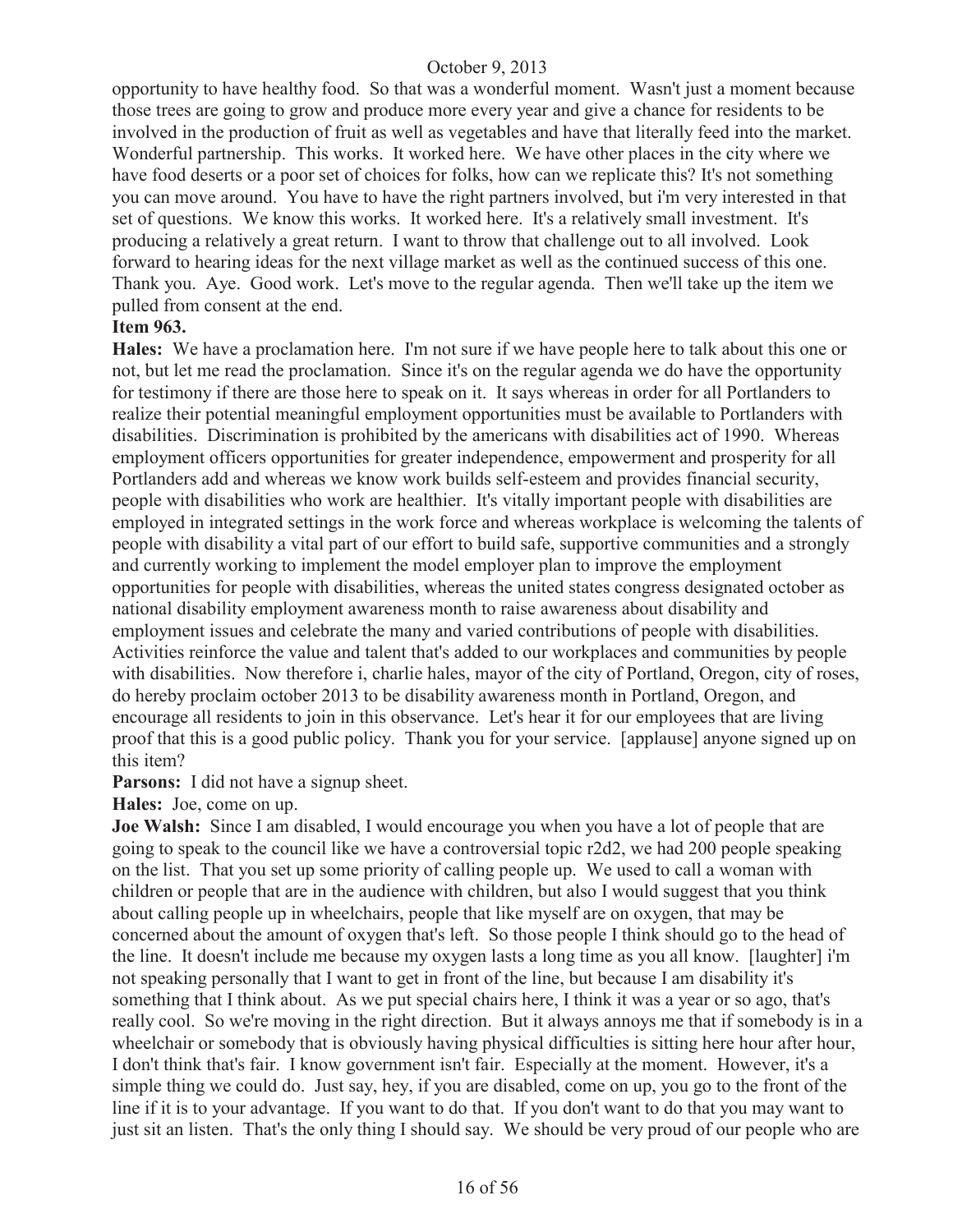disabled. They do a tremendous amount of work in the city. I know some of them, kind of. As you all know I just love staff. Particularly don't like politicians but I love staff. So anyway, that's just a thought that you do.

**Hales:** Thank you. Other comments?

**Fritz:** Thank you for that. You should know our improvements to the council chambers were at joe's advocacy a couple of years ago in terms of having reserved seats for people who are accompanying people in wheelchairs. I appreciate mayor hales you continuing the push for us to be a model employer of people with disabilities through staff and people with the office of finance, commission on disability and office of equity and human rights. It's a very important part of our equity agenda for the entire city. I'm happy parks are going to be model bureaus with working with the commission on disability as well as the human rights commission and other citizen advisors in the office of equity in human rights to make sure we are having the dual focus on disability along with other issues of equity in terms of culture. Thanks for the proclamation.

**Hales:** Appreciate it. Now the next one is on the subject of parks. A place where we're also trying to make sure all Portlanders have access. We actually had a film crew here last week from the "today" show taking a look at the combination of these two agendas here, which is access for all and our park system that is harper's playground. Let me read the proclamation first.

## **Item 964.**

**Hales:** Outstanding quality of life largely defined by its park system and natural areas and whereas our parks and natural areas are in need of greater support and whereas october 11 and 12 is anticipated to be the largest city-wide volunteering effort in the support of Portland's parks, natural areas and community guard tense in city history that's saying something and whereas over 70 volunteer projects are scheduled for 55 sites involving participation of 40 community groups and organizations and whereas volunteers contribute nearly 500,000 hours of service to Portland parks annually one of the largest rates of volunteering of any american city, whereas the people of Portland should be encouraged to support their natural areas and public institutions for the betterment of our city and whereas parke diem is a system of volunteering, therefore i, charlie hales, mayor of the city of Portland, the city of roses, do hereby proclaim october 11 and 12, 2013, to be a city-wide event in support of Portland's parks and encourage all residents to volunteer in support of these days. Commissioner Fritz?

**Fritz:** Thank you, mayor hales. If I might invite nick hardigg with the Portland park foundation to tell us more about this. I'm very excited to be part of this inaugural two-day celebration of Portland parks and celebration of volunteering, the two things together like the perfect combination I believe. We're known for our volunteering and our wonderful park system. The parks bureau appreciates the partnership with the foundation and with all of our volunteers who give us not only their hands and their strong backs but their hearts and minds to help us with many different things that we do in the Portland parks. So with that, please tell us more about this event.

**Nick Hardigg:** Thank you. We believe it will have participation from actually 40 different groups of people wanting to support their local parks. We are optimistic we could have 1,000 people volunteering. People don't just volunteer because it's fun. They have busy lives but they see need and the opportunity to help. So these are people standing up not just to contribute but because they believe in the needs of the park system and they want to make it better and they believe in the city. Thank you for your help. We will get great work done and also raise awareness that even though Portland has a great parks system, one in five families can't walk to a park and we have a major backlog and other needs for investment we believe that people need to be aware of. Thanks. **Fritz:** How could somebody find out where to join a volunteer effort?

**Hardigg:** We would love for people to go to our website, parklandia.org. They can select project near them whether it's family friendly or pruning rose bushes. They can find a project for them.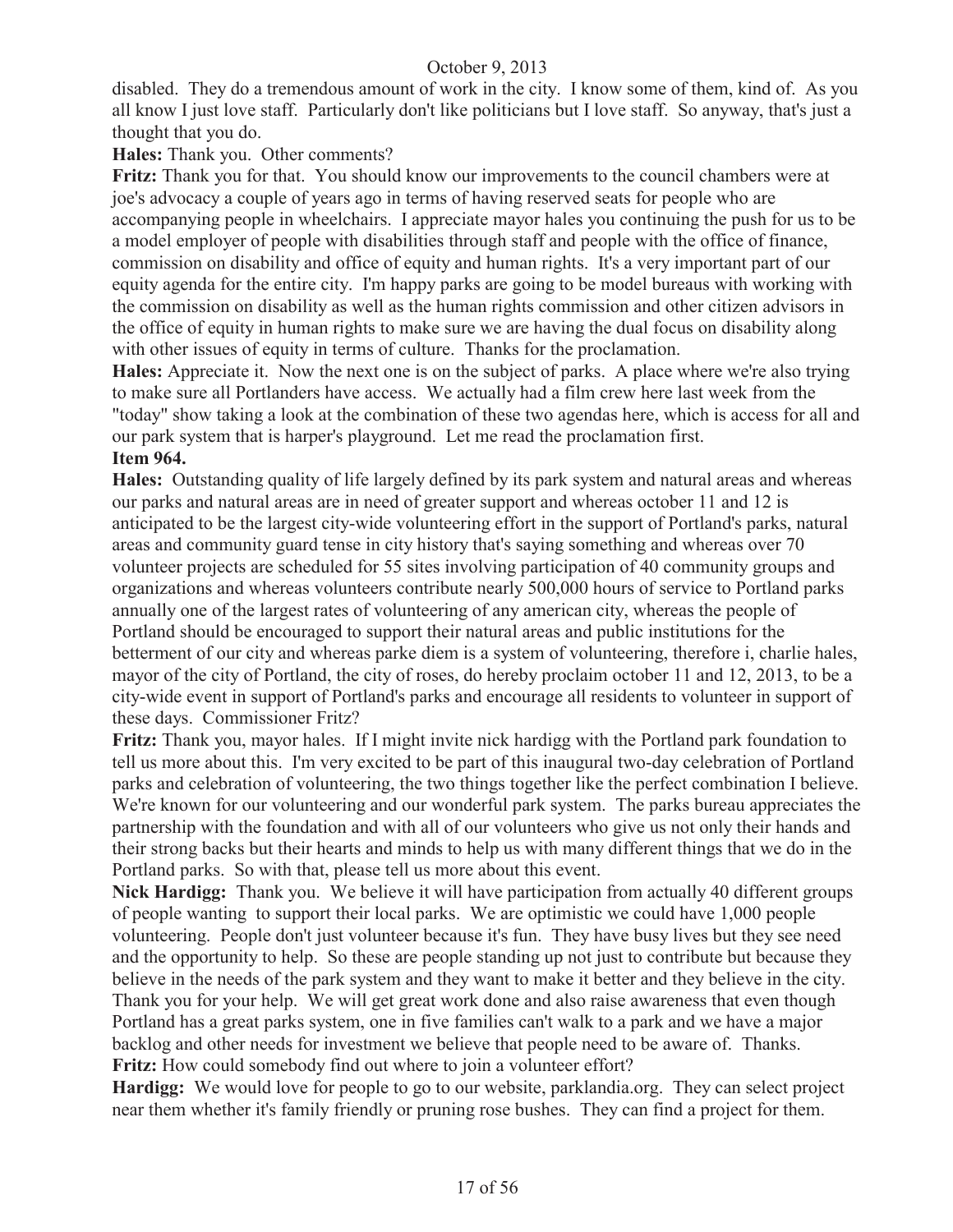**Fritz:** There are projects for all abilities. We probably need assistance with registration and other things for folks that have arthritic hands like mine. I encourage folks to join in. You never know where a city commissioner or mayor might show up. We appreciate your partnership. I want to particularly mention in conjunction with the previous item that I visited the Portland memory garden last weekend, which is in a different kind of garden from harper's playground, which is for children. The memory garden is geared toward seniors with memory impairment. They have a huge pile of bark chips they need spread in an adjacent community garden. If you're looking for a volunteer project that's short and when it's done it's done, go to the memory garden saturday morning. That's just an example. You can pick something, a little piece of the effort like pulling ivy in forest park or pick something you can dust off your hands and go watch football by noon.

**Hales:** Great. Having volunteered along with other people in miserable weather to pull ivy or plant trees my phone app says we're going to have 57-60 degree weather, partly cloudy, partly sunny, perfect weather to move that bark dust, dig that drainage ditch. Otherwise get out there and help the park system. If there was ever a beautiful fall weekend to make a difference, this would be that time. Even if you're just a fair weather volunteer -- [laughter] this one is for you. Thank you, nick, for all that you and the foundation are doing.

**Hardigg:** Thanks for your help.

**Saltzman:** For those who don't speak latin, what does that mean?

**Hardigg:** It's a takeoff from carpe diem. It's park day about engaging with your parks and supporting them. Thank you.

**Fish:** There's two ways for city employees to support it. One, by volunteering, the second is on the every year we get to elect where to put our charitable dollars through our employee giving programs. The Portland parks foundation is an option. If you pick them it's automatically deducted from your paycheck and goes to great was a lot of programs would not be possible without a strong Portland parks foundation. Thank you for your work.

**Hardigg:** Thank you.

**Novick:** I did study latin. The mayor made a commitment he would keep the puns flowing so I appreciate that. Very pleased to see this proclamation. Great work.

**Hardigg:** Thank you.

**Fritz:** Certainly a memorable name.

**Hardigg:** E pluribus unum was already taken. [laughter]

**Fritz:** This is supported by parks employees, who maintain our parks and who are our partners with the parks foundation in setting up what would be these events. Thank you.

**Hales:** See you out there.

## **Item 965.**

**Parsons:** 965, authorize contract with motorola solutions, inc., to provide a public safety emergency radio system for a not to exceed amount of \$18,289,174.

**Hales:** Sue did hesitate on that because it's a big number and big investment. Our team is here to make this presentation and tell us about the investment and what it will mean. Good morning.

**Christine Moody, Procurement Services:** Good morning, mayor, city council. I'm christine moody from procurement services. Before you you have an ordinance recommending authorization of a contract with motorola solutions in the amount of \$18,289,174.26. To provide a public safety emergency radio system. Last fall a request for proposals was issued and in march of this year three responses were received. A selection committee made up of seven evaluators, four city staff, one minority evaluator, one person representing Multnomah county and one person representing Washington county from the consolidated communications agency evaluated proposals based on the understanding of the rfp qualifications and corporate experience, reference, diversity an price. The committee selected motorola solutions as the most qualified respondent receiving the highest evaluation score. It's subcontracting with two minority own women owned businesses to provide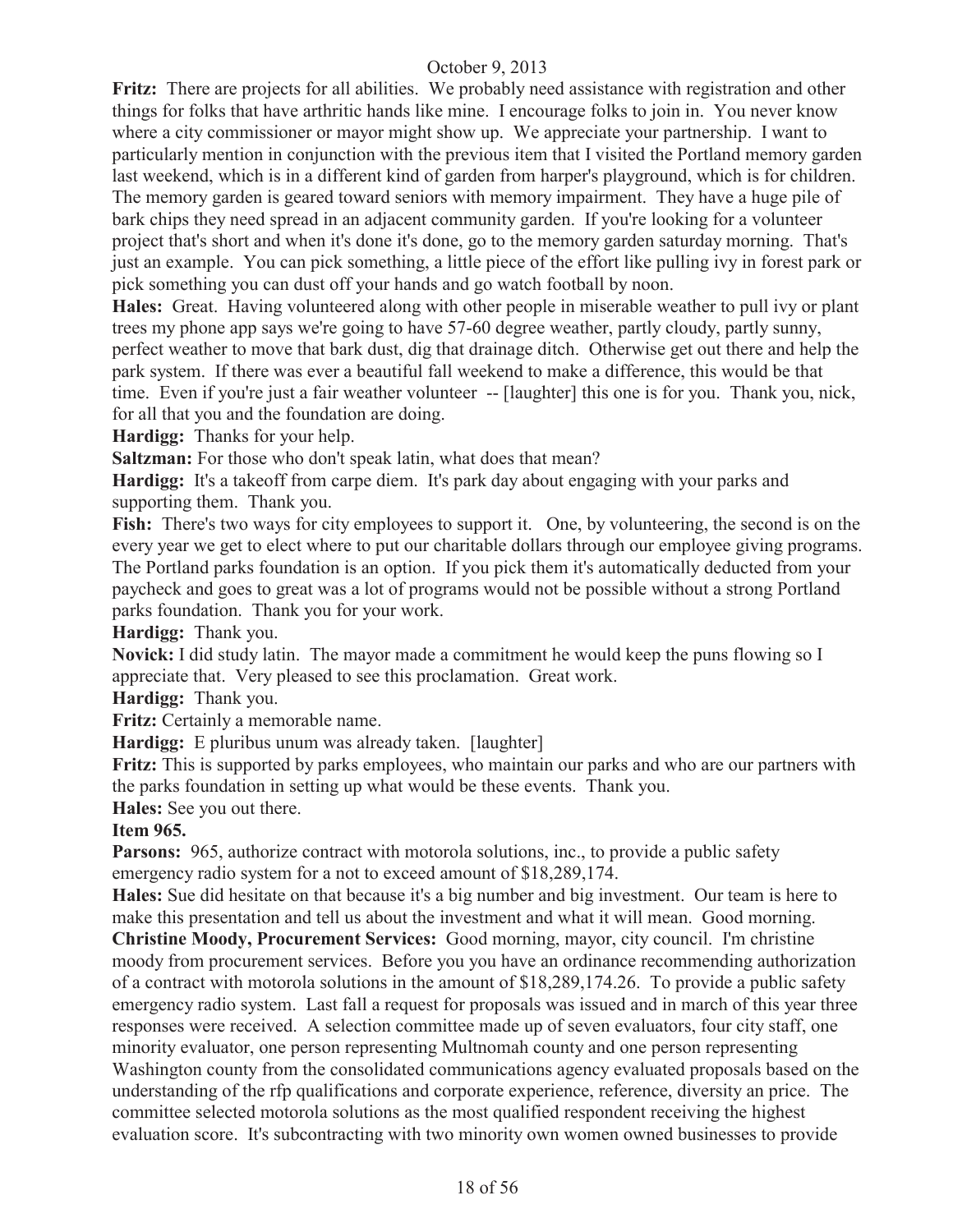services related to acceptance testing, antenna installation, scheduling and documentation. This point i'll turn it over to jeff baer, who will provide technical aspects of this project.

**Jeff Baer, Technology Capital Project Manager:** Good morning. I'm jeff baer with the public safety technology revitalization program. We really want to thank you for the opportunity to present this information to you this morning. We have a very brief slide presentation on the emergency radio communication replacement project but before doing that I wanted to make sure you each had a copy of chief technology officer been berry's comments on the project itself. He was unable to be here but wanted to provide written comments to the council related to the project. I also want to thank our executive project sponsors, bureau of emergency communities, who operates the system and also representatives from Portland fire and rescue, the chief is here as west as chief mike reese and assistant chief mike krebs. We have had excellent input and coordination with stakeholders including those external to the city. I would like to thank christine in procurement services as they provide great guidance and advice as we negotiated this agreement with motorola. I would like to turn it over to carl larson from our office to highlight some of the technical aspects of what we're going to gain by having this contract executed with motorola and hopefully we can put this up on the slide projector.

**Karl Larson, Public Safety Systems Revitalization Program:** Good morning. I'm karl larson with pssrp. Last time I was in front of this body commissioner Fritz may recall we talked about leaking diodes. I misspoke. Leaking capacitor actually. We have a lot of people involved in this project. Myself, my co-project manager mark tanner, many, many people not only inside the city but outside the city as well. We just wanted to thank all the hard work. This project will touch every bureau in the city. Will touch every public safety agency in the county and will be involved in mutual aid situations throughout the four-county area. We're very excited about getting to this point. It's a mission critical communications for first responders in the area and many noncritical responders in the area as well. It supports over 6,000 users on the system currently and has capacity to handle many thousands more in the region. Of course we think about interoperability all the time with our surrounding counties. We have three other radio systems that will be interacting with so it's very critical we get the interoperability. Over 24 million push to talks or transmission versus been occurring on this system over the last 12 months, so it's a very busy system. It's on currently obsolete technology in the sites that we have. You might recall that we upgraded the controller, the core of the system, in 2010, and this is a completion of that upgrade that we have. We're proud of the -- you can't really see it on the screen, but we have a slogan down below says mission critical public safety grade emergency radio system. Coverage capacity and continuity. That's really the principles that we're using to move this system ahead. This is just a diagram of how the system is conceptually made. We're moving it from a one-loop system or one simulcast zone system to a two zone system. It increases our capacity and we're increasing the channels, 20 on the west side, 16 channels on the east side. Here are just some of the goals that we have achieved so far in the project, we wanted to make sure we had regional interoperability. We wanted to make sure part of the charge we had was don't lose functionality. If you can increase the functionality of the system. We think we have done that in negotiations and in our preliminary design with motorola solutions. We want to make sure it's a stable, sustainable infrastructure. In the past it's been very difficult to make sure you stay current with technology. We think with our contract that we're asking approval today we have achieved that. This is some of the sustained plan we have moved into. This is normal 24/7 but the system upgrade agreement we have negotiated inside this contract before you today an ability to keep our system current every two years with the newest releases, newest technology and if necessary the newest hardware through capitalization of that cost over the next ten years. At the end of a ten-year, 12-year cycle this will start at the end of acceptance when we accept the system. At the end of that cycle we'll have a system that is with current technology in ten years hence. We're very proud of that. We took a look at even though this doesn't fall within the normal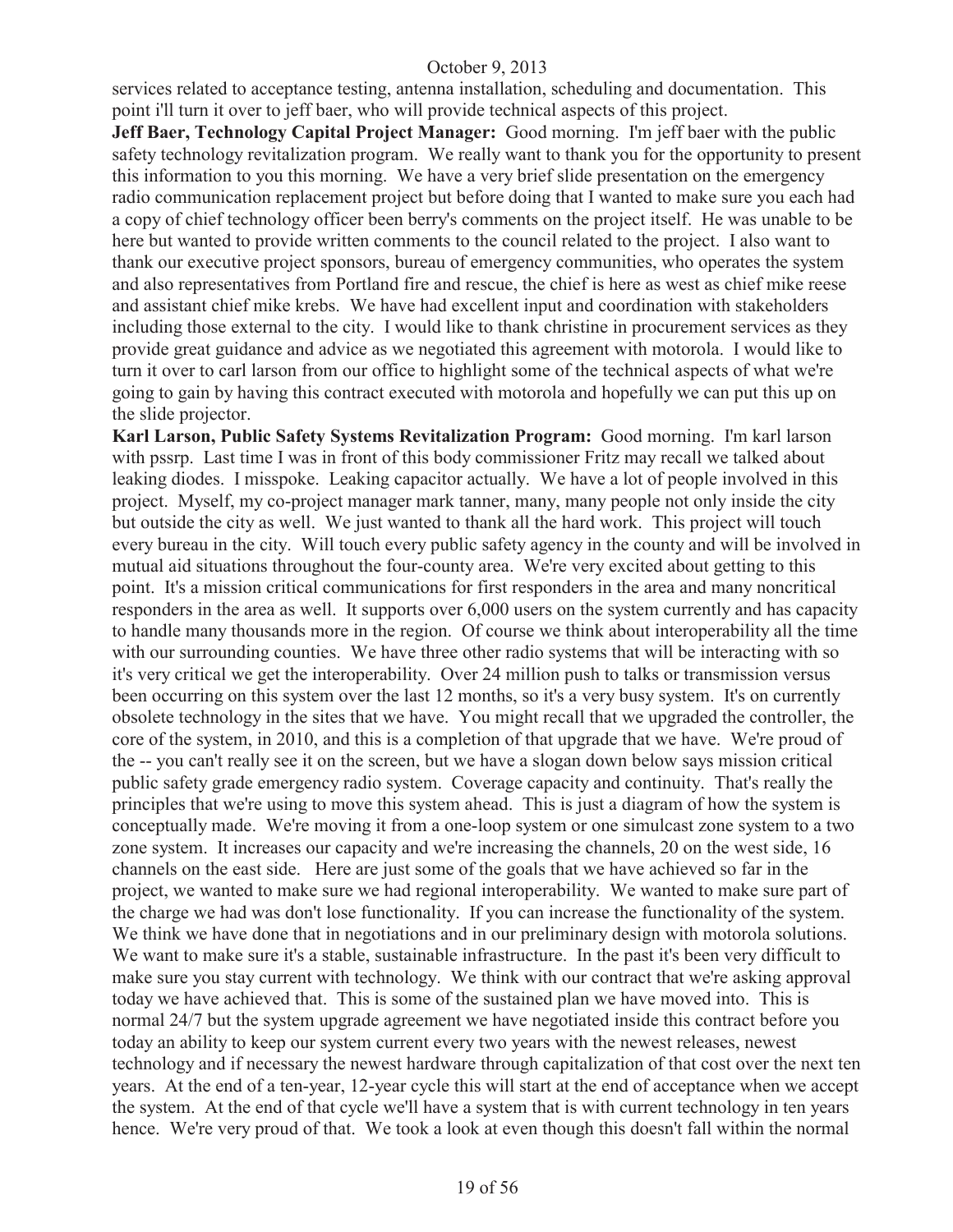technology oversight committee, they have a dashboard that looks at all of the potential risks inside a contract. We wanted to use that to make sure we were following that process and looking to make sure that we covered everything we needed to cover. You'll see that list there of everything that we covered that meets the technology oversight committee's dashboard as well. We have a lot of eyes on this project as you can imagine. We have the independent citizens committee and in conjunction with that we formed a citizen committee for a radio project oversight committee, so those two committees get briefed on it regularly. Our executive steering committee looks at this program every time they meet and we give them a status report on that. Executive sponsors, jeff mentioned them, boec, ppb, fire, those three bureaus have been tremendous in their support in moving this along along with bts communications and their staff making sure that we're covering all the points we need to cover. Then we have project status reports and an independent quality assurance firm that is overlooking the project to make sure it's on track and on time. Currently we're right where that red line marks us today with authorization from you to move ahead and for christine to sign the contract we'll be able to move ahead and start detailed design work with motorola in earnest. We believe the project will be complete sometime mid- to late 2015. Just a wrap-up of what we are asking authorization for, procurement to sign the contract with motorola solutions our next steps will finalize that design review sometime in early 2014. We'll be doing a factory acceptance testing, actually looking at the equipment up and running at their site in schaumburg, illinois. We'll be approving it there about third quarter of 2014 or the spring of 2014 rather. Then final acceptance in the summer or fall of 2015. With that, we'll take any questions.

**Hales:** Questions for the team?

**Saltzman:** I have a few questions. So this is a contract for about \$18.3 million and it's a not to exceed amount?

**Baer:** Correct.

**Saltzman:** Talk to me about contingency in this contract.

**Baer:** The not to exceed price does not include a contract contingency amount, however, we have project funds out of our over all budget, holding 10% back of the total amount for the entire project as contingency.

**Hales:** Outside of the contract.

**Baer:** Right.

**Saltzman:** What is the dispute resolution mechanism? Is there some sort of binding arbitration clause and is that under the laws of illinois or of Oregon --

**Baer:** The governing law would be in the state of Oregon. That's embedded in our contract. Any type of venue we would have to go to court would be in Oregon.

**Saltzman:** Is there a binding resolution mechanism --

Larson: On the negotiation team we did have a fine set of lawyers to help us through that, so we do have a dispute resolution that goes through it. I do not recall what says but we can get that to you. **Saltzman:** There is a provision in there.

**Larson:** There is.

**Saltzman:** Subject to the laws of Oregon. Thank you.

**Hales:** You've set this contract up with automatic both software and hardware upgrades. So that what we did last time we bought new equipment, got it working, worked great, it became obsolete as technology moved on, then we find ourselves at the bottom of the curve again. Nobody did anything wrong but that's just the normal way we buy things. A lot of the things we buy, say trucks, don't evolve as much as technology does. You set this one up differently so that at the ten year point we're in effect current?

**Baer:** Correct. What we want to do is look at the investment we're making in the public safety radio system today would have a longest over the next decade of being current system compatible. The agreement we have with motorola is a two-year system upgrade agreement so every two year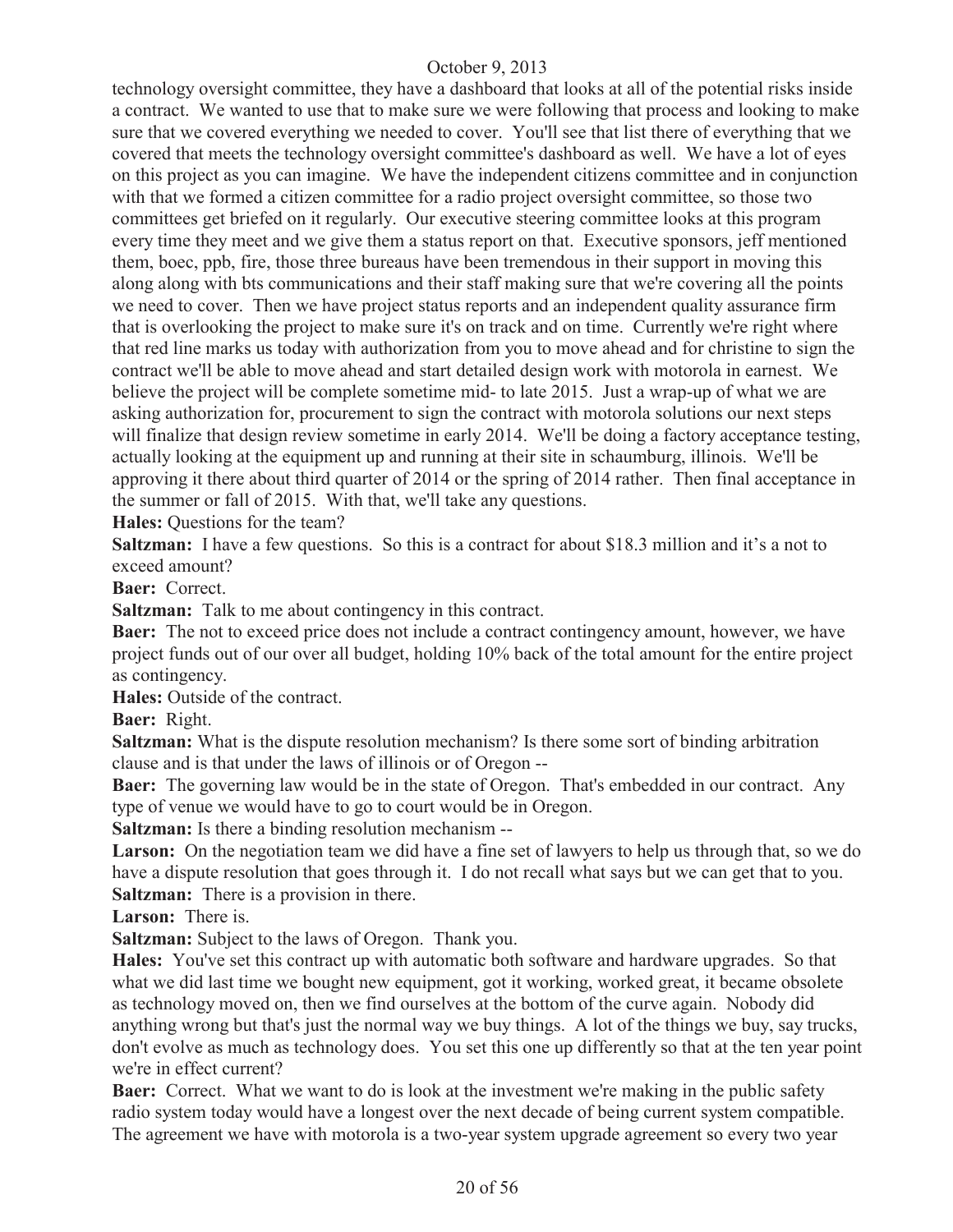cycle we can up great the software and if the software requires a hardware component to have that system in place, that's also included in that cost.

**Hales:** What if we want to add a new capability? For example we have video capability in our some of our police cars now. What if we have it in more of them or some completely new idea like that comes along what's our prospect for being able to incorporate that? The pace of technological change, having just spent yesterday afternoon in new york city's real time information center for their police and public safety agencies I understand this is a moving target.

Larson: That's an impressive site to go to, mayor. I appreciate that. One of the things that we have talked about with motorola and in this contract is making sure that whatever we put in place today for our land mobile radio system is compatible and can be used in conjunction with data technology. One thing i'm sure you're aware of and commissioners are aware of that broadband lte technology is coming down the line. A lot of department's police and fire want to transmit video and text throughout their radio system. We're making sure the systems is compatible with that when it comes online.

**Hales:** Is robust enough that can handle that additional amount of data?

Larson: We have a lot of capacity on our system currently.

Fritz: To reiterate, is all the funding for this project coming from the 2010 fire bond or are there other sources for the 18 million?

**Baer:** There's two sources to that. The 2010 general obligation bond provided a number of different resources of about 30 some million dollars for the project that we have today. 10 million came out of the bureau of technology services radio replacement fund. We have a combination of funding sources together.

**Hales:** Other questions? Thanks very much. I don't know, do we have any testimony on this item, sue?

**Parsons:** We have charles johnson.

**Hales:** Come on up. I'm not sure if our chiefs are wanting to testify or are here to answer questions. Good morning.

**Charles Johnson:** Good morning. I'm charles johnson. I guess you can all feel great that the citizens have so much confidence in the process for this that i'm the only one to talk about it. I do think the city has done a good job. If we think back in the beginning there were two other bidders that responded to this r.f.p. I was glad to hear, mayor, you have been to the rtic for the public safety divisions. I hope you had a chance to talk with both administrative and entry level people about some of the problems that have come up in previous implementations of motorola digital solutions. The biggest problem is of course there's no other system that has less problems. So I hope that significant prior workers on this contract have made sure that there are essentially allotted manhours to deal with the almost unavoidable problems that come out with large scale technology implementation, and i'll also check back with you later to see if among the many other organizations involved maybe some of the technology oversight committee people are involved, our good friend the lady doctor at intel would tell us that this program does not qualify as extreme scale. There's only three extreme scale projects in the world, apple, facebook and google. The main thing is that as we get further down the road there's no reason to think this is not like any other governmental contract where they say unforeseen difficulty. I hope in the future they will -- there's a page pdf that links to this and the doesn't link to the entire contract. We know we'll end up spending more hours than we originally thought to chase down the bugs an stuff like that. I was pleased to hear -- what will be the venue and how scared can we keep them so we don't actually have to litigate so they say, well, we're going to throw in another project manager, 100,000 a year person to find out why the east side has problems talking to the west side as they have broken up the channel loops. I do want to say that congratulations to all the people that worked in this project before. Motorola is a good provider. Even though they have split. I grew up on a motorola tv made in illinois. Now they have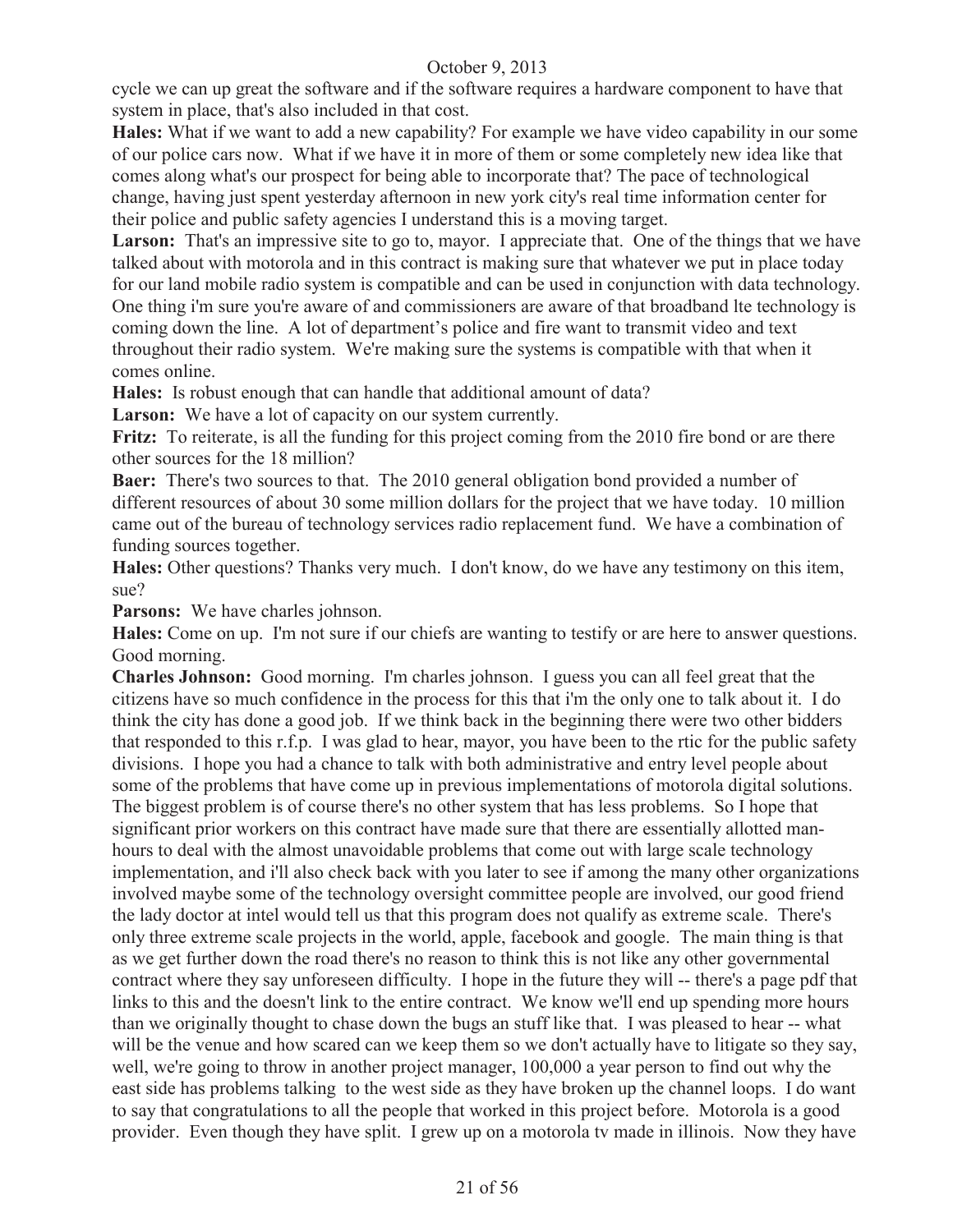split up so that the phones are made by google, some in texas, and the solutions group has good products coming out of illinois even though we know there's not as much american content as we might like. Thanks.

**Hales:** Thank you. Further council discussion? This is an emergency ordinance, we're ready for roll call.

## **Novick:** Aye.

**Fritz:** Thanks to Christine Moody and Jeff Baer and Karl Larson for your work on this. If I had any concerns about it whatsoever, they were dispelled when you started your testimony correcting a misstatement from months ago about leaking diode vs leaking capacitor. I think that's the kind of detail absolutely necessary on this kind of project. I also salute Lisa Turley in Emergency Communications and Carmen Merlo in emergency management. Both of whom have been following this project. I also like seeing the six oversight committees or checks and balances and the ongoing reports to us as to how the project is going. I'm confident that this will go as well as the installation of the computer dispatch system did in boec and I thank you for your work. Aye. **Fish:** Aye.

**Saltzman:** Replacing our emergency radios is a very important task and I'm pleased to see there are a lot of eyes on this contract. It's a big contract and very important. I want to thank first of all, Portland voters for approving the bond measure in 2010, in making this replacement and public safety radio system upgrade possible. We need interoperability. We need jurisdictions, police and fire, other jurisdictions to be able to talk to one another, emergency management offices. This is a feature of the new system. I do appreciate showing us the technology oversight committee benchmarks that they use in reviewing major contracts, and that you have satisfied all of their performance metrics. I'm very -- I think this has been very responsibly managed and I continue to expect that to occur through the duration of the actual implementation of the system, so good work, look forward to it soon. Aye.

**Hales:** I hope Portland is a safer city than it was 10 years ago, and that's true of almost all american cities, and that's in part due to good work by our professionals and by the communities they work with, and of some demographic changes that have helped the whole country become a safer place. Where do we get to the next increment of public safety? One piece of that answer is information and the ability for us to be nimble and supple and quick in the use of information. I think having the capabilities built into this system are going to prove very helpful and a good investment. I think having the safeguards built into this contract that we've heard about, and always were going to question you and anyone else closely about, gives us all reassurance this is going to give us value for a lot of dollars, but I think dollars well invested. Thanks for the great work. Aye. [gavel pounded] **Hales:** Okay, next item.

## **Item 966.**

**Parsons:** Item 966, authorize the bureau of transportation to acquire certain permanent and temporary rights necessary for construction of the north burgard road over abandoned railroad and north burgard road storm sewer project through the exercise of the city's eminent domain authority. **Novick:** Mr. Mayor, pbot has designed a street improvement project at the intersection of north burgard road and north terminal road, as well as offstreet improvements including curbs, sidewalks, and gradage improvements. The project requires the acquisition of certain private property interests to construct the project. It's necessary to acquire the easement by february 1, 2014 so construction can be on schedule. It's my understanding that owners and tenants of two adjacent properties, northwest pipe and northwest container services, are supportive of the project and additionally pbot has met and collaborated with business owners in the project area, including the port of Portland, a steel company, schnitzer steel, northwest container services and waste express to coordinate design and operations. Pbot has been working through the Portland freight committee to disseminate information regarding the freight community. Take it away.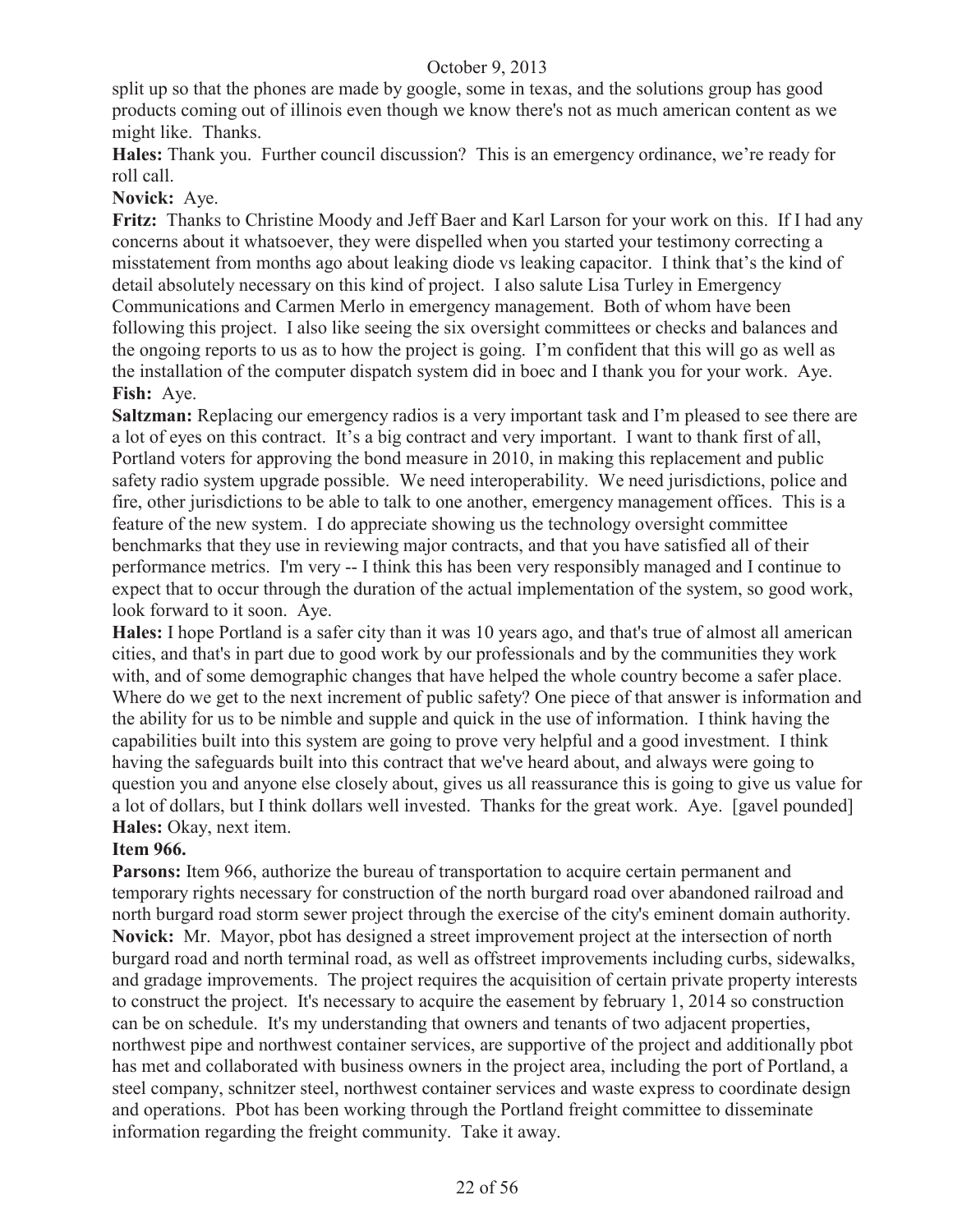## **Marty Maloney, Bureau of Transportation:** Good morning. My name is marty maloney with the --

**Hales:** Hard to hear you.

**Maloney:** Oh, sorry, my name is marty maloney, i'm with pbot right of way. I just wanted to address the council about the ordinance, the right of way ordinance or condemnation ordinance for the burgard project. I didn't have much of a presentation, I just wanted to see if you had any questions, it's really to acquire the right of way from the two property owners at the corner of north terminal road.

**Fish:** How about just a question just for my own edification. You're seeking authority to use the city's eminent domain power. Is it your sense you can do this through a friendly negotiation or will you have to go to court?

**Maloney:** Definitely I think it'll be through a friendly negotiation. I've spoken to both property owners and they have seemed on board for the project. This basically gives us the ability to offer just compensation to the property owners, as well.

**Fish:** And that's determined based on an independent market appraisal of the property? **Maloney:** Definitely, yes.

**Fish:** In that negotiation?

**Maloney:** Exactly. So once we have the ordinances in place we'll be able to figure out just compensation through -- we'll either have a contract appraiser do the work or somebody in house do the value of the property.

**Hales:** Refresh my memory, too, is it advantageous to the property owner on a tax basis if we do it this way, versus just a bureau manager working on an agreement with someone and writing a check, if it were so simple?

**David O'Longaigh, Bureau of Transportation:** My name is david from the city of Portland bridge group. This project really is a bridge project that we're replacing an old historic burgard road bridge. We filled in the void below. We started that work last year and we allowed all the dirt to settle for a year, and then we come back and built the road. Then we realized there's a 200-foot gap where there's no sidewalk because this is a rather undeveloped part of north Portland. So then we found there was funds left over from the bridge project that we could stretch the project limits further, still in compliance with the grant, and fill in this gap and make the connectivity so much better. The property owners have been benefiting greatly from the project because they have greater access to their properties from the wider street, and they are very willing to accommodate us by giving us a small piece of their area so we can make a proper rounded sidewalk intersection at the corner. The funding is from a grant that came to us from the state, otia, Oregon transportation investment act fund six to eight years ago. They gave us funding for four bridge projects and this is the last of those four that we're now almost finished with. Instead of leaving a gap we decided to fill it while we have the money.

## **Hales:** Good work.

**Novick:** I think the mayor's question, this is probably more for you, mr. Maloney, is is there an advantage to the property owner when we use eminent domain to acquire the easement, as opposed to if we just sort of worked out an agreement and didn't use eminent domain? Is there like a tax advantage?

**Maloney:** There would be an -- well, the advantage to the property owner if they were to redevelop the property, they would actually have to put in these improvements themselves. So there could be an advantage to them that way. Taxwise, you know, the dedication portion we acquire which is very small, they won't have to pay taxes on that. Anymore it's included into the right of way. Usually basically the reason why we do the condemnation ordinance really is the fact that we're able to offer just compensation. It gives us the right to offer to the property owner. It is also for the purposes of eminent domain, for setting time lines, it's more for setting it up to actually offer them the property.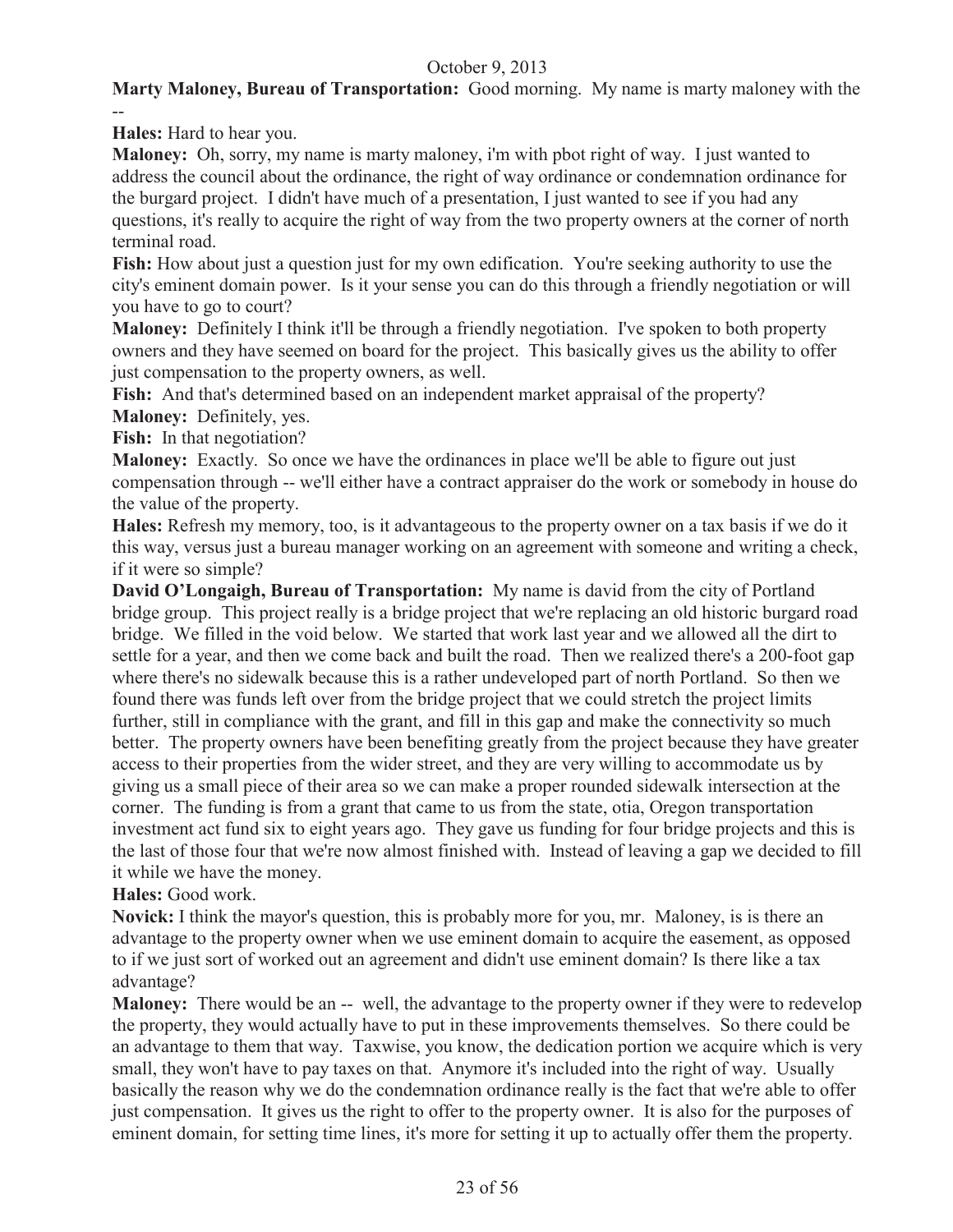My judgment is on this one is we've already dealt with one property owner from the earlier project, and they were on board with it. I don't think there will be a problem with them. The other property owner seemed on board. I don't think we will have to be going down that road. **\*\*\*\*\*:** Thank you.

**Hales:** Other questions for staff? Thanks very much. Is there anyone signed up to testify? **Parsons:** I do not have a sign-up sheet out.

**Hales:** All right. Then unless there is anybody here to testify on this item, it is an emergency ordinance so let's vote.

**Novick:** Thank you, aye. **Fritz:** Aye. **Fish:** Aye. **Saltzman:** Aye.

**Hales:** It was a good idea, maybe the state should do something like that again sometime. Aye. [gavel pounded]

**Hales:** 967 please.

## **Item 967.**

**Parsons:** Authorize the water bureau to sell and remove a surplus manufactured home from powell butte.

**Hales:** Mr. Fish.

**Fish:** Thank you, mayor. This is a relatively straightforward matter. We're asking the council to authorize the water bureau to dispose of yet another piece of surplus property. The property in question is a manufactured home. There is no land associated with the home. This home cannot be used by the water bureau and no other bureau has indicated a desire to purchase it. Per chapter 5 of the city code this home with your authorization will be sold to a public sale conducted by christine moody's team at procurement services. As per all surplus property that this commissioner is selling, proceeds will be placed in our rate stabilization fund. If there's enough money in that fund it actually allows us to offset future rate increases. The home has been appraised at \$13,499. I have no idea what it'll get at auction, although I hope someone bids above the appraised price. Our chief engineer is here to answer any questions you may have, and we did give you a photograph of the disassembled home up in powell butte. I actually looked at this particular property, and what you can't see from the picture, I don't want to adversely impact the market for this home. It's in pretty rough condition in the inside. But for someone who wants to buy it and rehab it, whether they are a for-profit or a nonprofit developer, they may very well get a good bargain. Mike's here to answer any questions that you might have.

**Mike Stuhr, Water Bureau:** Thank you, mr. Mayor, commissioners, I have really very little to add. Commissioner Fish has adequately explained it. The reason it's an emergency is within the next few weeks we will complete testing of powell butte 2 and we will start to backfill and grade and the thing is in the way. We need the means to dispose of it. I have barb gibson here with me from procurement so she can help answer any questions you may have about the public sale itself. **Hales:** Thanks, barb. This was a caretaker's residence?

**Stuhr:** Yes.

**Hales:** We're not going to need a caretaker up there anymore?

**Stuhr:** As part of the land use process to put powell butte 2 in there we were required to design and build a leed certified home with a particular look defined in the documents, and that home is built and is in fact now occupied, so we don't need this any longer.

#### **Hales:** Great.

**Fish:** Mayor, there was some consideration, and I confess it was originally my idea, that we donate this to a nonprofit to be used for low-income housing. I thought in light of the times we live in it would be better to put this on the market and have an arm's length transaction. Secretly i'm hoping a reputable nonprofit developer comes in and buys it, but it will have to be an arm's length transaction through a public auction.

**Hales:** Great.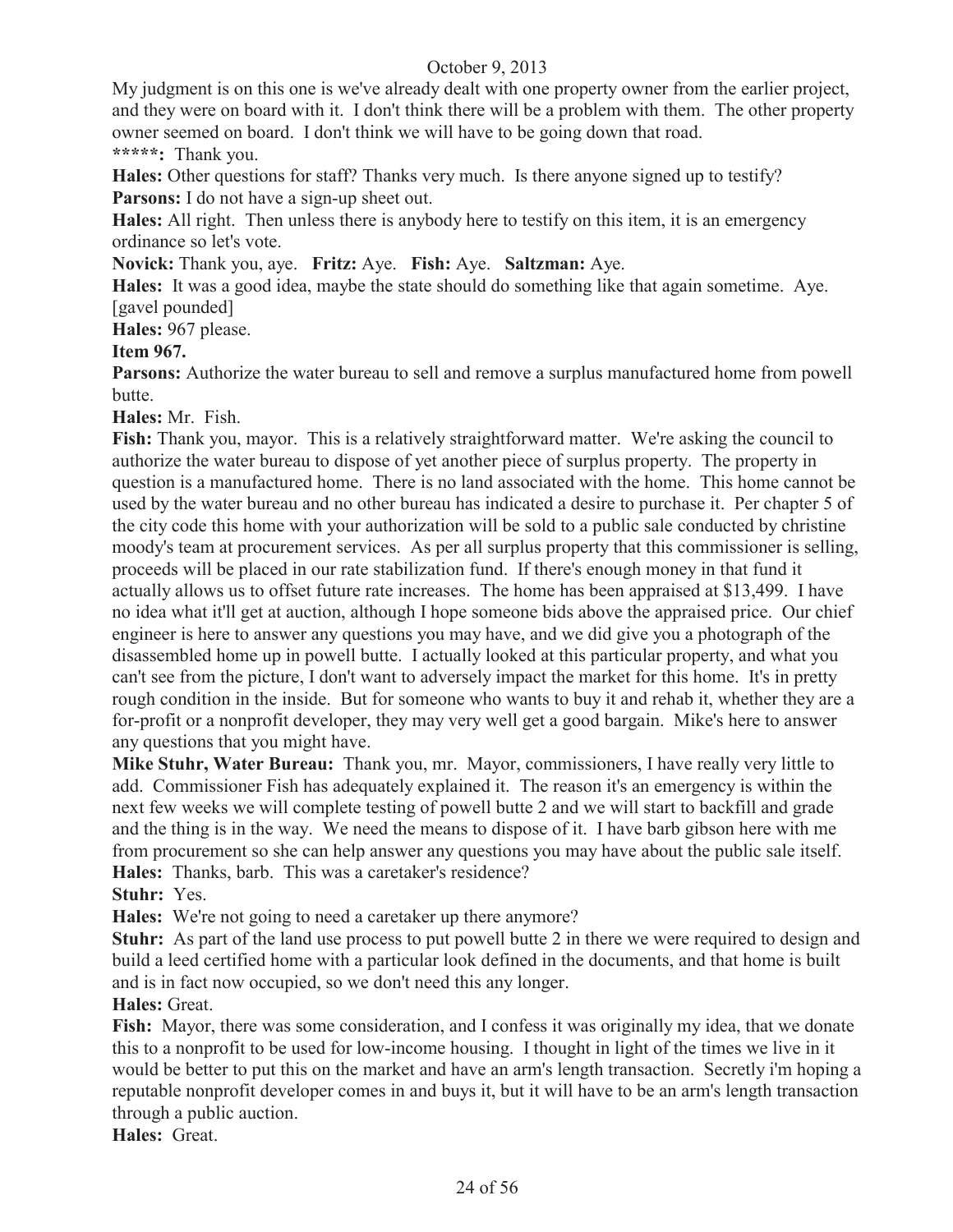**Hales:** Further questions? Thank you. Any testimony on this item?

**Parsons:** We have joe walsh.

**Hales:** I thought you said something else. Sorry.

**Joe Walsh:** My name is joe walsh, I represent individuals for justice. When I read this,

commissioner Fish might have answered my question on this. I don't like the idea that we have people living on the streets, and we have property and we're destroying or selling or getting rid of or it's in the way and we need to move it. It seems to me that somewhere along the line there had to be a process months ago where people knew that this property was in the way. And the thinking, i'm trying to visualize the five of you thinking in terms of, what can we do with the property, instead of just getting rid of it. You know, that's our attitude. If it's in the way we get rid of it. Well, we have people maybe that could use it. I don't know much about the nonprofits and how much we notified them, and the legal ramifications of getting someone to bid on it or at least that they would know it existed. I'm just asking you, since we're living in these times and they are not going to get any better, that we start to change our perception. Instead of saying it's in the way, let's get rid of it, how about saying it's in the way, what can we do with it. Can we give it to a nonprofit? How do we get the city attorney to okay that? That kind of thinking. That's what i'm asking. It's \$13,000, which is almost nothing in your budget.

**Fish:** Joe walsh, nick Fish, commissioner. I appreciate deeply your observation, and it was my impulse. When I became commissioner and learned we had this surplus property, I thought let's work with a local nonprofit to provide housing for someone who's homeless. Because this was acquired with ratepayer dollars, the opinion we got back was that we should sell it rather than transfer it, because we're in the business of providing water and sewer systems, not affordable housing. As you know, when we sometimes spend ratepayer dollars for something that's not mission critical, you might being aware that we're criticized in this room for doing it in this room, and even some have suggested a water district to address that issue. Because it was acquired with ratepayer dollars, and because of the legal advice we got, I did not feel I had the latitude to simply give to it a nonprofit. It is my hope, we have alerted the nonprofit community, and there will be public notice, that someone comes in and buys it with the intent of providing a home for someone formerly homeless. It is going to be offered at a reasonable price.

**Walsh:** I don't buy that, i'm sorry, commissioner Fish. I don't buy any of that because there's so many words in there that lawyers like to use, like it was suggested that we do this or maybe we should do that.

**Novick:** Joe, how can you not buy that? Haven't you been reading in the papers for months and months the people criticizing the water bureau and saying that we're spending all sorts of money on things that aren't relevant to providing sewer services?

**Walsh:** Gentlemen, I know you're both lawyers. Let me ask you --

**Hales:** I'm going to ask joe to just finish up.

**Walsh:** Gentlemen, let me ask this question. You're talking about a house that cost the city a million dollars, and you are now selling --

**Fish:** Not this house.

**Walsh:** That's the criticism. Mayor, that's the criticism about the puc. You bought a house and spent a million dollars, you're selling it for \$400,000. That's a \$600,000 loss. You're comparing that to a \$13,000 prefab house. Come on, give me a break.

**Hales:** All right, we got your point. Thank you, joe. Okay. It's an emergency ordinance, let's take a roll call.

**Novick:** Aye.

**Fritz:** I think there's a lot of validity in some of the things you've just said. When we can be collaborative and be sensible about expenditures of rates and water bureau money, environmental services money, I think that works better. And we have a different commissioner in charge of the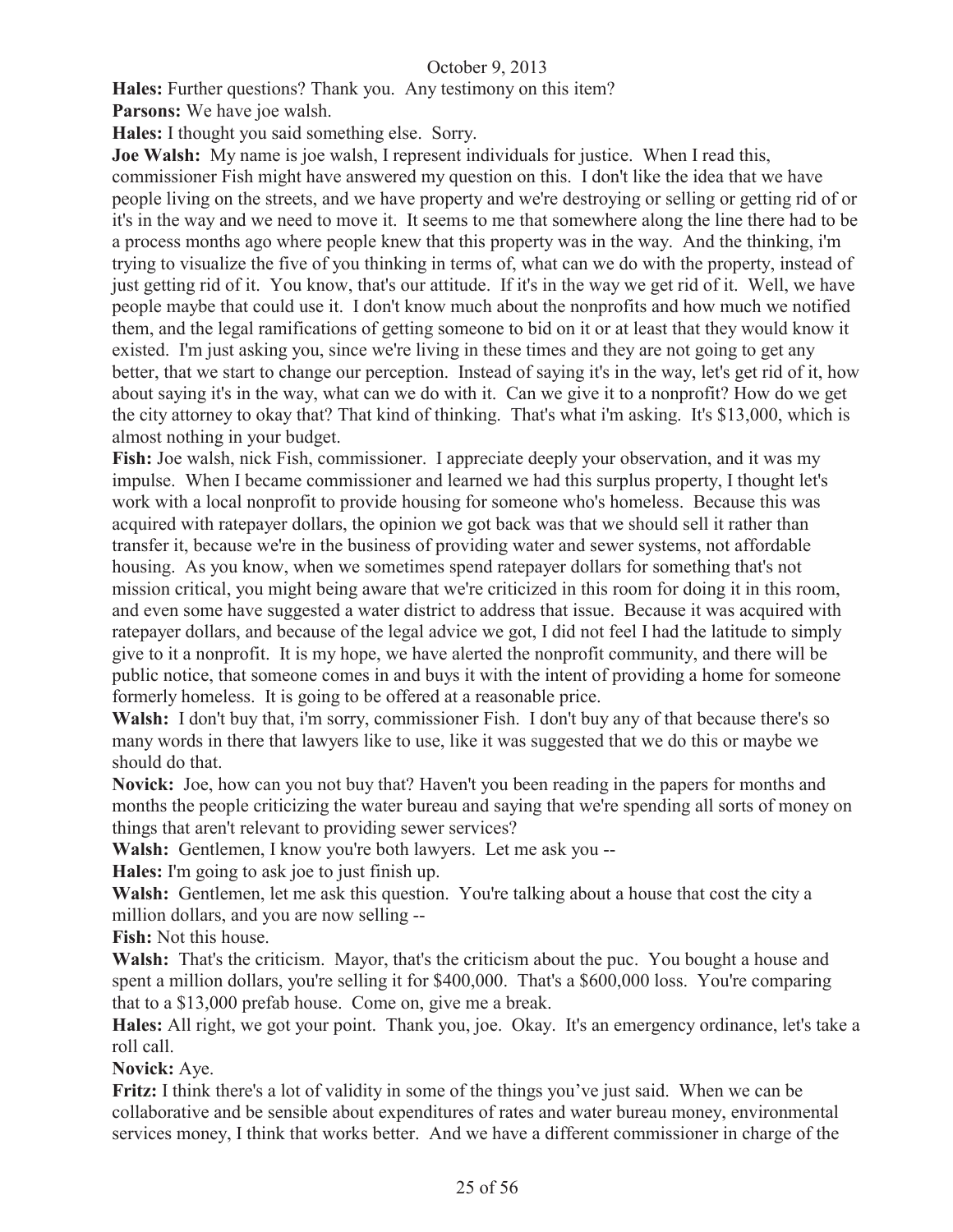water bureau now who is making extraordinary efforts to do things in an open and transparent manner. So I appreciate that this has been done this way, and I hope we get to continue to collaborate with the water commissioner after may. Aye.

**Fish:** Mike, thanks for your presentation, thanks to the a-team at the water bureau. I will accept any and all criticisms about this transaction, and file it in the thickest file in my office, mayor, perhaps yours as well, the title of which is no good deed goes unpunished. Aye.

## **Saltzman:** Aye.

**Hales:** Thank you, commissioner Fish, now continuing to methodically and openly clean out the garage from the water bureau from a number of issues that have been left in that garage for some time. Let me say this a little less flippantly. How does government proceed when irresponsible charges are made? The theory behind commissioner Fish's action is by being relentlessly responsible, consistent and clear. We rely on our community to notice, and on the news media, to transmit, that government is trying to be consistently responsible and clear. And I believe that what commissioner Fish is doing in this and other questions of how do we carefully steward ratepayers' dollars, are all the right things to do. Good deeds are not -- are often punished, sometimes they might be noticed and appreciated by a larger majority who are getting good stewardship of every last dollar that our ratepayers are paying. Thank you. Aye.

**Hales:** Okay. Let's move on to 968.

## **Item 968.**

**Parsons:** 968, establish employment restrictions for the ombudsman's position to further safeguard the integrity and independence of the office of the ombudsman.

**Hales:** We had a discussion about this at our last meeting.

**Parsons:** The auditor has requested this be referred to her office.

**Hales:** She has, and without objection it is. [gavel pounded] sorry, I hadn't noticed that. Okay, back to item 961.

## **Item 961.**

**Parsons:** Amend protected sick time code to clarify various provisions.

**Fritz:** If I might frame this please.

**Hales:** Please.

**Fritz:** Thank you. These changes are a result of going to administrative rules process, there are no substantial changes in the ordinance for protected sick time. We are taking the feedback and making some minor amendments to clarify the intents that the council passed in march. Catherine riffe from the city attorney's office and Thomas Bizeau, my chief of staff are here to answer any questions you might have. I'll just run briefly through some of the changes so that you can see the nature of them, we are eliminating references to ors 652 and 653, which are the definitions of an employee, to be more specific to our definition of employee, clarifying the 240-hour requirement in the definitions so that it's the use and eligibility rather than what defines an employee. We're clarifying the waiting period for new employees to be 90 days, we said in the ordinance calendar year, but there's been a request that some companies would like to use fiscal year so that seems reasonable. We're amending the definition of healthcare provider to remove the rather ancient reference provision to spiritual healing that is in the state definition which is not the intent of our ordinance. We're amending the paid time off to clarify that cash accounts used in the trades may not be used for sick leave. Adding a use of sick time change, so that an employee who needs to be off for part of a day, but is in an industry where they can't perform if they miss part of a day, such as an airlines industry employee has to take the entire shift off, can't take part of a shift off if the aircraft has already left. Changing to the administrative rules so that, for the future, any rule changes are given 30 days' notice like any other nonemergency ordinance, rather than 60 days as previously envisioned.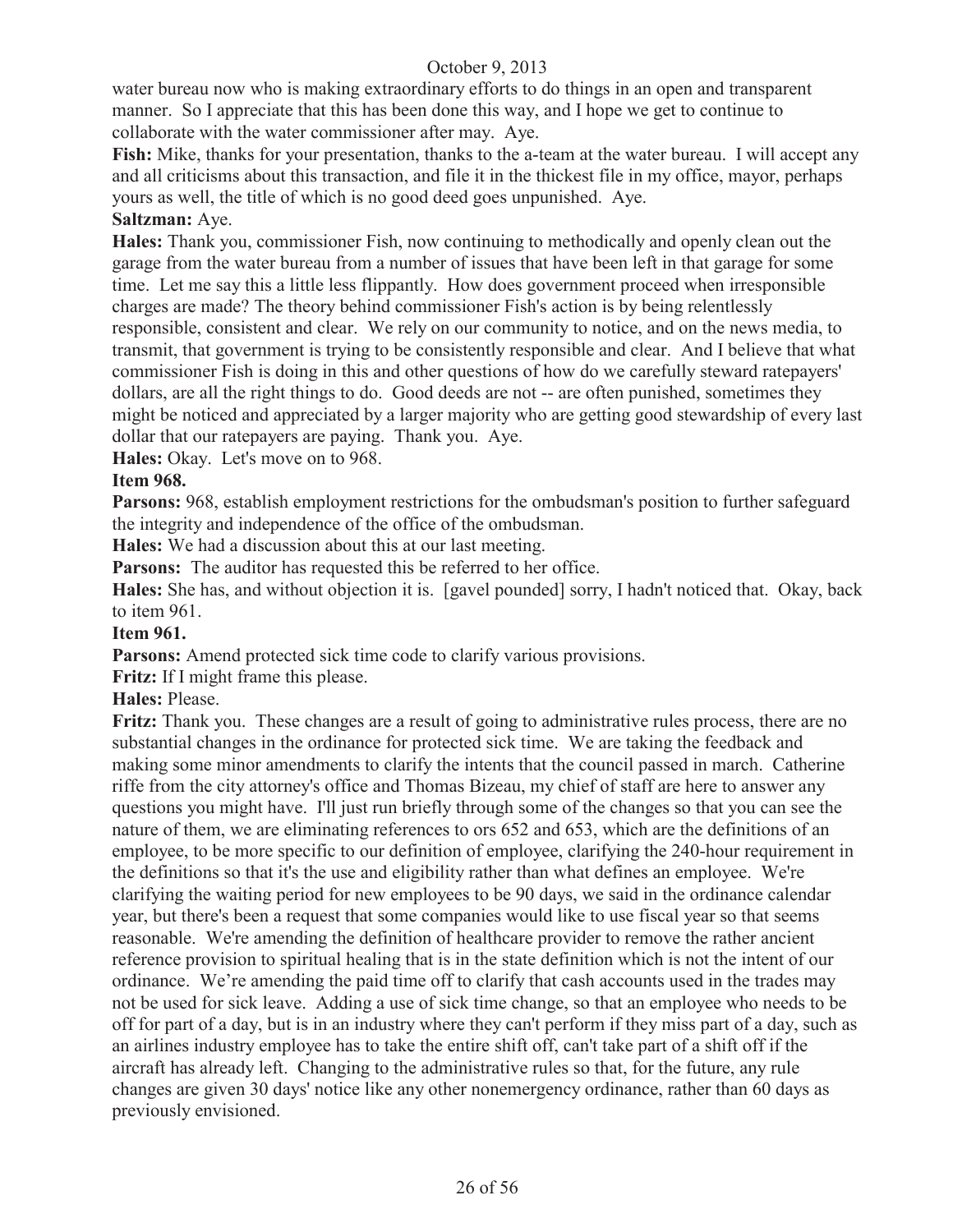**Fish:** I have a question if I could. Since this was originally going to be done on consent, but now we're having the hearing, you have a companion fall bump request, do you not?

**Fritz:** I will do, yes.

**Fish:** That's for education outreach?

**Fritz:** Yes.

Fish: Coming before us in november?

**Fritz:** Yes.

**Fish:** Thank you.

**Hales:** Thank you. Given the time and I think commissioner Fritz just gave a pretty good overview, I was going to ask catherine to walk through substantive changes. I guess I want to ask, catherine, in the section 9.01.20 h-2. There is new language in the inclusion of the vacation pay account as meeting the requirements of our paid time off. Would those vacation accounts have to give sick pay on the same accruing terms as requirements of sick time under the ordinance we passed last year? **Catherine Riffe, Deputy City Attorney:** They would. The difference is rather than providing employees time, they are providing them money. But the money is based on an hourly contribution. **Saltzman:** Could you speak closer to the microphone?

**Riffe:** May I pull it down?

**Hales:** Pull it down.

**Riffe:** So yes, it would have to meet the same requirements for eligibility and accruals under our ordinance. The difference is that the contribution is money, it is not time, which is how the ordinance is currently written. The vacation pay accounts, it's a system whereby employers pay to this account based on the hours worked by an employee for that particular employee. Yes, they would still have to meet the same accrual and eligibility requirements.

**Saltzman:** I don't understand why we would limit the availability of this option to only one sector, the construction trade industry. I'm assuming there might be other businesses or employees subject to collective bargaining agreements, that would fall under this, as well. There was a very careful discussion about hiring hall exceptions, and this council decided that the paid sick leave ordinance was available to all employees, so there was no hiring hall exception. This looks like a hiring hall exception, maybe a different language. I'm curious why. Are there not other employers and employees subject to collective bargaining that also use vacation sick leave banks?

**Tom Bizeau, Commissioner Fritz's Office:** This is very similar to a pto basically, which is what we put into the ordinance to allow all employers to have an ability to create an account, in terms of time in this case, that they could use for vacation and/or sick leave. In the hiring halls, at the time that we were actually going through this. We had not been given the information that the cash account existed and is the common practice through the hiring hall. The problem with the hiring halls is they have multiple employers. In the pto example, the most common example that occurs, you have one employer and many employees. In the hiring halls you have many employers under one umbrella of that cba, whatever that may be. And then one employee. They had created this system already that was in place that basically was like a pto that had a cash account already in it. At the time we were creating this ordinance that wasn't known.

**Fritz:** If I might further comment, the definition in H9 includes either the bank of time which is the paid time off concept more clearly, and then the contribution made by the construction trades. I anticipate that there may be other minor changes needed over the course of time as we implement this. We haven't been made aware of any private employer who has a money bonus account that employees can use to take paid time off. It's not the same as hourly paid time off. If it turns out that's the case, we could certainly add that as an amendment.

**Saltzman:** My suggestion would be why don't we just -- we don't know if there are other employers out there subject to collective bargaining agreements that might have these accounts. With don't we just delete reference to construction trade union in section 02.h2.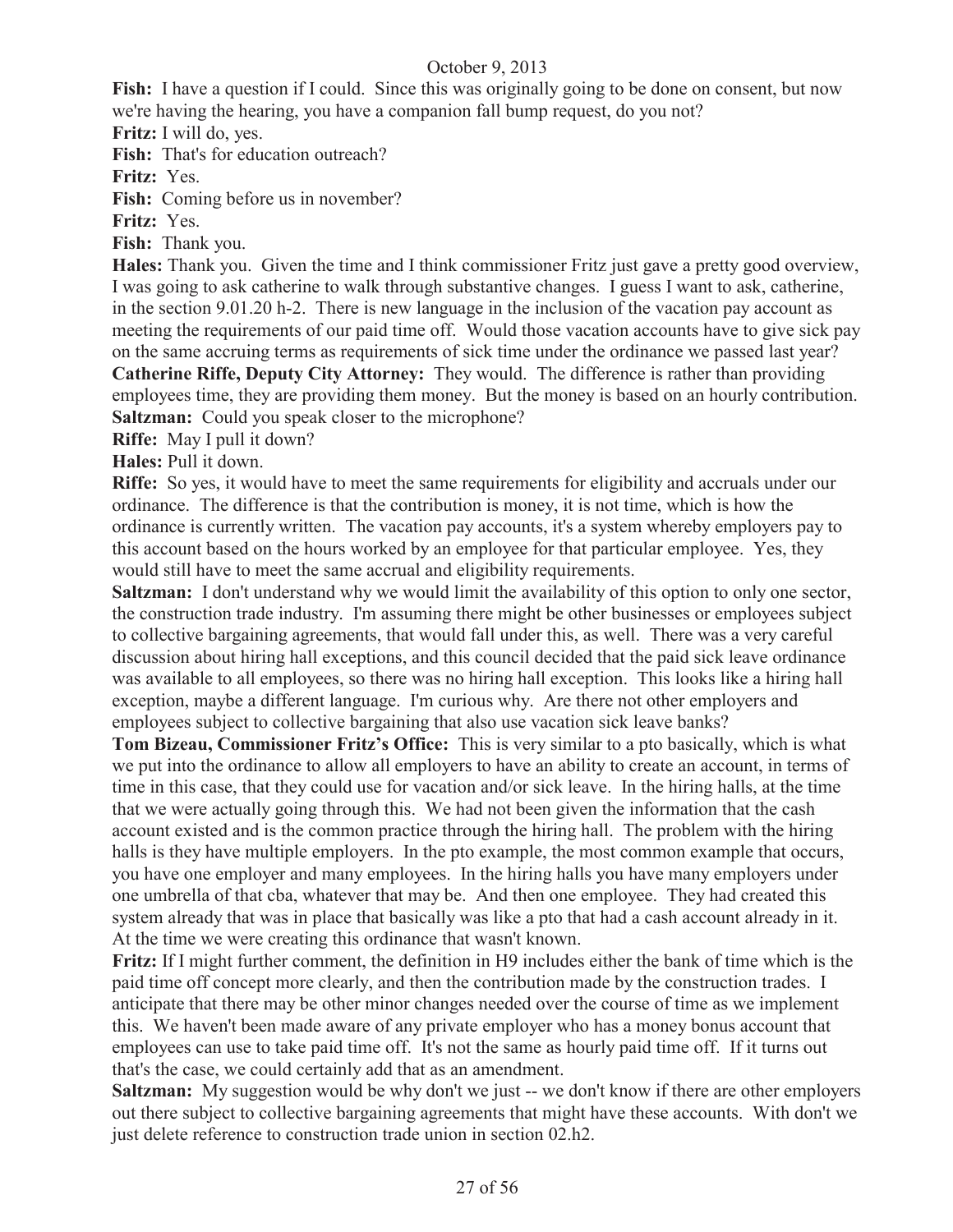**Fish:** One of the reasons I can't support that, first of all, I think it's bad form to offer any amendment. Putting that aside, we've not heard from any other employers that this is an issue. We've not heard from any other employer that this is an issue. Since this is a very carefully constructed matter, i'm prepared to support the current language, carefully negotiated by the commissioner in charge, commissioner Fritz. If an employer or trade group comes before us and says, we have a unique circumstance, I think the council is fully equipped to then address that issue. But to put in an exception to deal with a problem that has not been identified I think would be a mistake at this point. And that's why I can't support the amendment.

**Saltzman:** I'm not asking for an exception, there is an exception. I'm saying remove the exception, make it apply to any employee covered by collective bargaining agreement that has a paid time off account. As far as doing this at the last minute, Commissioner fish, this is a first reading. It was just filed last Friday, on consent calendar. Nobody would be aware of this if I hadn't pulled it off consent.

**Fish:** You didn't have an amendment to anyone on the council prior to today. You didn't think it worthy to even furnish this language to your colleagues prior to raising it this more than. **Saltzman:** I'm asking to remove three words, construction trade union.

**Fish:** I think you should offer your amendment.

**Saltzman:** I think its fair. This is important. This takes effect january 1st. To say somebody else comes forward between now and January  $1<sup>st</sup>$ , we'll come back and fix it for them, I think that's unfair to everybody who's applied by this ground-setting new ordinance of paid sick leave. People need to know the ground rules now. I think it's important not to sort of hold out this idea if you come to us with a problem, we'll fix it. Why not remove the reference to one specific sector and we can remove any potential problems for any employers and employees subject to collective bargaining agreements with respect to pay sick leave.

**Fish:** Commissioner Fritz, can I ask a question about the proposed amendment? **Fritz:** Yeah.

**Fritz:** You've been handling the process, the public process on this. Is there an employer or trade group that has raised a concerned with what commissioner Saltzman is addressing in the proposed amendment?

**Fritz:** Not to my knowledge.

**Fish:** Commissioner Saltzman, is there an employer or trade group that has spoken to you and raised this concern?

**Saltzman:** Not to my knowledge, but there was a lot of discussion in the development of this ordinance by providence health system and an issue with their home health care workers. It sounded very similar. As I said, this was on consent calendar. We've only had time to go through it in the next few days. There's probably not a lot of awareness this is happening today. That's one reason I pulled it off consent calendar, and two, I just question why we are narrowly crafting it to apply to just one employment sector. Why not remove the language and allow all employment sectors where there is employers and employees with collective bargaining agreements that may have these same types of vacation sick leave accounts. Why not permit them the same advantage?

**Hales:** Tom, do you want to address that?

**Bizeau:** There is a significant difference and the difference is that you could have other collective bargaining agreements out there. And they could actually be something that's crafted for an individual employer with all the employees. In this case that's not what we are talking about. We're talking about many employers under one umbrella. It's a totally different situation. We have basically covered the individual employer with the pto requirement, in allowing them to do the pto. It's an elegant solution to all of the situations already built into the ordinance and will be built into the administrative rules, as well.

**Saltzman:** Catherine, in your opinion is this a major substantive change, this provision?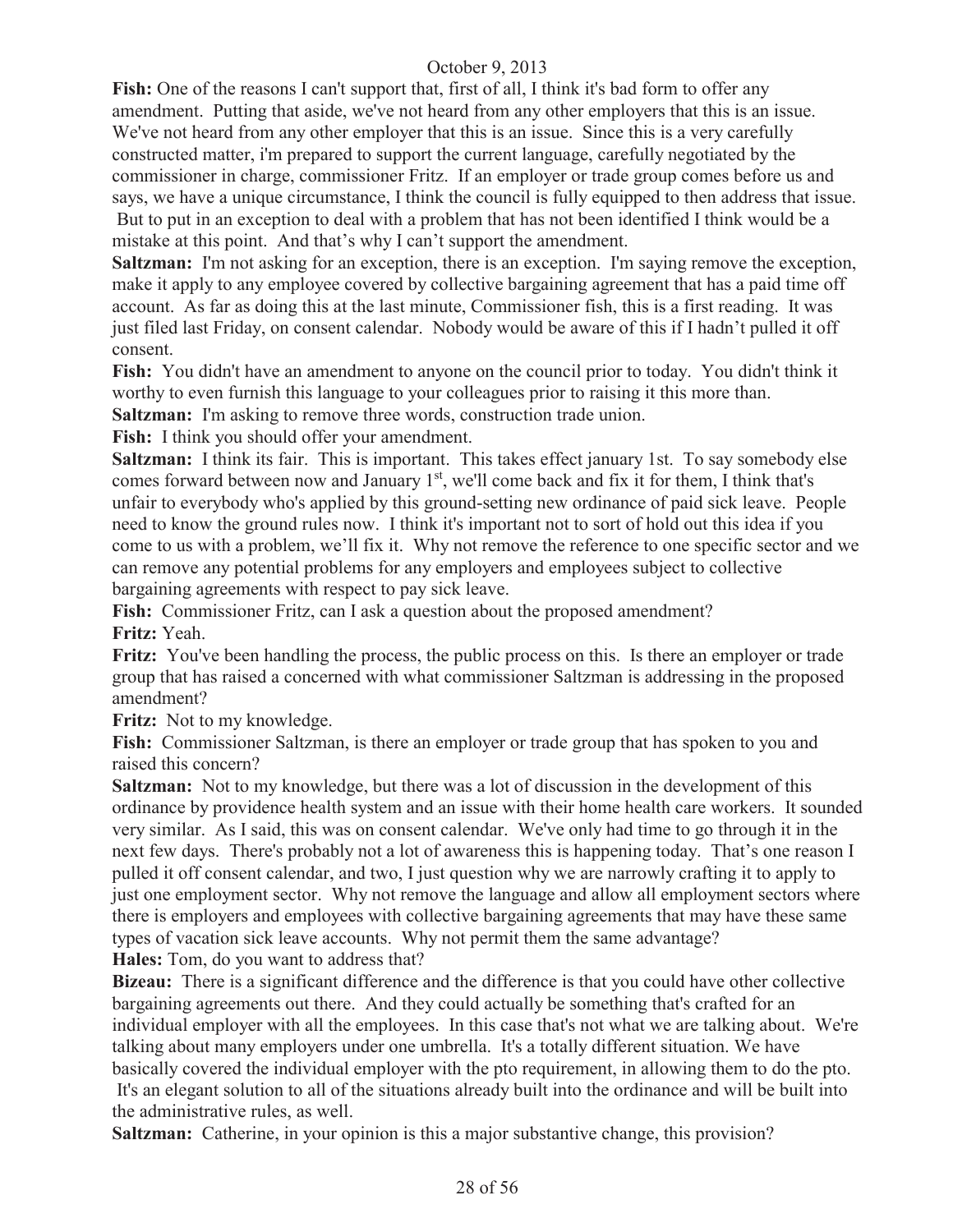**Riffe:** I think it is a substantive change because we are -- the change to h-2 which says the contribution --

Fish: His amendment or what's before us?

**Saltzman:** I'm asking about what's before us.

**Riffe:** What is before us is a substantive change in that it broadens the definition of pto accounts to include vacation pay accounts for construction trade union groups. And it is specific to that group. Those are the folks we heard from during the comment period, and I don't know if other groups have vacation pay accounts. They very well may. But I wasn't made aware of that during the comment period. So yes, to the extent it broadens the definition of pto.

**Novick:** Commissioner Fritz, I don't know if this will satisfy commissioner saltzman's concerns. Is it true that other cities that have passed paid sick leave ordinances have generally exempted hiring hall employment entirely, and this is a more narrowly crafted way of addressing the issue? **Fritz:** Correct.

**Hales:** All right. So I think there are some folks who want to testify on this item. I'd like to take public testimony and then continue our council discussion. We may need more of your advice. Do you have folks signed up?

**Parsons:** No one has signed up with me. Since this was on consent, there was no sign-up. **Hales:** Is there anyone who would like to testify on this?

**Fish:** Mayor, what are they testifying on? There's no amendment to the ordinance before the council.

**Hales:** The ordinance before the council, I assume they get to testify, just like any other ordinance. It's a first reading, it just happened to be on consent and now it's not.

**Fish:** Is Commissioner Saltzman offering an amendment so there is something for them to testify on?

**Saltzman:** I'll offer it if I may.

**Hales:** My suggestion would be that I would personally like to hear testimony on it before we take action on the amendment. If there are folks that would like to testify on this, it would be a good time to come up and do so.

**\*\*\*\*\*:** Good morning.

**Hales:** Whoever would like to start.

**Jeff Anderson:** Jeff anderson with united food and commercial workers local 555, i'm the secretary-treasurer. We have almost 5,000 members in the city of Portland. We favor what we've seen as the adoption of the construction -- or the language for the construction craft exemption. We view this not as a legal opinion may say it's a substantive change, but it's actually from our view in labor, there's been an expansion of that a pto bank is. And taken into that industry in adopting it, so where large employers may comply because they have pto banks, this is nothing more than a light expansion of that group. I don't believe that it's -- I mean, we've worked over the last year extensively on this, and we favor that this amendment works on a problem that we were trying to solve for the last nine or 10 months. Very supportive of the amendments that I had seen. **Andrea Paluso:** I'm andrea paluso with family forward Oregon. We are in favor of the amendments before you today, too in particular with this issue related to the building trades. I would be cautious to exclude the language that focuses on the building trades, because I do think the vacation pay accounts are very unique to their industry and also the nuance around the vacation pay account is that it is prepaid time. They assure us folks have access to it when they need it, but it is not explicit within that agreement that the time is protected. I would be very cautious about removing the language that references them specifically out of concern that employers may prepay for time that employees don't have access to in other employment settings. I wouldn't want grocery store employees access to some pay but not access to time, which is why this is really a clarifying expansion to the definition of what counts as pto. Again, the trades identified specifically as being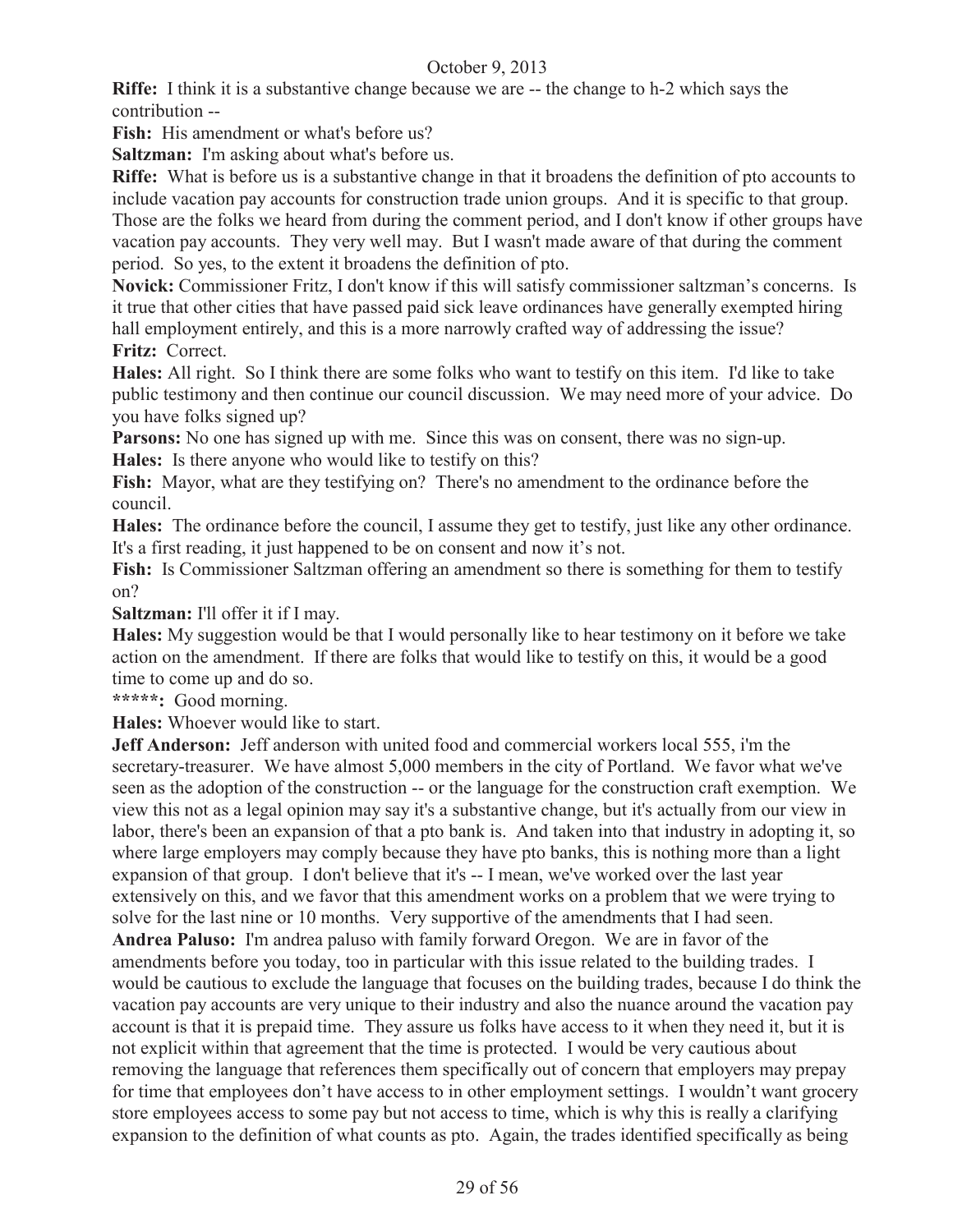needed based on how they work within their structure of having multiple employers, but that's my thoughts on it.

**Kate Newhall:** Thank you. For the record my name is kate newhall. I represent some of the building construction trade unions like the ua 290 and sheet metal 216 workers. I guess the point I would make is I think -- to my understanding I think this is very consistent with what the intent of the ordinance and the policy around pto is, to allow employers doing sort of equal or better in providing employees access to paid time off. It's allowing this somewhat unique method of doing that. If I could have a second to explain why it's unique to the building construction trades. They have a situation where they work for multiple employers over the course of a year, and they might be working for one employer for a week, two weeks, a month, six months. The way they have divised doing paid time off through their collective bargaining agreements is to have employers do an hour contribution to a vacation pay account. Each employer is essentially paying as they go, since they might transition from one employer to the next employer. I think back to -- very much in keeping with the intent of where you have employers who are already doing equal to or better than the law to allow that to count as the paid time off policy. I think one of the concerns around why this change is necessary and somewhat unique to the building construction trades. Their business model and their employers have been trying to do the right thing. Through collective bargaining they have figured out how to do the paid time off. I don't think that all unions operate equally and I don't think that many unions have the same multiple employers in the building construction trades. The reason why this is important piece of the ordinance to us is we want to make sure that our union employers aren't held at a competitive disadvantage when in fact they have done the right thing all along providing generous vacation pay accounts and paid time off to their employees.

**Fish:** You used to be at the Oregon bureau of labor and industries. That's where many of us knew you. In your prior official capacity can you think of an analogy to the situation and multiple employers that is similar to the issue that was raised here?

**Newhall:** Thank you. I do know that the stagehands operate in a similar way and they have also reviewed -- i'm not sure of the ordinance but the language of the building trades proposed very similar language to what you have in the ordinance. To my knowledge they are the only ones who operates in a hiring hall capacity.

**Saltzman:** they are not going to get the same benefit policy?

**Newhall:** They have a paid time off policy.

**Hales:** Covered by h sub 1?

**Newhall:** Yes.

**Hales:** If they are paid time off bank, they are participants in a paid time off bank then h sub 1 would cover that situation?

**Newhall**: That is my understanding, although I don't represent the stagehands. In working on this, we did try very much to propose a solution that all represented employees—that it would work for them.

**Paluso:** I think part of the concern some of the folks that Kate represents had was employees moving from employer to employer frequently enough that there isn't a 90 day waiting period established under this law. They wouldn't have access to the time unless there was this other accommodation made. That is the way they have dealt with this historically, so we wanted to make sure those workers have access to the pay even if they haven't been working for the employer for long enough to qualify for the time.

**Hales:** Dennis, jody? Slide that down a little bit there. Thank you.

**Dennis Copeland:** I'm dennis copeland, director of political and legislative affairs, ua 290, we have over 4300 members. One of the other important issues to remember is we need portability with our programs. Again, we have employees moving from many different contractors. Some may work for 10 or more contractors. The other thing is the vesting period that is necessary, the 240 hours, they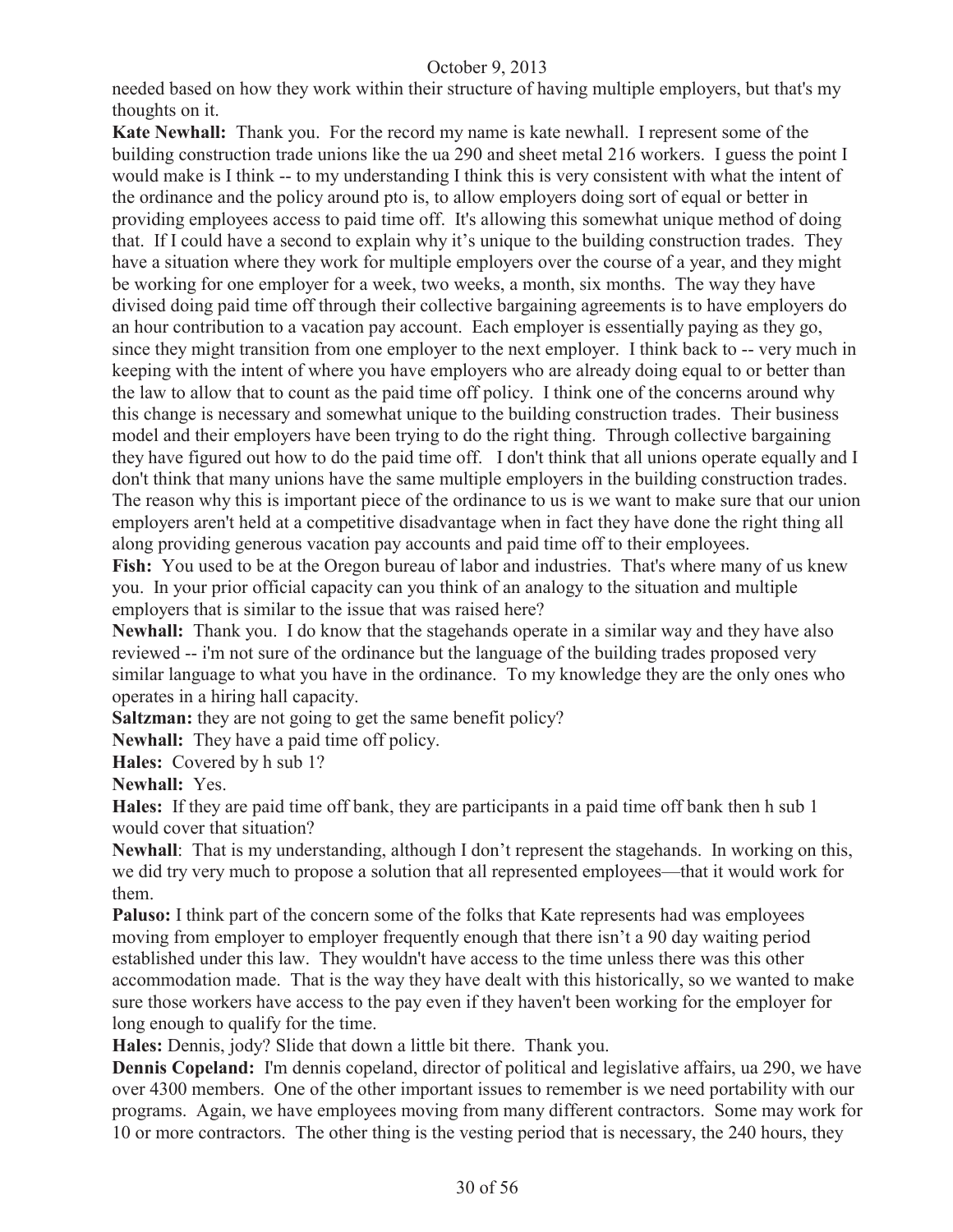may work for three weeks in Portland and be the rest of the time out of the in the Portland area. We want to establish a program, we worked hard in collective bargaining many years ago. We wanted to establish portability with our vacation or paid time off so they can use it for whatever purpose they want to, but we wanted to it stay with that individual. The accountability, if they only work 20 hours and go out for nine months and then go out and work for another contractor, to try and get the contractors to talk with one another about what was collected in the segment of work they did for 20 hours, it was almost impossible for us to do that. To keep it in the person's own hands to use as they see fit, we see the benefit in that. We appreciate your effort to put forth a good program for paid sick time for the people of the city of Portland. We wish and are working diligently to try and make that statewide -- one of our primary jobs when we work down at the state legislature. We want you to understand we appreciate everything that you're doing, but we have to have some understanding that a vacation and paid time off, that work in the building trade is significantly different than for a food worker in a restaurant or somebody else working for the city of Portland, and there has to be that recognition. Most people need that to be able to have the portable program in their hands. **Fritz:** Thank you for being here all of you, I know judy's going to testify, too. You reminded me that you're here supporting this bill when in fact the legislature is having its first work group today on this very issue. It's unfortunate that -- well, I know you'll continue to be part of that process, too. Thank you for taking the time to be here today.

**Jodi Guetzloe Parker:** Good afternoon, good morning, something like that, mayor, commissioners. Jodi from Columbia pacific building trades. I would ask you not to carve out the building trades amendment or the three words, if you will. We've done a lot of work to get to this point and I just want to thank you kate and everybody else behind me. Unfortunately, because I do represent probably 26 maybe building trades affiliates and all the different nuances, that's why I asked dennis and some other guys lined up to be here. I'll tell you about my first year in construction. I had 12 different jobs and at the end of the year, 12 different W2s. What I did have was a vacation policy, a pot of money if you will at the end of the year from working with the different employers came directly to me through various jobs that I worked. Holding those various pots, it came directly to me. That's why I feel this is a valuable ask. Please consider just letting it move forward. I appreciate your concern. I can only speak for the building trades. Please leave that language in. Thanks for listening.

**Hales:** I guess I want to ask a question following up on commissioner Saltzman's suggestion. I don't think hearing the discussion if there's any danger of us weakening this provision. But what would be the harm done by the removal of construction trade, the words construction trade, in that it potentially could encompass at least a situation I haven't thought of, maybe it's stage hands. The worker is in an analogous situation, working for multiple employers and accruing time under the collective bargaining agreement, what's the harm in commissioner Saltzman's proposal.

**Fritz:** If I might dive in there. It's because we've been working very intensively since we had the public forum in August, looking at the nuances of the language we're proposing to change. This wasn't raised as an issue at that forum or any time since and I would be very uncomfortable on the fly deleting the specific reference, which we've worked so hard on. If you remember from january 31st through march 7th we all in this building tried to craft language that didn't do harm to one group while adding benefits to others. I believe the language we got to gets to that point, and i'm not willing to accept as a friendly amendment deleting those three words.

**Fish:** I think that's a very fair comment. I'm reminded that a number of months ago commissioner novick and I had had the unpleasant task of sitting down with our friends in the building trades and explaining, we were not going to support an exemption for the building trades. And that's because Council was clear that we were going to apply this to everyone. What we did learn is there was a unique circumstance, unique to a particular industry, unique to a particular contract, and what I believe commissioner Fritz has tried to do is very skillfully, without changing the substance of this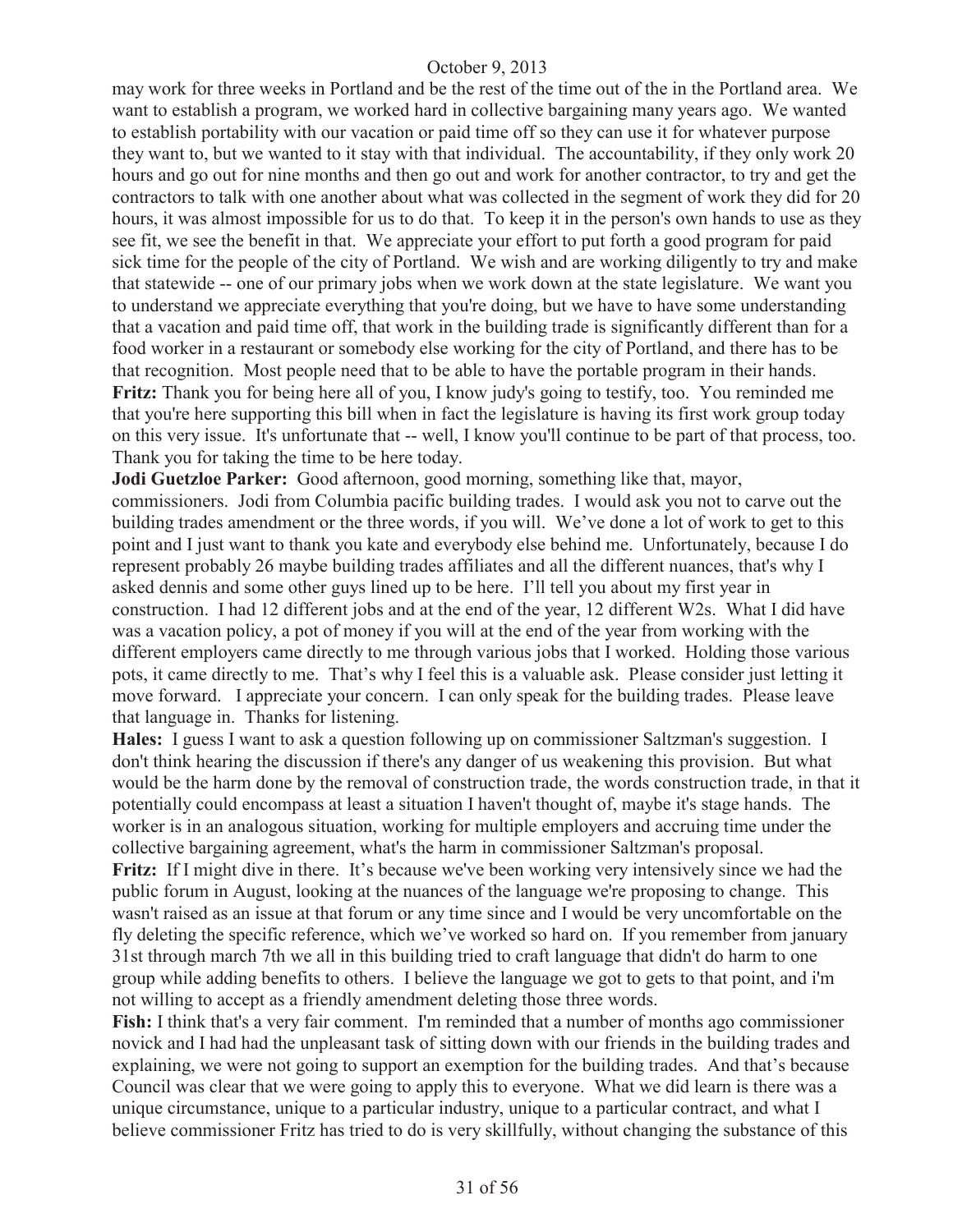ordinance, accommodate a unique circumstance. It has always been my understanding that once we promulgate the rules, as other circumstances are brought to our attention and fully vetted, so we understand in a finely tuned machine what the consequence of any change is, the council can come back and revisit anything. If there is a groundswell to address something in the area of unanticipated consequence, or where we can do it better, i'd be the first to be receptive to that. I think the principle at this point is we ought to be very cautious about fine-tuning this because it's a carefully calibrated package. If someone comes to us and says i've got a unique problem, kate used to work at the bureau of labor and industry. I would guess from time to time you would do the adapting. I would caution that now even if someone thinks it is well-intentioned because I think there are other considerations including signals we may be sending to other employers who may interpret it as way of evading responsibilities. I would be very cautious about making those changes without a full body of information. Dan has every right to raise the concern. I think this has been a useful vetting of the issue. But I can't support a change like that until I know what's the problem we're trying to solve, who is supporting that change, and what's the implication across these rules. Right now I can't answer those questions so I can't support the amendment.

**Saltzman:** So we just heard through the testimony there's another group out there that is totally analogous to construction trade services, stagehands, but they will not have this same benefit. **Fritz:** They have paid time off.

**Fish:** No, we didn't hear that, dan. We heard they are covered by another provision of the rules and therefore this is not a problem for them. I think we have to be very clear on the record here because we were going to have to be clear about our intent.

#### **Saltzman:** Okay.

**Novick:** Mr. Mayor, if I may follow up on commissioner Fish's comment. I sympathize with commissioner Saltzman's instincts which is usually mine too that, we're generally better off with broader rules and broader exemption of the rules than narrowly tailored. But we spent a lot of time looking at this issue, however many months ago it was. My feeling at the time was we had really good answers for everyone except the construction trades on this issue, and it seems we do have one of those rare situations where we really do have a unique problem which required a narrowly tailored solution. And based on that I share commissioner Fritz' and commissioner Fish's concerns about expanding the exemption in the way it's been suggested.

**Hales:** Good discussion here. Any further comments?

Parker: Further comment, I apologize, what we were handed, our comments to rules on September 6. And then following September  $11<sup>th</sup>$  I sent that to the commissioners and I believe to the mayor. I just wanted to get that into your hands. I appreciate you helping us.

**Hales:** Good, thank you all, appreciate you being here. Anyone else want to get in on this? Thank you. Unless I hear a proposal for further amendments this comes back for second reading. **Fritz:** It does. I wanted to take the chance to thank the folks who testified today. Your partnership has been outstanding and we will continue to work on it. And in particular Catherine riff and Thomas Bizeau who have put in inordinate amounts of time. You are heroes to the people in portland in providing protected sick time. We will continue to work on it. As commissioner Fish noted, I will be bringing fairly significant requests for additional funding in the budget process to do outreach and for additional staffing on this project. And it will go into effect january 1st, 2014. Thank you for your support on this issue.

**Hales:** Any other comments? I want to thank you, commissioner Fritz and your staff for your work and now continuing to refine this. It's very important that we do get it right but we also make these tunings that are necessary to make it work. It's not yogi berra but it sound like it, albert einstein said in theory --

Fish: You're spending too much time on the east coast.

**Hales:** In theory there's no difference in theory and practice. But in practice there is.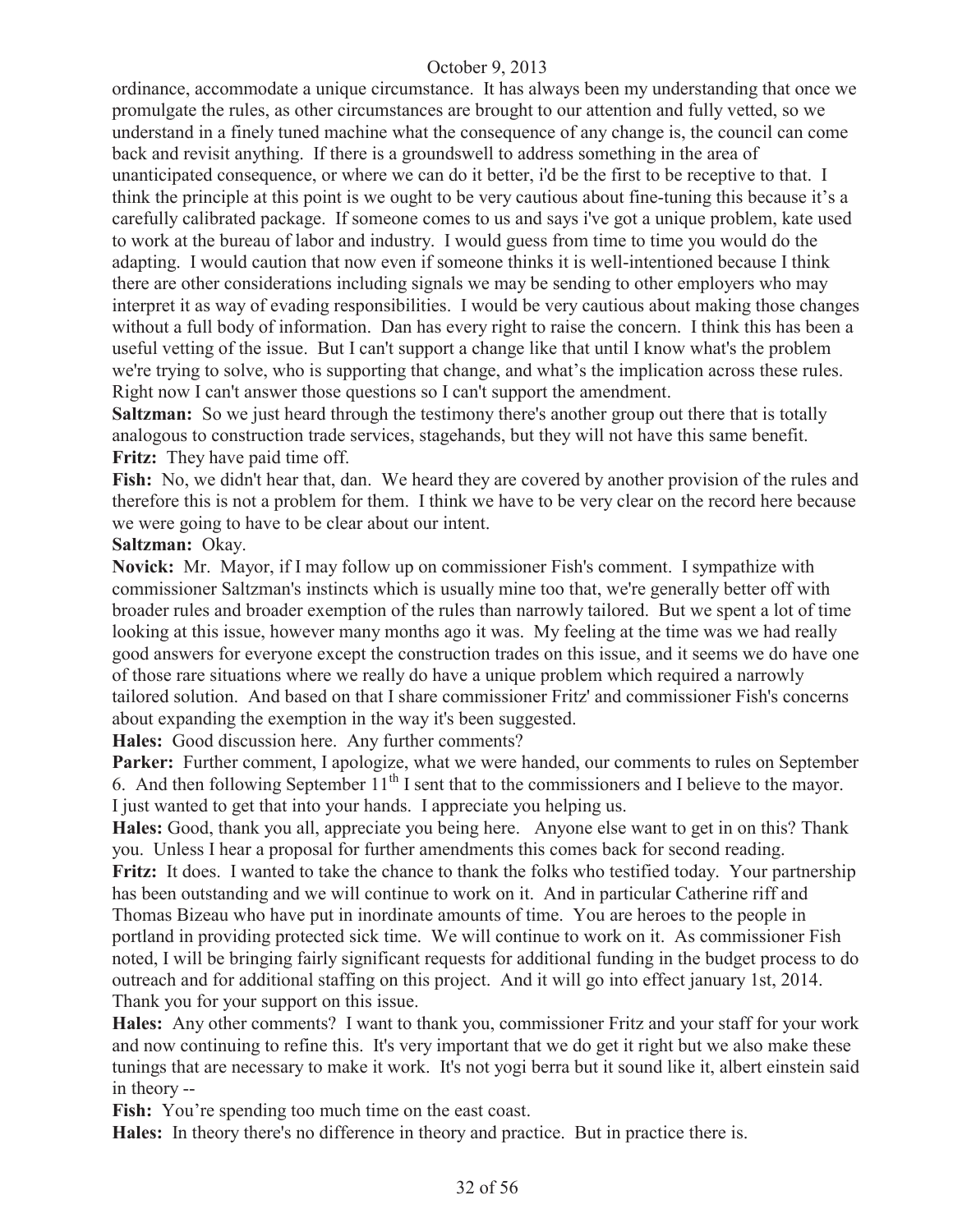We're about to put into the practice and it's important that we get it right and it's important we send clear signals about how resolute we are about having this apply to all workers in the city. Thank you for your good work and it'll return for a second meeting next week. **Hales:** We are recessed into 2:00 p.m. This afternoon. [gavel pounded] thank you.

At 11:55 a.m., Council recessed.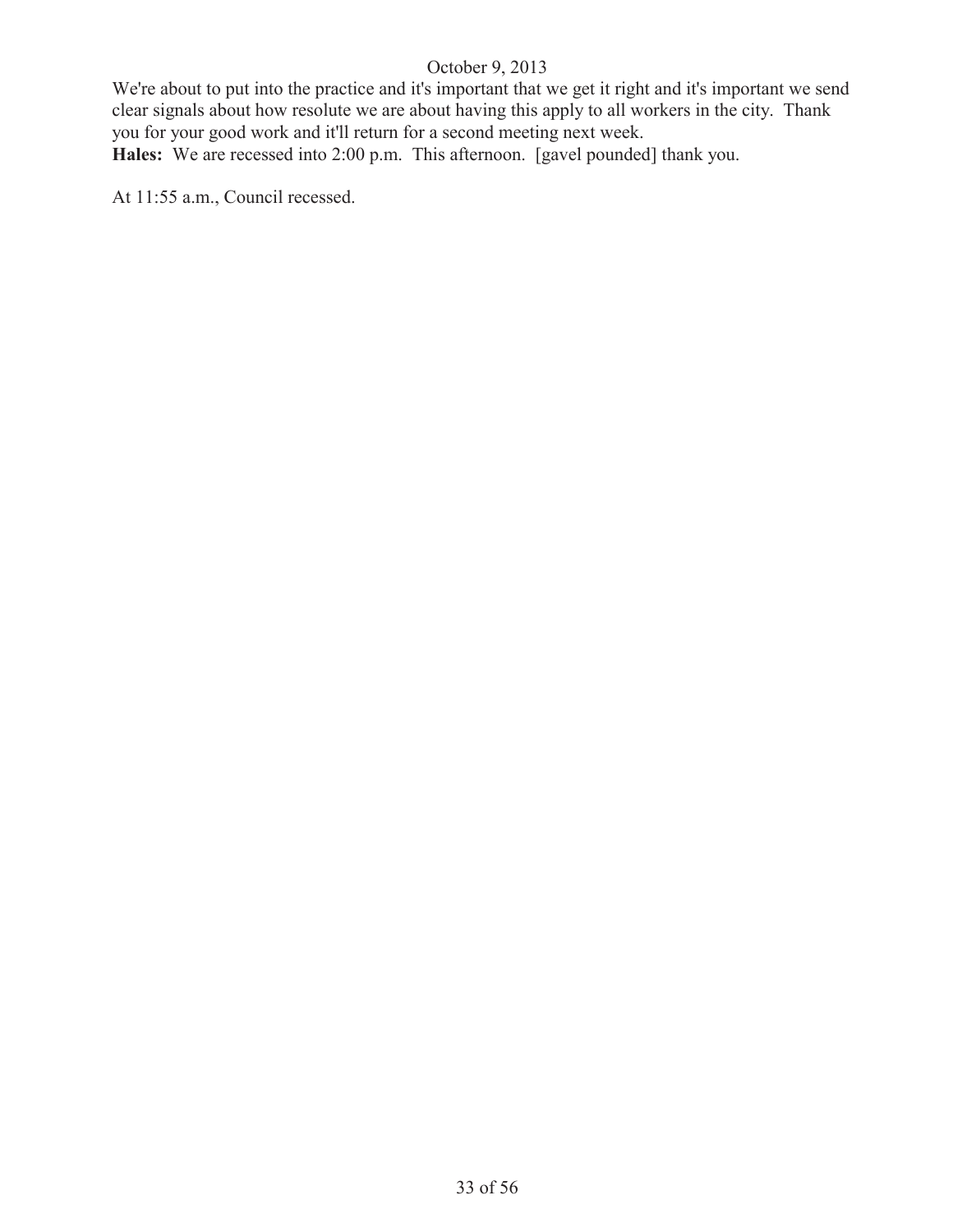## October 9, 2013 **Closed Caption File of Portland City Council Meeting**

This file was produced through the closed captioning process for the televised City Council broadcast and should not be considered a verbatim transcript. Key: **\*\*\*\*\*** means unidentified speaker.

## **OCTOBER 9, 2013 2:00 PM**

## [roll]

**Hales:** We have one item on the council calendar this afternoon. Would you please read item 969. **Item 969.**

**Hales:** Let me get this started and then I know commissioner Novick will have comments as well. We as a region and community have some well-established healthy habits of carefully planning our land use scheme for the community and then carefully considering transportation options for serving that land use scheme and that's very much what we're about in this case as well. In cooperation with our regional government, Metro and the other local governments that are affected by and included in the sw corridor, we've started the formal process of looking at transportation alternatives to serve this corridor and continue our communities' and region's approach to growth and development and moving around. It's a for some a long and arcane process and it is. It has to be because you are talking about long term change in neighborhoods, expenditures by the city and federal government as we build transportation infrastructure. We're talking about how thousands of people will live and play and work in our communities for a very long time. So I hope that folks who endeavor to follow this process as citizens don't lose patience with it because it is long and involved. But it should be and involves a lot of collaboration because of the # of local governments involved that I just mentioned as well as others. There's been a steering committee that consisted of folks from metro, city, trimet, Oregon dept of transportation, counties. Again, a consortium effort of local governments. That steering committee was underway when commissioner Novick and I arrived on city council and we both have gotten scrolled into that process that many in the room here have been involved in for a long time. Once I assigned the transportation bureau to commissioner Novick, he spun up to a faster speed on this issue and has begun taking a key roll in this project as well as being our representative to the joint policy advisory committee on transportation. So I'm excited that we're at this juncture today where the city council takes up this question of the sw corridor plan and hopefully acts on it and helps move the process forward. And then again we go forward and we go on from there into the next phase of this thoughtful, careful, deliberate and inclusive planning process where our whole community comes together, makes big choices for a liveable city for the long run. With that, thank you all for being here today and for the work that's been done so far. I'll turn it over to commissioner Novick.

**Novick:** thank you mr mayor. I should note that today I hope that we become the 8<sup>th</sup> jurisdiction to endorse this plan. So far, the cities of Sherwood, king city, Tigard, Beaverton, durham have all taken action to endorse the plan, as have Washington and Multnomah counties. And this is more than high capacity transit plan, it's a shared investment strategy that includes a strategic project list for roadway, transportation and green projects. The transportation projects recommended by the plan are important in both achieving land use goals and strengthening access to transit along the corridor. And improving local transit connections while the success of the potential of the success of the high capacity transit investment. We're going to have staff presentations, but prior to that in the tradition of asking officials present to comment first, I'll ask metro councilor Bob Stacey to share his thoughts with us.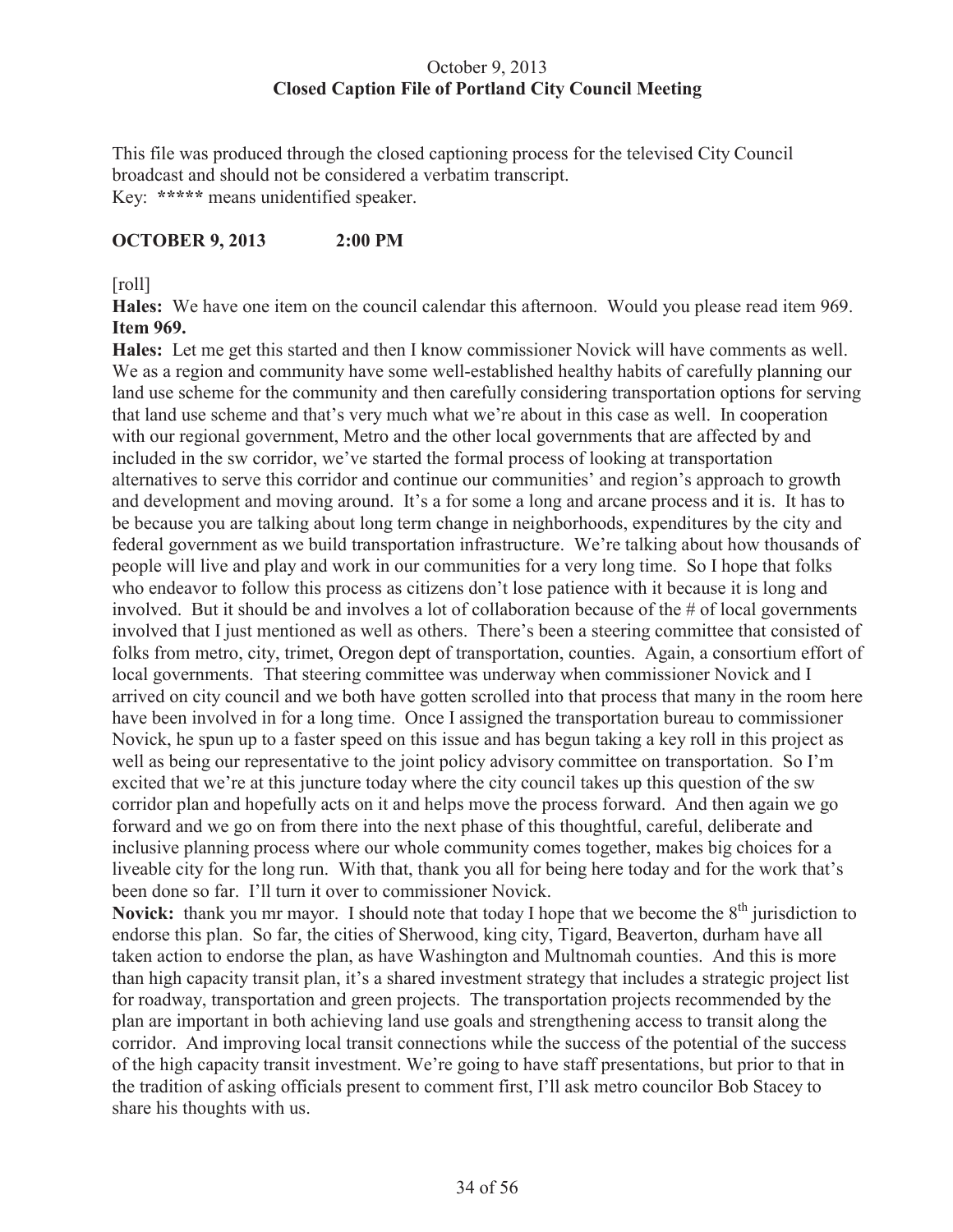**Bob Stacey, Metro Councilor:** Mr Mayor, members of the council, Bob Stacey, metro councilor district 6, SE and SW Portland. It's a little daunting to brief this council since a quorum of this council has been participating in the sw corridor plan. Commissioner fritz has also been representing the city and the leadership the three of you have provided has set the bar for all of us in this endeavor going forward. This is not your garden variety or traditional corridor plan to build a light-rail project. This is a new approach to corridor planning at the regional level. Putting the community's vision and what that means for land uses first, is the step this southwest corridor steering committee started with. The question is is the high capacity transportation investment part of the tools that we need to get there. It's been very rewarding to have the vision work in the communities of the corridor, including the work you've done on the barbur concept plan to lay the groundwork for decisions that will lie ahead. We have worked collaboratively among the communities to put together what we're calling this shared investment strategy. It looked not only at whether there should be high capacity transit, where and what mode, but local transportation improvements which I hope you'll hear more about from trimet. Street improvements, trails, parks, sidewalks, bike facilities, to knit together station areas and the larger community as we proceed in this effort. As commissioner said a whole bunch of communities have already acted. Council at metro is hoping to lend its formal support on october 31st. I would really like to be able to come back and say the Portland city council has endorsed this plan as well. I'm going to hold any further comments although I know this briefing is primarily for commissioners Saltzman and Fish. So I guess I should let you ask me my questions, and the people that are supposed to know what to say and have the answers here, staff and lou will condition son from metro.

**Fish:** In dans 20 years of public service he's forgotten more about this issue than I know. I have one question for you that's related. Did not want to miss an opportunity with joe. You mentioned transit corridors, opportunities for development, the kinds of development we want, mixed use housing. One tool that we don have in your in our kit is the ability to require a certain level of affordability in certain kinds of private development. But we do have other options of creating incentives for people to do it, so at some point would you and commissioner chase in particular share some ideas about how we might create incentives for the kind of diversity of housing choices that I think we all support?

**Stacey:** It would be a pleasure. It's not a specific part of the work program of the southwest corridor study, but the idea that communities in the metropolitan region have more tools at our disposal than we're using even under restricted state law which prohibits mandatory exclusion zoning, needs development and we're eager for those conversations.

**Hales:** Other questions for bob? Thank you much for being here.

**Novick:** I'd like to invite up joe zehnder from the planning and sustainability. Malu wilkinson from metro, and to present to the council and in that order. I know what commissioner Fish is going to say. He's going to say couldn't we just skip to malu and return to zehnder. [laughter] **\*\*\*\*\*:** Oh, that was a double hitter.

**\*\*\*\*\*:** Appreciate that. That made the top ten. [laughter]

**Joe Zehnder, Bureau of Planning and Sustainability:** Good afternoon. I'm joe zehnder with the bureau of planning and sustainability. I want to give a brief introduction and commissioner covered a lot of it. In april you all adopted by resolution the concept plan. The purpose of undertaking that plan, and we undertook it with a grant from metro and support of odot was to get a point of view about land use first before we go planning high capacity transit so we're able to ask the question when we're planning our high capacity transit how does it serve the interests of how we want to see this corridor develop. That plan accomplished that, conducted with a lot of input from the community and stakeholders and property owners along the corridor. It identified places along the barbur corridor where people were most comfortable with additional growth. What the nature of that might be under different scenarios with and without transit and innovative approaches of how to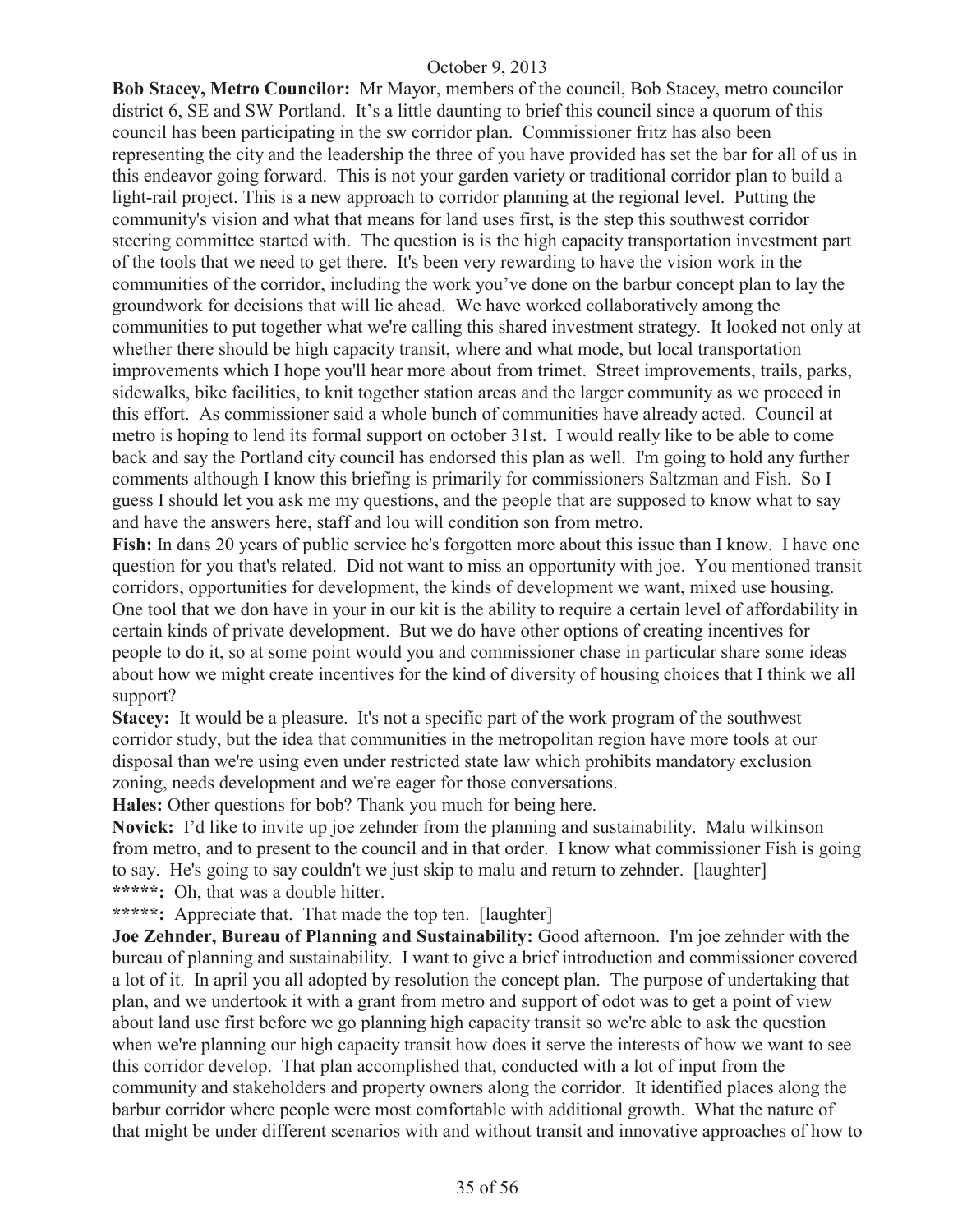place intersections along barbur into more neighborhood or community serving centers that just - we did that work. Paying attention to the environmental resources along the corridor and how to design with them. The chronic and persistent issue is the need for safety on barbur because future development facing the same situation folks do today in terms of need for greater safety. We looked at the economics so we could understand with the potential of high capacity transit what might that do in terms of affecting the scale and the timing of future developments. So the plan as I said lays out that vision and this next piece of work, the refinement plan, is the first step toward moving toward implementation on that.

**Malu Wilkinson, Metro:** Good afternoon. I'm really excited to be here to give you an overview of the southwest corridor plan and shared investment strategy. I would like to -- I would like to just start by reminding you of the geography of the southwest corridor. It starts in downtown Portland and goes to sherwood at the edge of the urban growth boundary. It includes a little bit of lake oswego on the east and it includes a little bit of the nimbus Washington square area of beaverton on the west. So encompasses a large portion of the region. We began this process as you've heard for two reasons. First, this southwest corridor was identified as a top priority for the region to consider for the next investment in high capacity transit and the system plan adopted in 2010. It was also identified as one of the top priority mobility corridors to look at all modes of transportation. The other was the east metro east Multnomah county area that resulted in the east metro connections plan which you've heard of as well. So we started out with that policy framework looking at the southwest corridor. We also know that this is an area that has many jobs and people living in it right now and it's anticipated it will see growth. Right now it encompasses 11% of the metro region and has major meth medical and educational facilities in the corridor major employment areas in tualatin and sherwood and the cruise way area. There's a lot going on in the southwest corridor with a lot of current issues related to congestion an significant future growth anticipated. We already heard from a number of you about the collaborative partnership that was -- that we worked through to get to scher investment strategy. There were eight constituents, two counties, three agencies working together. The leadership that Portland showed was that elected level an with your staff that really spent a huge amount of time and effort in this process was really key to getting us to where we are today. It was as we said, your mayor said is a long -- it's been a long process, two years now, but we have looked at a broad range of elements that support great communities throughout the southwest corridor, so we started out based on some transportation policy guidance. Why we started looking here, but really as soon as we began the cities in the southwest corridor began land use planning efforts that not just the barbur concept plan which really set a great framework but tigard, sherwood and tualatin did land use planning at the same time. That guided the work that we did. We did the land use vision, we identified a large number of projects that would support that land use vision, narrowed down and then we evaluated five project bundles and the steering committee chose from the projects that were in there to really define the shared investment strategy for the southwest corridor. We really asked for citizen input all along the way. We had a number of community planning forums. We worked to engage the private sector through economic summits and we also tried to reach those people who are not so likely to come to a meeting through a different online opportunity. We were out talking with planning commission, city councils and neighborhoods meetings as well as targeted outreach to environmental justice communities. But really as we went through this process we learn a lot from your engaged citizens in the southwest neighborhood. We learn that we really need to engage in different ways, in different communities. So we did have a oklahoma city bombing -- we collaborated with swini and with your staff to host an open house in april specific to the southwest corridor, and we visited with neighbors in different places in the southwest corridor to better understand some of the site specific issues. So you heard about how we really took a land use vision based approach to this effort, and instead of drawing lines on the map we asked what the community vision was and then we asked the cities to identify key places for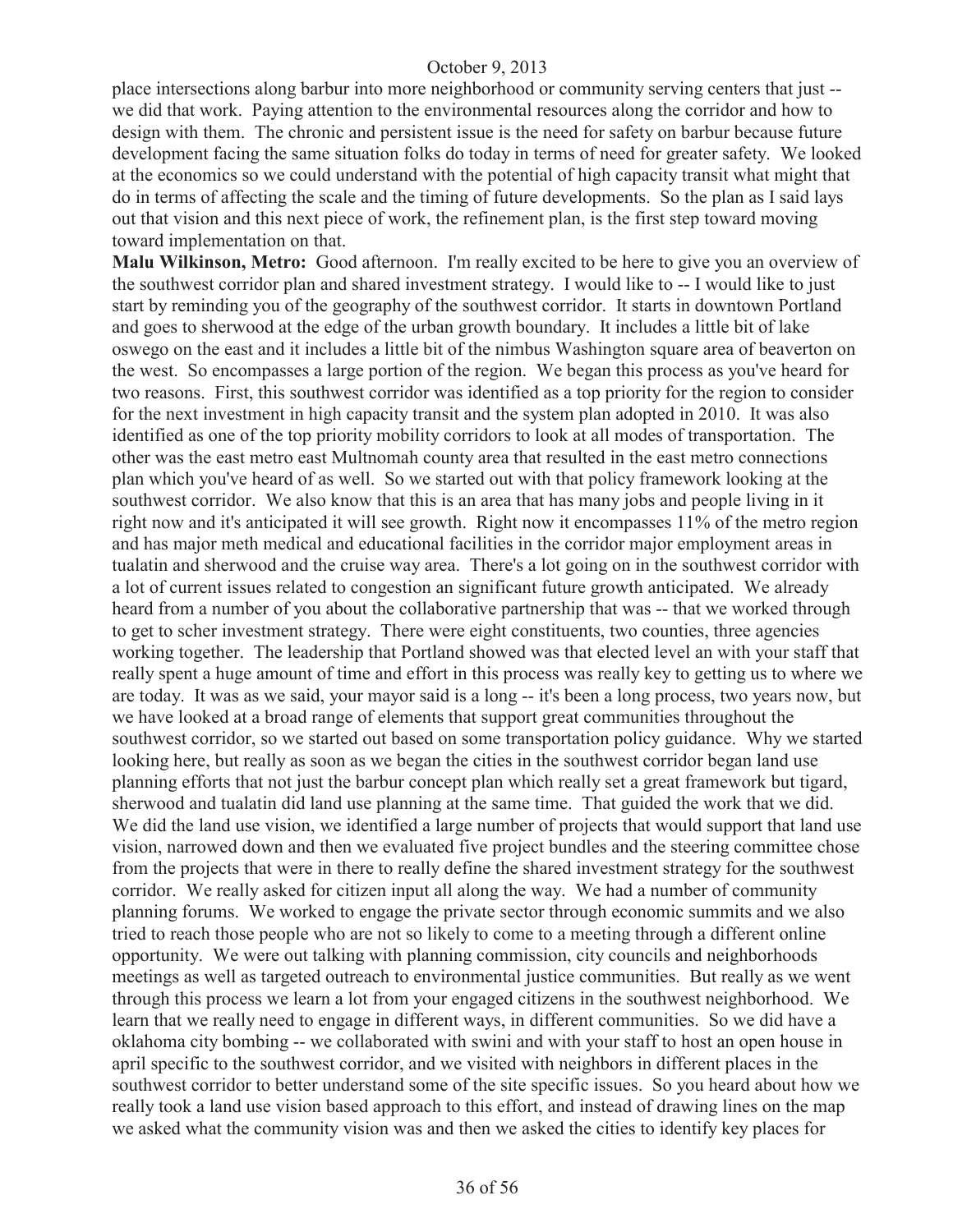connections. When you look at that map you can see the circles. Rather than drawing lines that might be a potential transit line, we tried to connect those dots to each other in a way that would best support the land use vision. We used this vision that you see on that map to really define the high capacity transit alternatives and narrow down the roadway and active transportation projects. It was a very different approach to how we have done this in the past. Now I would like to briefly describe for you what the steering committee recommendation is. There was unanimous recommendation in july that included four main elements. The orange ones on your screen i'll go into more detail. For transit we narrowed high capacity transit alternatives but we heard first and foremost from every place that we went in the corridor that local transit service needed to be improved and the corridor has changed, it's grown, it's different than when trimet first put the lines in place. There's a need to address that concern from our community members. Trimet is moving forward right now with the southwest service enhancement plan. That was a key component of the steering committee recommendation. We also identified a strategic set of roadways and active transportation projects, then a new piece of looking at a corridor was looking at the green element of a corridor, so we have a prioritized list of over 00 parks and natural resource projects that combines information from all sorts of different agencies and nonprofits like the tualatin river keepers an provides a great resource for enter jurisdictional collaboration on projects and leveraging transportation investments to have this map set of green projects to continue to build that green identity that we would hear when we were out in the community that was one of the things that brought people to the southwest corridor. Another element of the steering committee recommendation is a tool kit that includes development incentives and policy changes that can help support development on the ground that is consistent with the community vision. That relates to some of the things that joe was saying earlier. A little bit more detail on the high capacity transit alternative and steering committee recommendations. The steering committee in october narrowed from 10 high capacity transit alternatives down to five. They narrowed again down to two. Two modes, light-rail and bus rapid transit based on high ridership. For the bus rapid transit they recommended at least 50% of the alignment should be in a dedicated transit way for two reasons. First that it is most supportive of the land use vision, you're more likely to have reliable transit service if it's in a dedicated right of way. Then the recommendation from the steering committee in terms of destination is the line goes from Portland to tualatin via tigard. It was very important that the high capacity transit alignment serve downtown tigard as well as serving tualatin. So this does leave sherwood out. Based on the input that we heard from sherwood both citizens and the city council, sherwood felt at this point that their community land use vision is best served by more enhanced bus service, particularly connections to tualatin and up to beaverton, which they currently do not have. We with the roadway and active transportation project we began with over 400 projects that came from local plans, some of them were new projects that came from public input. We narrowed down to 81 based on the land use vision you saw earlier and we categorized this into two areas. The first category are those that are highly supportive of a high capacity transit project. Those would be further studied in a refinement phase. The others are highly supportive of the land use vision. Some of the projects that might be in there would be projects that could address safety sooner, in the next two to five years. Some of them are big projects that would really help an area that wouldn't -- [audio not understandable] we identified those as projects that everyone agreed all of the project partners agreed would be important but they are each of the project sponsors would be responsible for implementing those projects. So in terms of next steps we are as project partners we already hard from commissioner novick that a number of the cities have already adopted resolutions that endorse the southwest corridor plan, appeared the metro council will be considering a resolution at the end of this month on halloween, actually. What this will do is we make it through to this -- [audio not understandable] adopt that resolution, it will move us into a refinement phase. We're officially in phase 1 of the southwest corridor plan and move into better refining what a high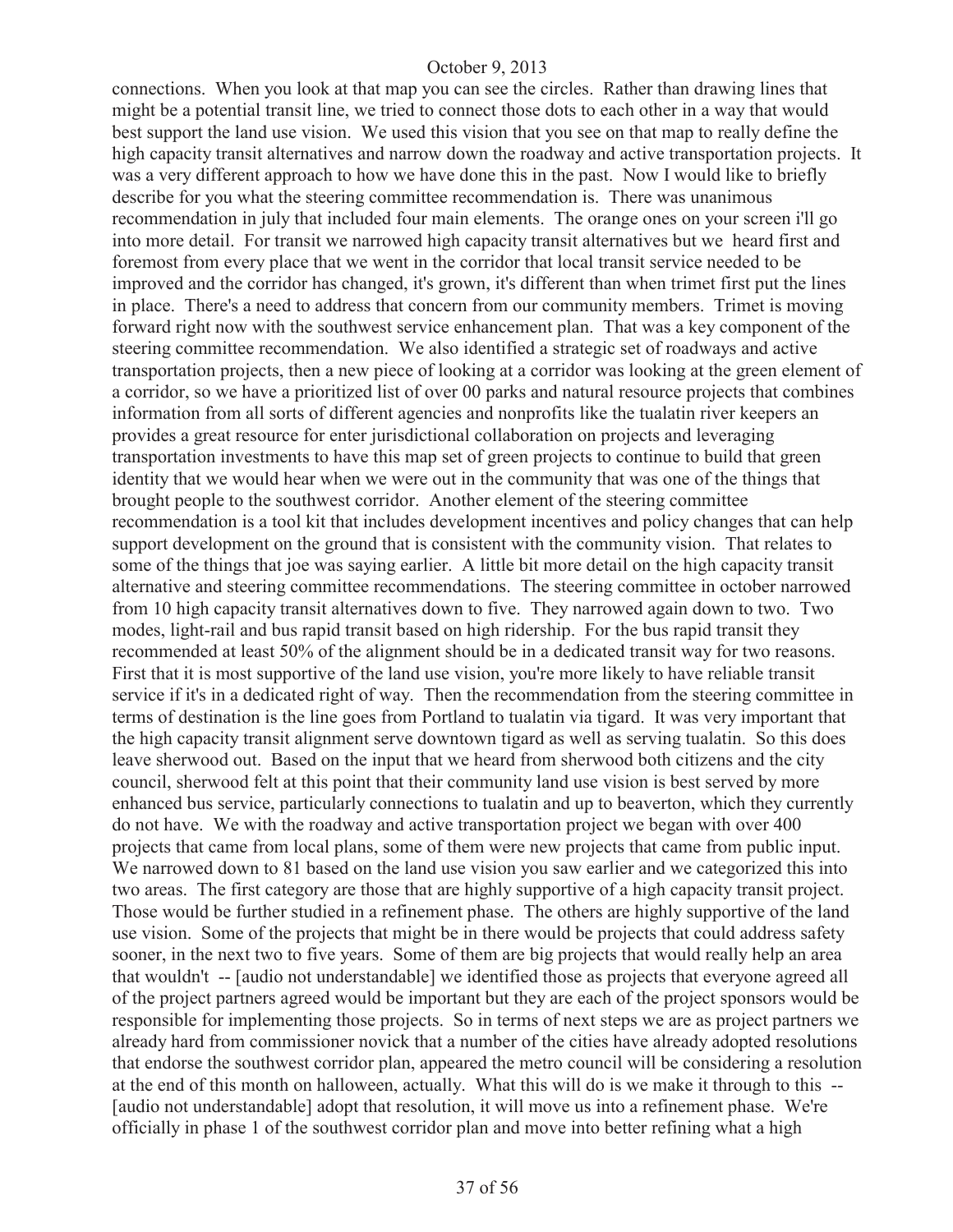capacity transit would look like, identifying which roadway and active transportation project would fit in with the high capacity transit project, and continuing to keep the green elements, those projects, the parks and habitat projects on a track to move forward with the transportation components. I know we also heard commissioner Fish brought up housing earlier. It's important to figure out how we can integrate housing and urban development. As we move forward define ago project we will have a project that will be nationally competitive. This integrated approach to corridor planning is both doing the right thing for building great communities and will help us as we move forward with this work in the region. So necessary a summary of the shared investment strategy that is part of what your resolution calls for. I think denver, you go through exactly what is in the resolution.

**Denver Igarta, Bureau of Transportation:** I'm going to go over reviewing the items that are in the resolution in front of you today. Other districts that are partnering on this project are endorsing their own resolutions. Metro prepared a model resolution for cities to follow as they take action with their city councils. The city of Portland resolution includes some of the items that are being considered by all the jurisdictional partners as well as additional items that are unique to Portland. The items that are in common with other partner jurisdictions include endorsing the southwest corridor plan appeared shared investment strategy as nonbinding city policy as it was approved by the steering committee in july. Coordinating to participate in the future ongoing southwest corridor effort following this phase. Working with project partners to pursue funding options to support the southwest corridor recommendations. Using the plan to inform local plans, policies an implementation strategies such as the transportation system plan that we're in the process of updating. Participating in the southwest planning work that trimet is doing, improve local bus service throughout the entire corridor. Following approval of the plan by the steering committee, city staff held two meetings with community members to address issues specific to southwest Portland. The starting point was a letter that swni submitted to the mayor back in may to discuss the recommendations of the plan. Based on those community discussions the following items were included in the city of Portland council resolution. One of the main issues that was needing to be addressed was the community desire for near term safety improvements for pedestrians and bicyclists. Recognizing that critical safety improvements need to be made before the bigger long term high capacity transit system is made. One of the specific projects mentioned, there were a lot of projects mentioned. One was need for safety improvements on the two viaducts on barbur, but that was among a number of projects that are recommended in the southwest corridor plan. The next item is the need to coordinate across on broad city policy and related city projects including parks and trails and storm water improvements. A number of items in the resolution relate to the next phase that we're upped taking, refinement phase of the plan, which specifically is going to be addressing the high capacity transit options in support of projects. The first includes working with metro on defining public involvement plan. One key item that we are requesting is formation of a community working group. This is an idea that was included in the initial letter from swni. The idea of the group would be the neighbors would have an ton to preview the high capacity transit refinement work and also the ton to begin refining and prioritizing projects recommended in the plan. There's also a need to continue to use adopted local plans such as the barbur concept plan to inform future phases and also to evaluate land use impacts and transportation needs in areas not covered by the barbur concept plan directly on barbur. Finally, evaluating projects based on performance for community priorities of safety and active transportation, reducing vehicle miles traveled and greenhouse gas emissions and minimizing the impacts to neighborhood streets. That covers all the items within the resolution before you. We have invited two other guests to come and speak about the southwest corridor plan.

**Saltzman:** May I ask you a question first? **Igarta:** Yes.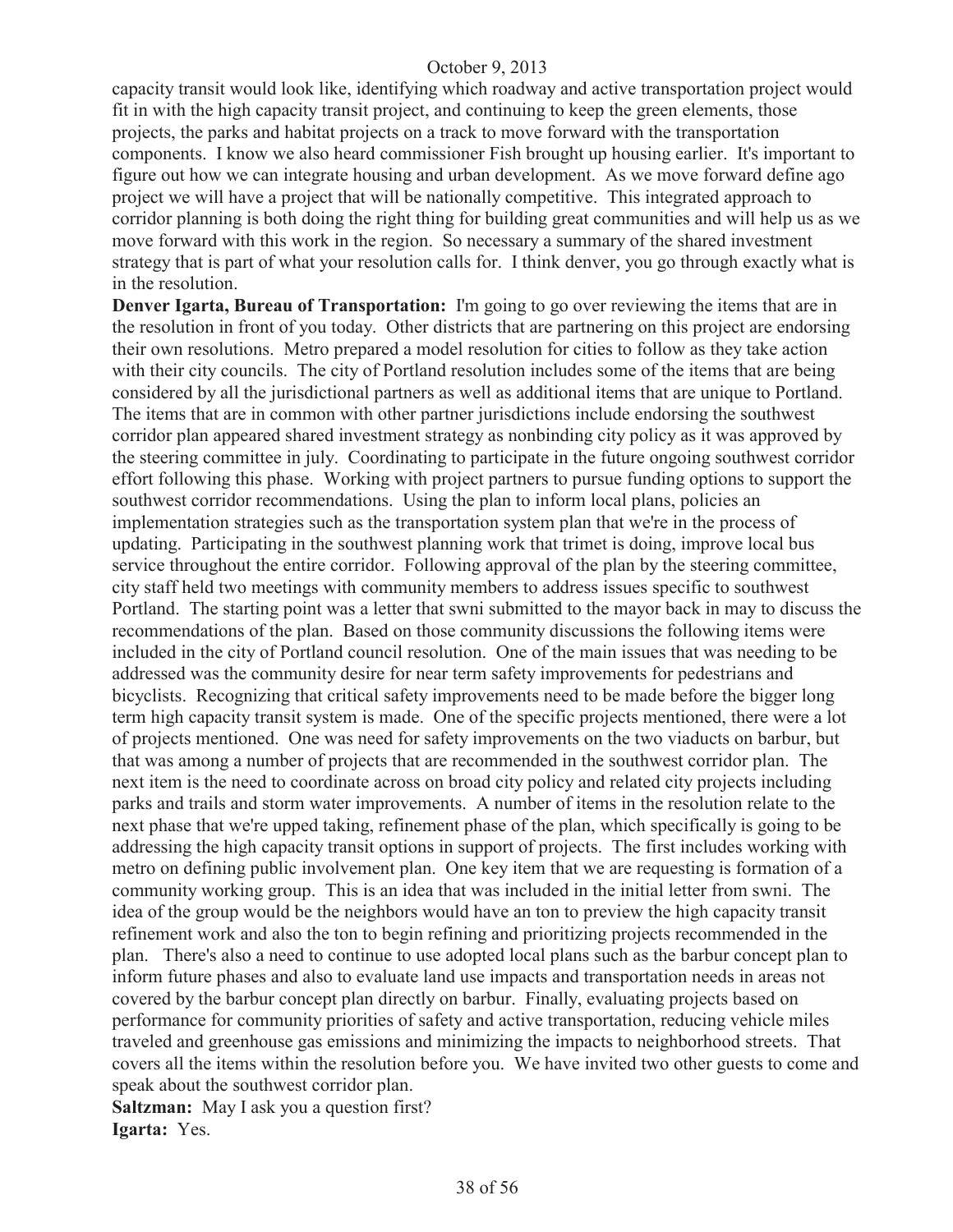**Saltzman:** What does this mean? The bullet point about alignment.

**Igarta:** We have alignments that are alternatives that are being considered. The two main ones that we'll be looking at are weather we're directing -- whether we're directly connected to Portland -- [audio not understandable] specifically about markham hill and hill village and the tunnel option is one of the options that is still being considered. We haven't done the same level of land use work and transportation system engagement with the community for that, those two areas, so it would be to bring it up to par with what we have in the barbur concept.

**Fish:** First, next week the council is taking up a resolution to adopt some principles around age friendly cities. Operating off of what the world health organization, other groups are doing. Metro has forecasted a very significant increase over the next 20 years in older adults. Older adults i'm referring to people over the age of 30. [laughter]

**\*\*\*\*\*:** Everybody in this room.

**Fish:** One question is, how much of our planning is informed by this question of how do we accommodate a large number of older adults? How do we make all our systems acceptable? How do we capture the extra value of having this remarkable population?

**Igarta:** I think that's kind of a key objective for not just this project but all of our transportation projects providing for safety and convenience and comfort for people of all ages and abilities. That's been central to how we looked at the support of active transportation and multi-modal projects as well as transit options that will be considered.

**Fish:** We have been unable to get a sustainable communities grant from hud which would allow to us look at the question of transportation affordable housing and proximity to jobs, et cetera. This is a remarkably ambitious undertaking in one corridor of our city. Do we continue to handicap by the absence of a big look that looks metro area wide at those questions? Talking about specifically equity.

**Wilkinson:** I will try to address your question. I think we're -- we have tried -- we're continuing at metro we are looking at -- we have made a number of efforts to address equity more effectively. We have been partnering with coalition for livable future on an equity basis and we're looking to have a number of workshops with partners across the region to use that atlas in all of our work across the region. That's one way we're trying to address equity. We're also -- we're trying to learn what is best to look at, a complete region wide perspective and what might be more effectively addressed in a corridor. We have been learning a lot with the southwest corridor. We have been able to do a lot more -- we have a lot of partners there are 13 at the table, but it's eight cities rather than 24 cities and two counties. There might be a lot we can learn as we continue to move forward with this project to try to continue to bring equity into our work. And to be able to be as successful potentially as a core doors wide level and looking for grant funding.

**Fish:** The federal government is starting to withhold federal funds on communities that don't address some of these issues and we're talking about a transportation system that connects communities some of which are probably lagging in their investment in affordable housing for a range of income. I guess the final comment I want to make is in the last presentation you talked about investments in green infrastructure as part of this. Obviously that's part of our brand. I would be remiss, though, if I didn't acknowledge that the city is currently a defendant in a lawsuit that I have inherited based on my new assignment that challenges the principle of whether we should be investing in green infrastructure. That lawsuit has not been resolved but it's a core claim in the lawsuit brought by a number of parties challenges the use of ratepayer dollars to invest in green infrastructure. Gray to green is the single largest category in the lawsuit pending against the city by some large water users. One thing that makes our planning a little more complicated on a bunch of subjects including commissioner Fritz and I looking at the future of mt. Tabor is that without clarity about next may and the prospect of our utilities being transferred to a new board governing board that makes decisions, it makes it a little harder for us to do planning about where we're going to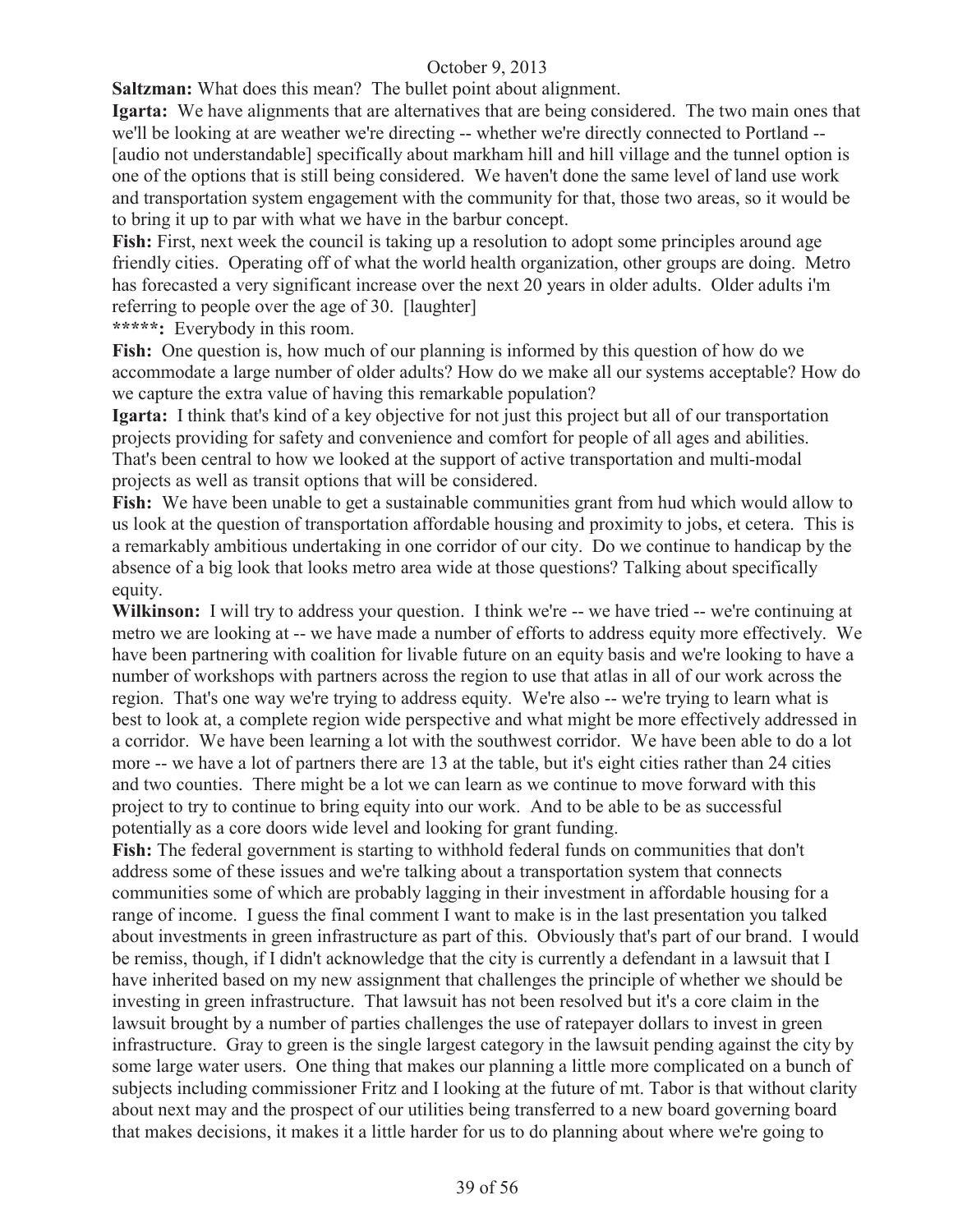invest. So it's a double pronged bind. One we're being sued for investing in green infrastructure, and b, there's an open question as to whether the city will continue to administer its \$20 billion investment in infrastructure, water and sewer. I don't want to rain on your parade, but there's a cautionary flag here. Both need to be resolved to give us greater clarity about where we can put our investments.

**Hales:** Thank you. Other comments or questions for this part of the team? I know you wanted to call --

**Igarta:** We have two guests who we would like to invite to -- representing trimet and mary ann fitzgerald --

**Hales:** Dan has one more question.

**Saltzman:** Sherwood is out of the planning of southwest corridor planning?

Wilkinson: No. If I can clarify that, sherwood is not on the alignment for a high capacity transit investment. But sherwood continues to be at the table because we're also looking at the local service enhancement as well as the investment in roadways and active transportation projects. Sherwood is still at the table, but they are not on that line.

**Saltzman:** Thank you.

**Hales:** You want to call alan and -- come on up, please.

**Igarta:** Marianne as well.

**Hales:** There she is. Good afternoon.

Alan (TriMet): Good afternoon, mr. Mayor, commissioners. Thank you for your time and your attention to this important project. I'm here to express trimet's enthusiasm for working on this in partnership with the city. The other cities in the corridor, metro, the two counties, odot, and to reiterate some of what was said. I don't need to bring a whole lot more to the table because you've heard a lot of the key points. One is that the land use vision leads. Why do we provide transportation infrastructure? A big part of why we provide transit service and provide transit projects is to develop, to provide the support for development the way that communities and jurisdictions want things to develop in the future. It's about a future vision and the ability for transportation infrastructure. The rest of the infrastructure you heard about in the strategy to support that future vision. We're very excited about being able to work on this corridor, look at the opportunities for bus rapid transit as well as light-rail transit, and as well to look at the opportunities for as you've heard what we call our service enhancement plan. That is to look at all of the communities in the corridor and see how we can better knit them together with transit. We of course had a system that's been out running for decades. It needs fine tuning and it needs a bit of an overhaul. We also know that the region, the cities need a substantial increase in transit mode share in the future and we're looking at something on the order of doubling transit service in the future to meet those mode share expectations and to support future development. So what we're trying to develop along with the communities and representatives and business owners an everybody else in the corridor is a vision for the entire network, not just for a single line and how all of those communities can be knit together. I guess I should also mention the importance of as you were mentioning a moment ago the equity. The equity lens we use to look at how we provide service, how we provide projects, that is always an important part of the planning and always a requirement that we put on ourselves as well as the federal government puts upon us both for projects as well as the over all transit network.

#### **Hales:** Thank you.

**Marianne Fitzgerald:** Thank you very much, mayor hales, commissioners. I'm Marianne fitzgerald, president of southwest neighborhoods, the coalition of 17 neighborhood associations and three business associations in southwest Portland. We enthusiastically support the city council resolution endorsing the southwest corridor plan. We want to thank the city staff for working with us and the planning prospect and meeting with us to discuss the resolution, in particular denver,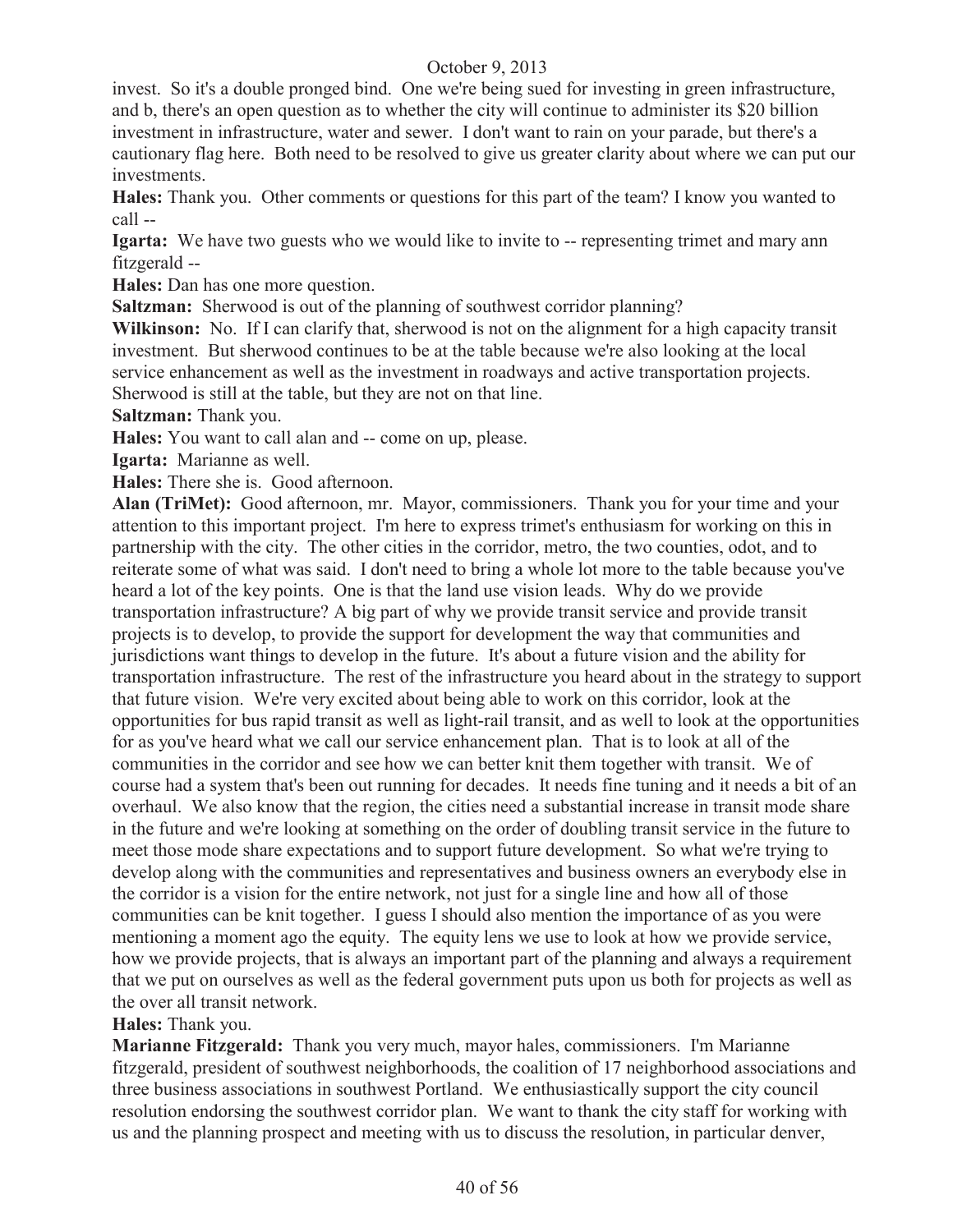joan, dave and also metro staff. Many of our neighborhoods are within the corridor. Ten are on barbur. 14 of our neighborhoods are within the corridor and would be impacted by property posed resolution an the plan. You asked about affordable housing. We have two of the three home forward affordable housing properties right on barbur, and all three are within the corridor. We have a number of multi-family units, a lot of them affordable housing particularly in the west Portland area, and we have a lot of seniors who complain that they can't get to the senior centers by bus. So we're very sensitive to affordable housing and serving seniors in our neighborhoods. So back in may as you know we worked with our neighborhood associations to identify priorities and I have attached them to this letter. So our major comments, number one, safety. It is a high crash corridor. In the last three months two pedestrians have been critically injured. This happens over and over again. We want to thank you for funding the barbur demonstration project last month. We're very excited. We want to move forward on that. Identified as high priority in 1999 and finally we get it funded so we're looking forward to working with you on the sidewalks, bike paths and safer crossings in that plan. We want to reinforce that we need many, many projects that improve safety along the entire length of this high crash corridor. Regarding the road diet that's been in the news lately, swini recommends further study. We don't have a position on whether to do it or not but we definitely agree we need to study it and have an open, transparent process that engages a wide range of stakeholders. Regarding the community working group, that's our highest priority. We really do need to get into the details of these projects. We recognize that in the metro resolution that there is a thing called the southwest implementation and development committee. We don't want that to be the public involvement process. We want to have a community working group that is specific to Portland issues. So regarding the shared investment strategy, the devil truly is in the details. Some of the project descriptions and cost estimates are 15 years old. Some of them are identified as only needing bike paths when really we need sidewalks an bike paths. We really need to look at all these projects and see how they can enhance livability in southwest Portland. We especially encourage pbot and the bureau of environmental services to work together so we can work on cost effective solutions for storm water as well as transportation infrastructure. We don't want to shy away from big projects. There's a couple of really big projects in the shared investment strategy that could be transformational in our neighborhoods and we don't want to walk away from them because they are big and complex. Finally, for transit improvements, it's really critical that we serve Oregon health and science university and pcc sylvania. They are the biggest trip generators in our neighborhoods and they have a huge impact on people living near them. We want to see improved transit service to help people all over get to the employment areas and services in the region and we want improved service within southwest. I looked at the 2035 map that is in the strategy, and it's not for southwest Portland. Kind of skips over southwest Portland. We need better service too. Finally, we believe that in the long run the southwest corridor plan has the potential to make our community a safer an more pleasant place to live, work, play and learn. We urge you to work with us in a hands on way to work through the details and the next phase and build community support for the many public investments to improve livability in southwest Portland. **Hales:** Thank you, Marianne. Is that it in terms of invited testimony? **Novick:** I think it is.

**Hales:** We have a number of people signed up. We have a lot of volunteers who have put a great deal of time on this plan but we have a great number of volunteers on the planning and sustainability committee. Mr. Smith? Thank you. We know how many hours you put in. Let's go to the signup sheet then.

**Parsons:** We have 14 speakers.

**Anton Vetterlein:** I'm land used representative for the homestead neighborhood association. Nice to be here. Our neighborhood has serious reservations about the southwest corridor plan as it stands at this point. The plan doesn't adequately address the transportation needs of inner southwest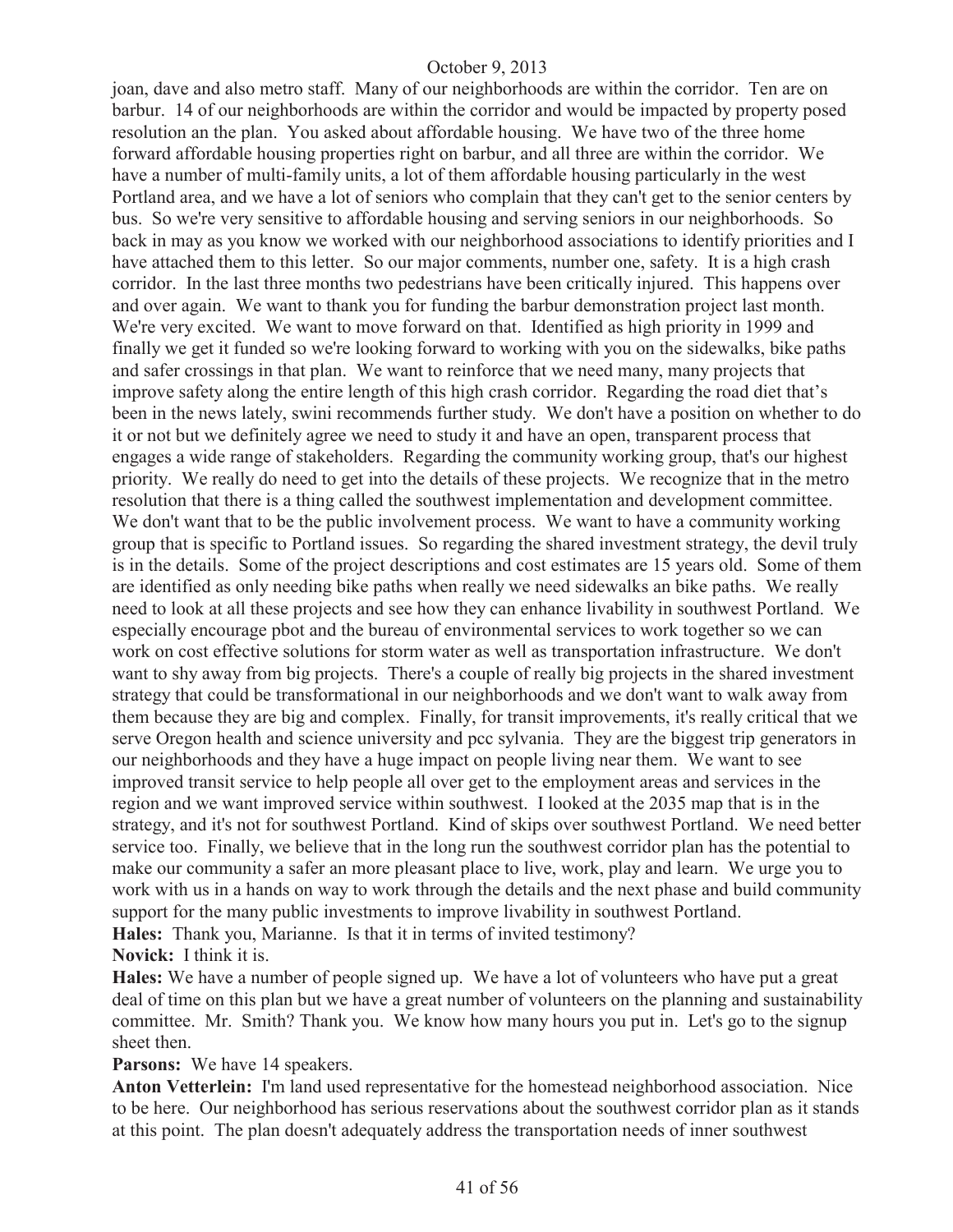Portland while at the same time 2 threatens the liveability of our neighborhoods. Our fear is high capacity transit on barbur boulevard will reduce vehicular capacity on a critical stretch of barbur that serves as a funnel for southwest arterials into the central city and will push traffic on to neighborhood streets not intended for through traffic. My specific concern is this. The southwest corridor plan is identified ohsu on markham hill as an essential place but project is focused on barbur boulevard alignment for bus rapid transit or light-rail that will serve neither ohsu on markham hill nor on the south waterfront. Ohsu is the biggest employer in the city of Portland with 12,000 people who work on markham hill not including several thousand more at the v.a. Hospital and shriners hospital. The hospitals on markham hill are certainly the biggest employment center in the entire southwest corridor plan study area. The southwest corridor plan is certainly the biggest transit project southwest Portland has ever seen and which will set a pattern of land use and transportation for the next 50 or more years. So it seems odd that this plan largely ignores markham hill. High capacity transit needs to directly serve ohsu. But this plan's only consideration is via light-rail and a tunnel under markham hill which is only considered an alternative to the baseline transit on barbur boulevard. Another resolution includes a paragraph endorsing further study of the light-rail tunnel option but planners I talk to strongly imply it's a long shot alternative and they do their best to downplay it. The problem is if the tunnel is deemed too disruptive or complicated or expensive there's nothing in the plan that will link markham hill to high capacity transit. Intended to support connections to high capacity transit, not a single one would have connected to markham hill. The list seems to be a rehash of projects that were already on the books well before the plan was considered. There doesn't appear to be original planning going on here to create an integrated transit system in southwest Portland. Homestead neighborhood has collaborated with ohsu and other community groups to add a project to the active transportation list that would improve pedestrian connections between ohsu and barbur. We appreciate the initiative that ohsu has taken but we're also disappointed that ohsu has taken a neutral stance on the issue of high capacity transit options. I can promise you if ohsu plans to build additional parking facilities on markham hill there will be vigorous opposition from surrounding communities and seems it would be in their best interests to support improved access. I urge you not to rubber stamp this program but to add additional language to your resolution that calls for the southwest corridor plan to more explicit love serve one of Portland's most important line of destinations.

**Fritz:** At the bottom of page 2 of the resolution it says be it further resolved, the council directs staff to evaluate the land use impacts and transportation system needs associated with the tunnel option for high capacity transit on the areas of markham hill and hillsdale town center. Do you need something more than that? I'm not clear what the amendment is addressing.

**Vetterlien:** The concern is that the complication of building a tunnel and anxiety over that could - if that doesn't happen we're left with nothing. It's going down barbur but it's not connecting to ohsu at the either south waterfront or on the hill.

**Fritz:** You think homestead and hillsdale being involved in the community work group would give you enough of a voice to make sure that particular element of the resolution stays?

**Vetterlien:** Potentially.

Fritz: Is there some language amendment you're suggesting?

**Vetterlien:** I'm not a wordsmith in that respect. If there's a way to tweak that to not refer necessarily -- to refer beyond just the light-rail tunnel to high capacity transit serving markham hill - - I don't know off hand.

**Fritz:** Thank you.

**Hales:** Did you propose a specific project element other than a tunnel that we ought to be looking at?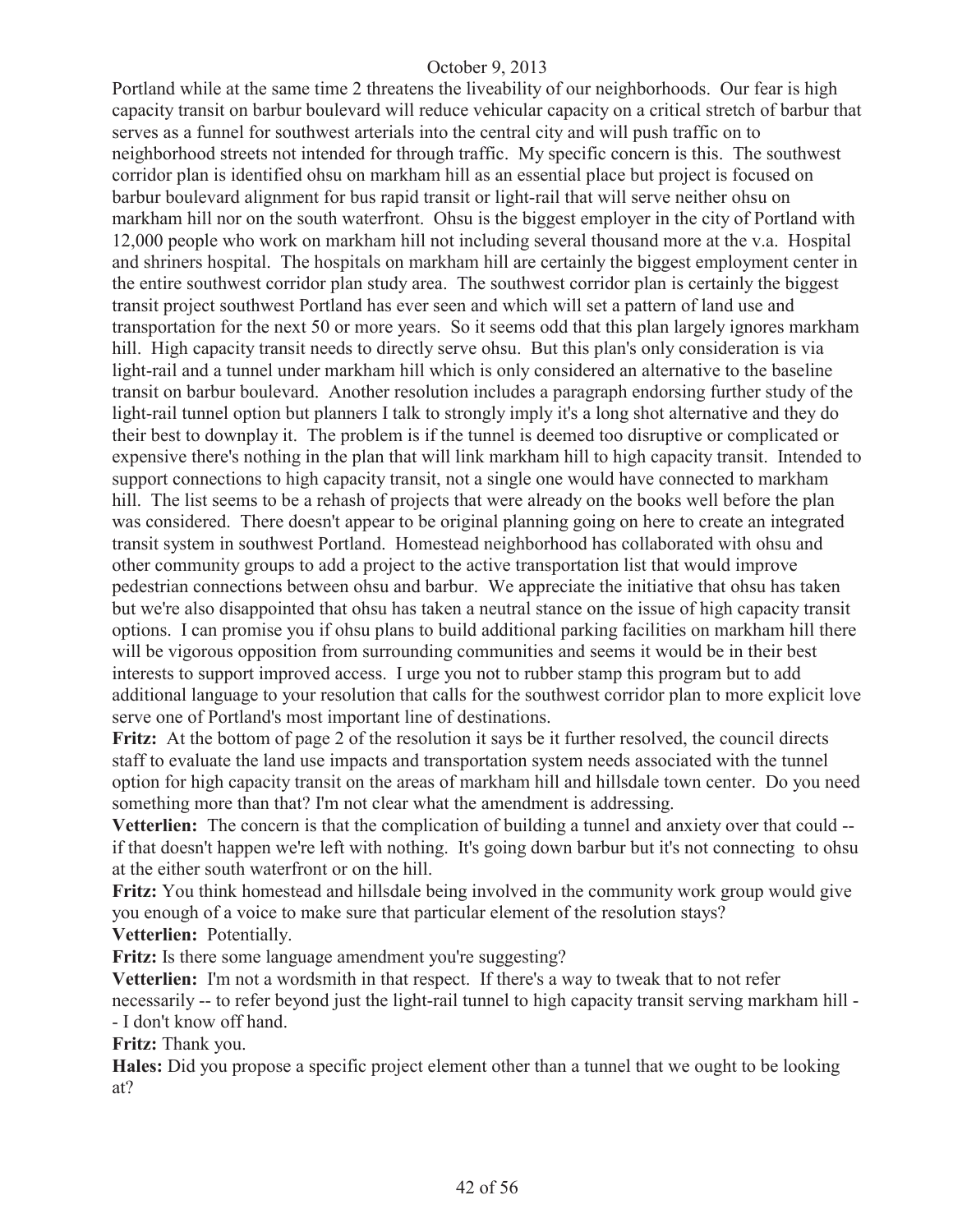**Vetterlien:** No. I have heard lots of possibilities. I think this is just something that needs to be studied. It seems to me that ought to be part of this study. Yet to me it doesn't appear that that's happened.

**Hales:** To restate your point you're concerned that it's either tunnel or no tunnel and we're done. **Vetterlien:** Right. We're stuck with nothing.

**Hales:** To and from markham hill. Connect this corridor to markham hill.

**Vetterlien:** Yes.

**Hales:** Good point. Thank you.

**Bob Clark:** I'm bob clark, southeast Portland. I wanted to state my opposition to putting barbur boulevard on a road diet. A lot of us in the southeast Portland, a lot of times look at barbur as a stress relief from the congestion on i-5 as we drive north towards home from visiting family or whatever down south. So I do believe this relates to the southwest corridor plan in that you have monies within the plan that might be reprioritized towards adding supplemental bike lanes and pedestrian lanes to barbur at the constraining points and like the Oregonian editorial board pointed out you probably could engineer some supplemental capacity instead of taking existing capacity from bus readers and cars and that. Also, even the columbia river crossing project relates to the barbur boulevard safety issues. I don't see the crc would do much for relieving traffic congestion on i-5 between capital high and markham bridge. Most every major city has multiple bypasses of its downtown core, yet Portland after decades of population growth has only one. Portland needs a west side bypass to relieve all of the freeway congestion going through the heart of Portland. A west side bypass would take away the concern of barbur being a necessary i-5 relief valve and also when I sit in traffic on highway 26 and I look over routinely an see the max cruising by with only half capacity -- half full or less in the cars, it should be -- it's clear to me that light-rail is not helping the car driver any. So that I want to voice my concern there. The best public -- I believe when you're dealing with a massive project like a new light-rail line with a tunnel would be allow people or citizens of Portland to vote on it. I know citizens of tigard have gotten that ability. Thank you. **Hales:** Thank you very: Good afternoon.

**Kiel Johnson:** Hello. I'm kiel johnson. I'm a southwest Portland resident, a business owner, lewis and clark graduate. Two years ago I helped start a grass roots group called friends of barbur. Our mission is to make barbur safe for all users. We drive cars, rite bicycles, walk, and take public transit on barbur. Barbur is no longer a street where people can safely move from southwest to the rest of the city. Over the past years it has become the street of memorials, those maimed or died due to its outdated design. I am here to present you with a letter signed by 503 community members, businesses and community groups asking for a city agencies to work together to study a road modernization, also called road diet, option for barbur. We collected these signatures through talking with people at bus stops, holding community forums next to barbur and making video of some of the unsafe conflicts along barbur. Everyone we talked with was passionate that status quo is not working. A road modernization project could be the quickest, easiest, most cost effective way to make barbur safe for rn everyone. The last two pages contain -- on southeast holgate which saw dramatic decreases in car crashes and car speeding. I was excited to read commissioner novick's letter about how the Portland bureau of transportation will be working with the Oregon department of transportation to study this option. It's important that the study mimic real world conditions, be transparent and have ways for community feedback. Paint is much cheaper than hospital beds and funerals. If we fail to make barbur safe today, we're failing our future community members whose memorials will continue to build up on this deadly street. Thank you.

**Hales:** Thanks very much. Questions? Thank you all.

**Hales:** good afternoon.

**Gerik Kransky:** Mayor hales, members of the commission, i'm gerik kransky, advocacy director with the bicycle transportation alliance. I'm here to say thank you specifically for three things.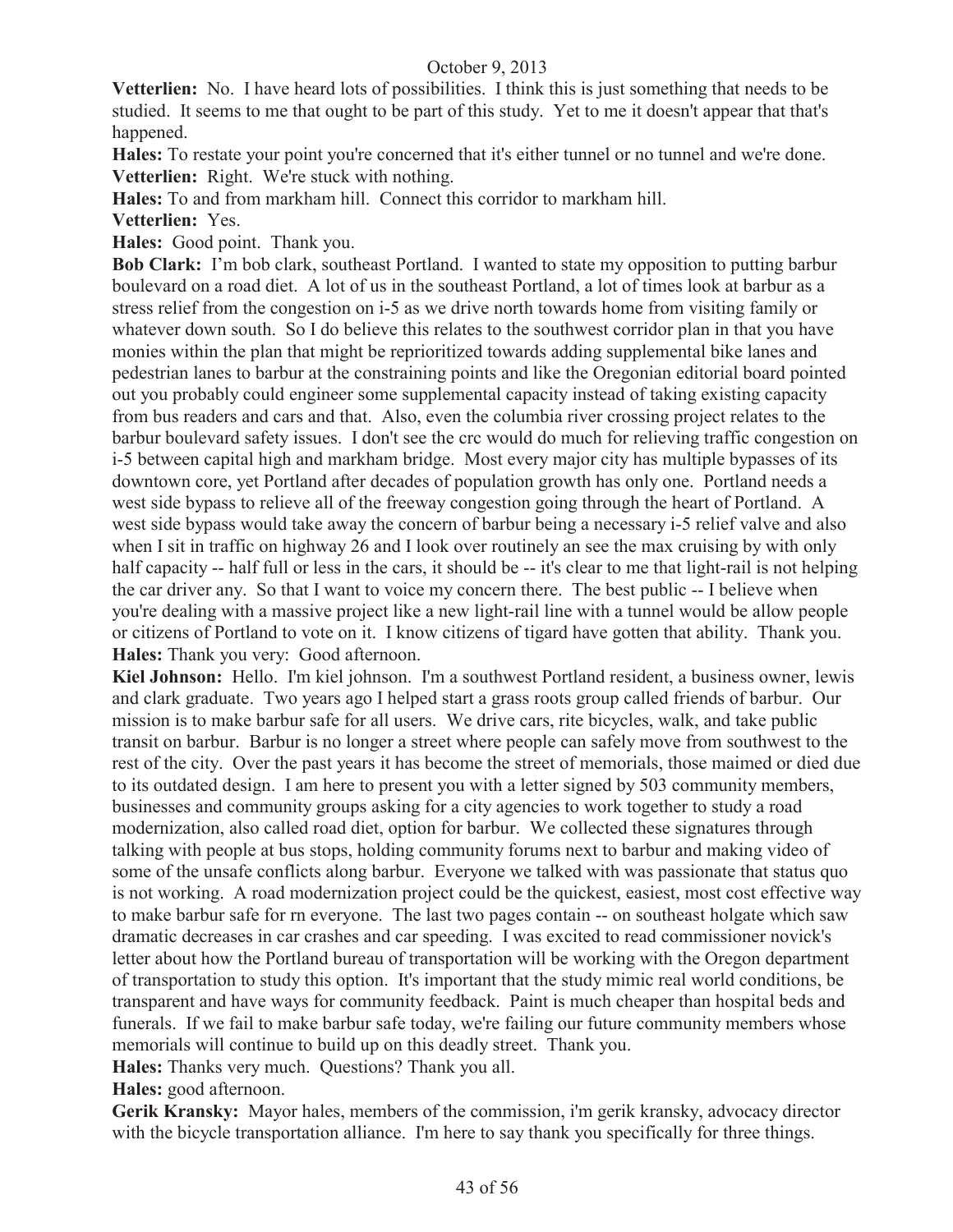Thank you first for your work on the southwest corridor plan. We look forward as an organization to engaging with the broader community around the development of a high capacity transit corridor throughout the southwest. Second, I want to thank you for working with bta members, volunteers and staff over the last few weeks as hundreds and hundreds of us have spoken out in support of a study of safety on southwest barbur as a component of this work. Third, I want to thank you, commissioner novick, specifically for committing the Portland bureau of transportation as a resource to conducting that safety study and doing so on an open and transparent way. We really look forward to pbot having the time and resources it needs to find the right solution to safety on southwest barbur. Our hope is that the study can provide the good technical information that we need to guide the political conversation that will come as we consider those safety improvements. Ultimately at the bicycle transportation alliance our goal is to create a safe place for everyone who would like to travel to the southwest barbur corridor whether you choose to week, ride a bike or take a car. We won't rest until we see that safe space created, but today we're here to say thank you. We really appreciate taking this step forward, conducting that open and trance parent study. **Hales:** Thank you. Good afternoon.

**Terry Parker:** Thank you for the opportunity. I'm terry parker from northeast Portland. I did commute at one time in that area for about ten years. Barbur blvd is an over flow, backup for i-5. It is also likely a disaster escape route for various parts of the city. Any plan must include four full service through lanes for motor vehicles prime example of not doing so is on the interstate after which max displaced two of the motor vehicle lanes much of it has become a congested parking lot during peak periods. Today cars coming off the assembly line use less energy per passenger mile and produce less emission than riding transit including in Portland. Eight to 10% of the jobs in the u.s. are tied to the auto industry. The anti-car mind set such as limiting parking for apartments and businesses does not belong as part of a plan for this corridor and is undoubtedly why household incomes in Portland OR lag far behind the national average. While driving is subsidized at pennies per mile, [inaudible] is subsidized at over .60 per passenger mile. The federal highway trust fund is primarily supported by the federal tax on motor fuels. Currently 20 to 25% of the dollars are coming from the u.s. general fund which is about the same amount of dollars being siphoned off to pay for alternatives transport projects. Paying for alternative transport is costly, contributes to the national debt and adds to the push to increase the federal debt limit. Locally transit must become more financially self-sustainable paid mostly by the ridership. There's an old saying put your money where your mouth is. Sharing the road means paying for the financial responsibility. The bicycle free loading community has too much influence over city policy. Furthermore it's unethical for the city to fund a special interest organization directly or indirectly and then use that money to lobby for more of what they want attacks pair and motorist expense. Adult bicyclists need to accept the responsibility of paying for the construction and maintenance of bicycle lanes and any other specialized infrastructure. Without accepting that responsibility bicycle infrastructure diet is in order. Four full service motor vehicle lanes must remain as part of the southwest corridor vehicle less than. A shared investment must include cost of infrastructure and transportation options equitably being assessed to the people who use them. Seniors who drive must have a seat at the community workshop table. Thank you.

#### **Hales:** Good afternoon.

**Ron Swaren:** I'm ron swaren. I live at 1543 southeast umatilla on the spring water trail corridor. I participated in the u.n. World urban forum and have invited people with active transportation issues to participate. So far I don't think any of them have. What I have observed of the spring water trail corridor is use in the summer drops about this much in the winter. What we need is year round day in day out transportation solutions. Monday I spoke to the several members of the Washington state senate and congratulated them that they had funded a double decker bus system from seattle to everett, Washington. This is part of community transit. And I pointed out to them that for about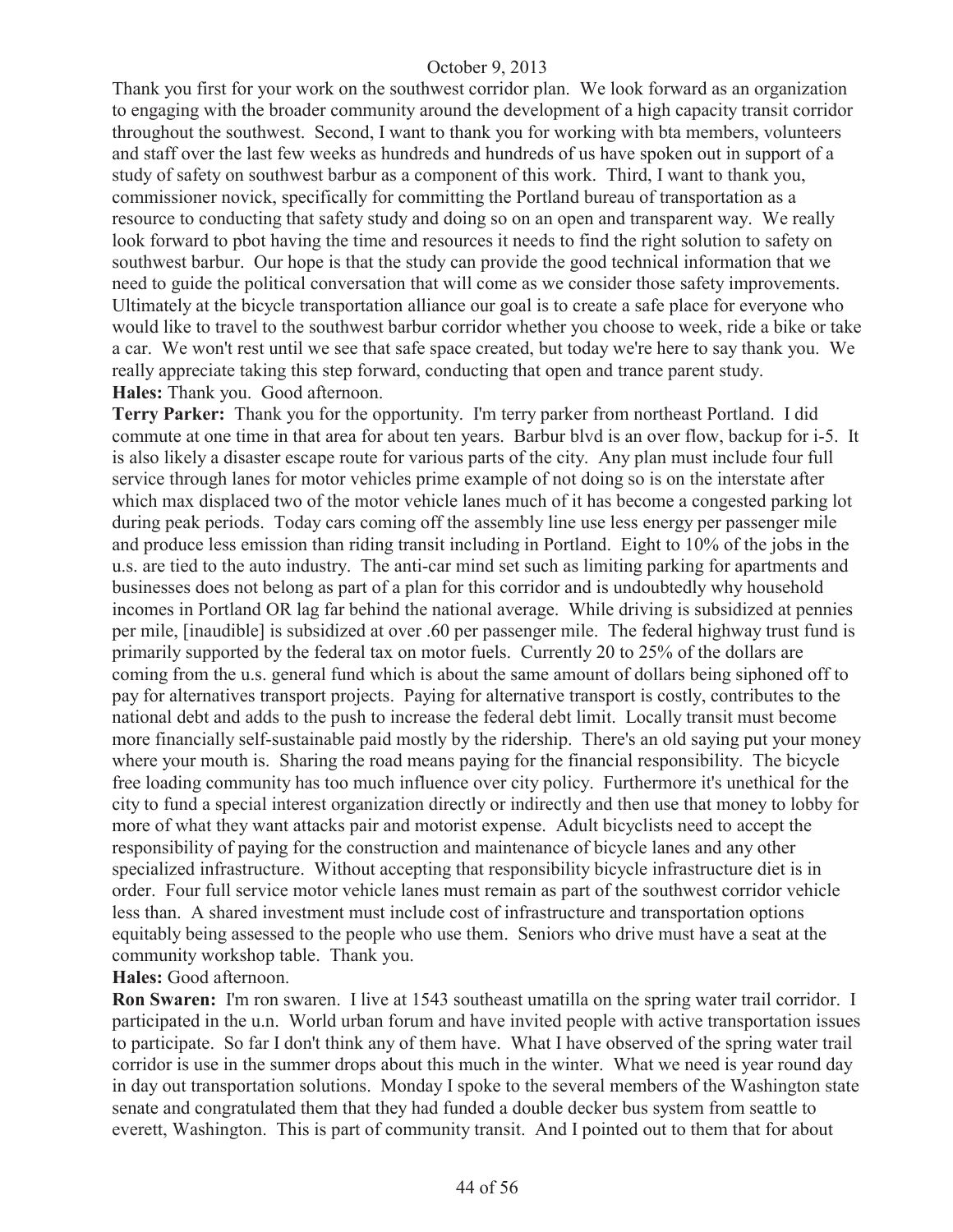one 60th of the cost of the milwaukie light-rail they funded a transportation to a community that is about four times larger than the milwaukie. Everett has about 100,000 people. For initial \$23 million grant they bought 26 110 capacity buses and these operate an express service. [audio not understandable] apparently they are very popular. They are going to invest in some more appeared community transit has tightened up their finances by cutting out unproductive routes. Also I believe that they accomplish their decisions with a lot less to do than Portland does. Some of the citizens' involvement in Portland is very lengthy. I believe the southwest corridor could be served by buses and also if sherwood wanted to opt in it would be just very simple to making some decisions to include sherwood in a bus rapid transit system trying to extend light-rail would be very complex and time-consuming just as we are seeing that if we tried to extend light-rail to Oregon city as it ought to be if it's going to be a vertical solution would be very complicated and expensive. So I think buses would be much better. Toronto, ottawa, edmonton, calgary, victoria are using double decker buses an apparently they are succeeding. London has also started some new double decker service. As far as road diet, I think barbur could be restriped with four lanes still. I know the lanes seem to be generous. Then there would be enough accommodation for cyclists, may have a few tight spots, could have some appendages added on. We have a road diet on tacoma street. It's becoming more and more dangerous because we have two lanes. We can't control the traffic that comes from the suburbs. There's no way of controlling it. The traffic increases becomes more dangerous, and another thing that's become more dangerous with cyclists, i'm not against cycling but a lot of drivers will swerve around a cyclist so when we have lots of cyclists, lots of swerving over the medians. Very dangerous.

**Hales:** Thanks very much.

**\*\*\*\*\*:** good afternoon.

**Hales:** Go ahead, roger.

**Roger Averbeck:** Thank you, mayor and commissioners. As a resident of southwest Portland who has been very engaged --

**Hales:** Your name for the record.

**Averbeck:** Roger averbeck, president of southwest Portland. I have been very engaged in the southwest corridor planning process since it began in october 2011. I attended numerous steering committee meetings, public forums and I also served as volunteer of the barbur concept plan community working group. I appreciate the opportunity to support the resolution before you today. However I have certainly concerns to share with you. We know change is coming to barbur boulevard, and as the mayor and commissioners you each have a great responsibility to shape the transitions by being fair and objective in the assessment of the impacts both positive and negative to the community, by being innovative and implementing city policies, by supporting city staff in their efforts 20 do so and to work with all stakeholders and openly engage the public in these efforts. From my perspective the current conditions are unsafe and unacceptable for people who choose to walk, take transit and ride bicycles to get to work, to school and access our local businesses. As you know, barbur is a designated crash corridor. That's well documented. There's been many crashes out there in recent years an they keep occurring. Speed has been a factor in many of these crashes as was failure to yield. So it should be obvious to all that the roadway design is one of the major contributing factors. According to odot, and if you look in your handout that I gave you, attached to my testimony, a map from the barbur concept plan, the 85th percentile traffic speed on the wooded segment of barbur is 55 miles an hour. This is dangerous and unnecessary and unreasonable to expect bicyclists to share travel lane with those kinds of vehicle speeds. I just can't excuse the driver behavior in many of the severe crashes that keep occurring out there when the roadway design encourages such behavior. The design speeds need to be reduced and barbur needs traffic calming through modernization into a multi-modal boulevard and a civic corridor which is part of the vision. So my long range vision is for a great separated multi-use path in the wooded segment with new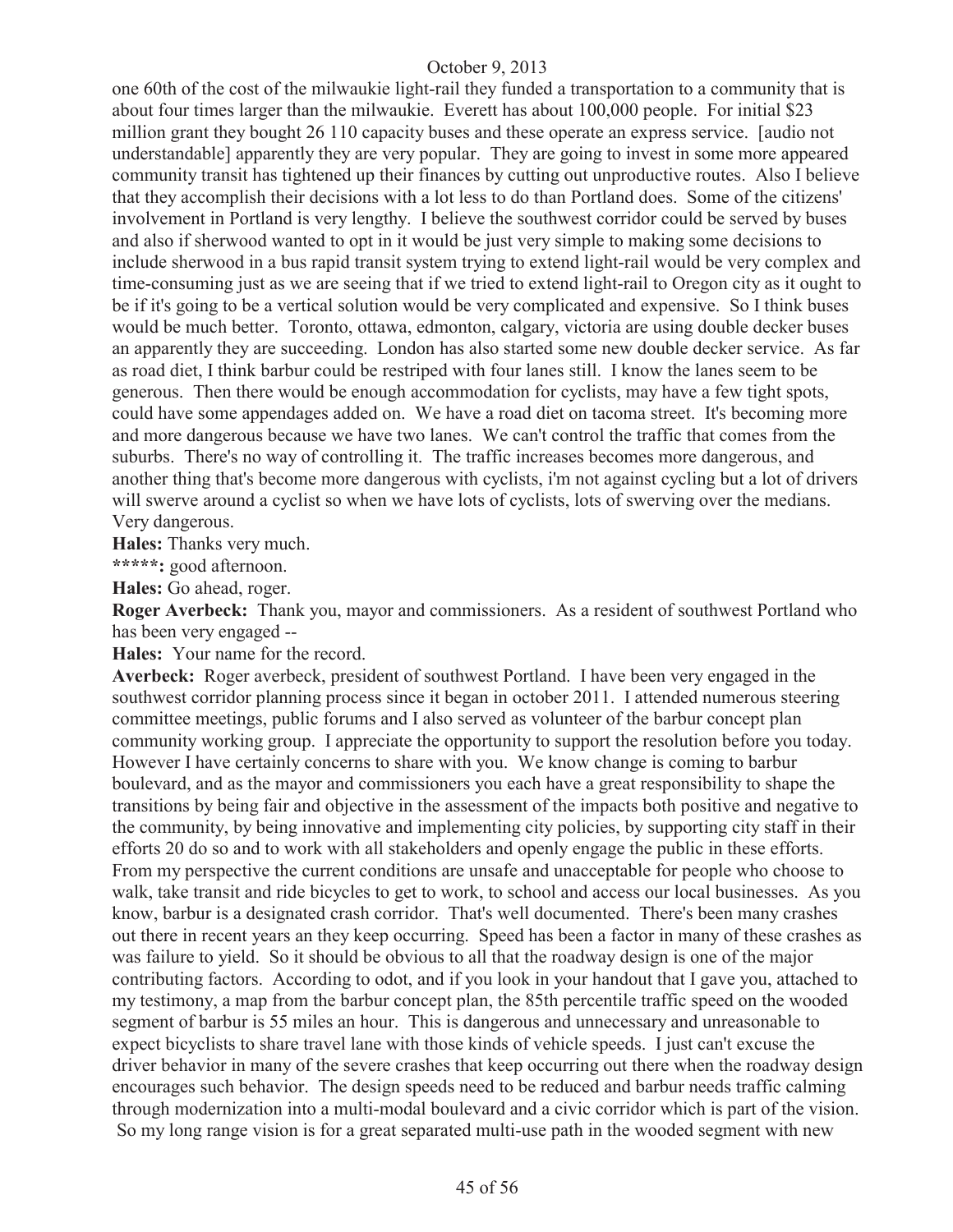bridges, but in the interim I support further study of a road diet along that segment with bridges and an open and transparent discussion that includes the community of stakeholders long overdue. I would welcome a public forum attended by the stake hold there's have been mentioned but not identified by odot management in the recent news articles. I also think that jurisdictional transfer of barbur boulevard deserves serious consideration. Many of the projects out there that are in the southwest corridor are difficult and expensive but they need to be considered if high capacity transit will ever be successfully implemented in the core. I look forward to being involved in the community working group and helping the community prioritize the critical safety needs along barbur including more safe crossings an filling in the sidewalk and bike gaps and deficiencies. In closing please be reminded of your responsibility to work with the city's partners, find the funding for critical safety improvements and listen to the citizens have the right to safely use this important roadway for our community regardless of the mode that they choose on a given day. Doing nothing for many years and hoping for some future transformation brought by high capacity transit is unacceptable. Thank you for your time and I welcome your questions.

**Hales:** Thank you for all the hours you have been putting into these issues. Good afternoon. **Seth Alford:** Good afternoon. I'm seth alford. I bicycle to work from raleigh hills to southwest Portland most days of the week. When I do bike the route always includes barbur in some way either I come down barbur on capital near wilson high school or join barbur near Multnomah boulevard. I have been complaining about barbur to the city of Portland, to whoever will listen for years and it needs to be fixed now. That's why I came here to testify about this. Do something about the bridges and other pinch points on barbur now. Don't wait for the southwest corridor project to come to fruition. That is going to take decades and who knows when the funting will come through for that and when it's going to happen. It's got to be fixed now. In response to earlier comments from the other gentleman who testified that we're freeloaders, bicyclists are freeloaders, excuse me but I pay property taxes in Washington county, income taxes to the state of Oregon and my employer, who is in Portland, also pays property taxes by the fact that they lease the building they are in and the landlord pays property taxes on it. So I strongly recommend that we could do something about this now in terms of what you eventually choose for high capacity transit, go with buses, cheaper, more effective, more flexible. You can run a bus up to ohsu to handle them. Run a bus out to sherwood. I regard rail as a hazard for bicyclists and would recommend not doing any more rail in that part of the Portland. If you have any questions i'll be glad to answer them. **Hales:** Thanks. Good afternoon.

**Phil Richman:** Phil richman. Thank you all for being here. I have worked on the barbur concept plan working group. I serve as president of the path board of elementary school that crosses the swath that is zoned just south of ross island bridge and goes along the areas in the southwest corridor that we're discussing. I chair a neighborhood association along barbur and have been riding my bicycle, walking, taking transit, driving the corridor for years. I'm here to voice my support for a study of safety improvements, road modernization, road diet along barbur. I think what I have heard from whether you want to call them psycho drivers, walkers alive is that human -- cyclists, drivers, walkers alike, safety is a southwestern in southwest Washington. We have pbot to thank for the demonstration project which was recently approved and all the great sidewalk improvements that have been going on along 19th avenue and spring garden already that are huge benefit to the school and the neighborhoods around there. So thank you for that. But I also think in addition to human safety it's a social equity thing. In this day an age we need to be thinking that every person, every college graduate must be able to come out and buy a five or six or \$10,000 car and pay the costs that come along with vehicular ownership. I think from a social equity standpoint, the public's responsible to make sure that all of us can move around in the most cost effective manners that we see fit. Whether that's riding or walking or taking transit, not everyone can afford to drive a single occupancy vehicle. I think also there's a huge economic opportunity for southwest Portland.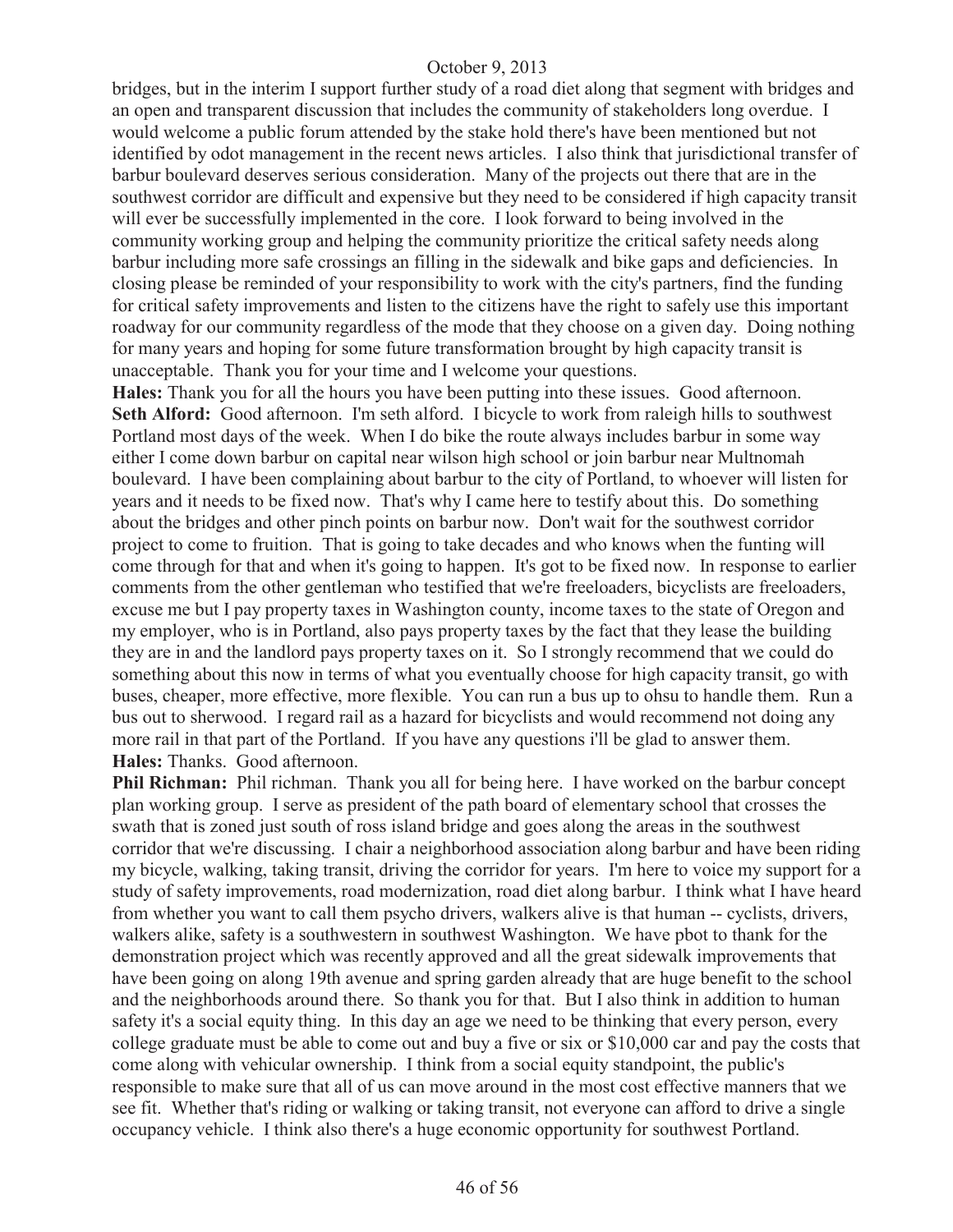Overwhelmingly as I talk to other people around the city they don come to southwest Portland because the only way to get there is to drive. They don't feel safe riding their bike. Transit maybe takes too long. So it's always disappointing to hear other Portlanders' feelings about southwest Portland. I think improving barbur particularly given that it's the straightest and most level route to and from downtown creates a huge economic opportunity. With connectivity of the new milwaukie light-rail bridge and the gift street bridge that's already in place regardless of what's done on barbur you're going to have a lot of people wanting to go to southwest from there. Thank you for your time.

**Hales:** Thank you. Any questions for this panel? Thank you all. Thanks for coming. **Hales:** Good afternoon.

**Chris Smith:** Good afternoon. Mayor, members of council i'm chris smith, a member of the planning and sustainability commission but i'm testifying as an individual this afternoon. I would like to speak -- I absolutely endorse you supporting this plan. I would like to speak to you primarily about barbur boulevard. I would fully endorse the comments of roger averbeck and associate myself with those. He made many of the points much more eloquently than I could. Personally I can say that I bicycle the stretch of barbur from the barbur transit center into downtown and my home in northwest Portland about once every two weeks year round. I clench me wrists as I grip my handlebars, go through those two bridges every time. Understand how people feel about those. I had the privilege of being the planning and sustainability representative. We have a wonderful vision that will be supported by the transit plan to have a series of -- support mid rise development and allow barbur to be a place where people can work, live, shop and rec rate as part of a community as opposed to being essentially an alternative to i-5. Today odot manages barbur as an overflow valve for i-5. I see that as being akin to setting your parking requirements for the day after thanksgiving and having all that capacity unused the rest of the year. We're doing the same thing with barbur's potential as a -- potential as a place. Ultimately Portland should be pursuing a jurisdictional transfer with odot to make barbur a importantly city street that can support our vision of healthy, connected city under the Portland plan and create great places that will be very difficult to achieve if barbur is managed the way it is. I want to join those thanking commissioner novick for studying the road diet. I would ask you to amp up the level of urgency. You talked about the odot bridge construction period as being an opportunity to collect data. I would like to suggest we should have our plan figured out by then and the odot construction project should be the opportunity to implement whatever we decide is best for the community. Thank you. **Hales:** Thank you.

**Craig Beebe:** Good afternoon. I'm craig beebe, chair of Portland bicycle advocacy committee and i'm are resident of southeast Portland but i'm a lewis and clark alum. Intimately familiar with it. The club wrote to you to urge the city work with odot, metro and relevant regional partners to study strategies to improve safety for peek walking and riding bicycles in the corridor. Adopted in june. We recognize barbur represents significant strategic opportunity to create a safer, better connected not work for people on bicycles an on foot. We also recognize the current level of safety is dismal, putting people into direct danger with lack of sidewalks, and high speed traffic. We thank commissioner novick and for publicly committing pbot to a further investigation of improvements for bike and pedestrian safety in the near term. It will remain vital to engage others in the project as well as local stakeholders. So let's be clear. Every day that we wait to study resolves an issue is a day that could end in the loss or interruption of more lives. Every day we wait is another delay to achieving the city's adopted goals of active transportation. So we're pleased the city will not wait to study this issue. Thanks to commissioner novick's direction to pbot. We look forward to the progress and celebrating a safer barbur with you all in the near term, not in a decade. Thank you for your time, carefully conversation.

**Hales:** Thank you.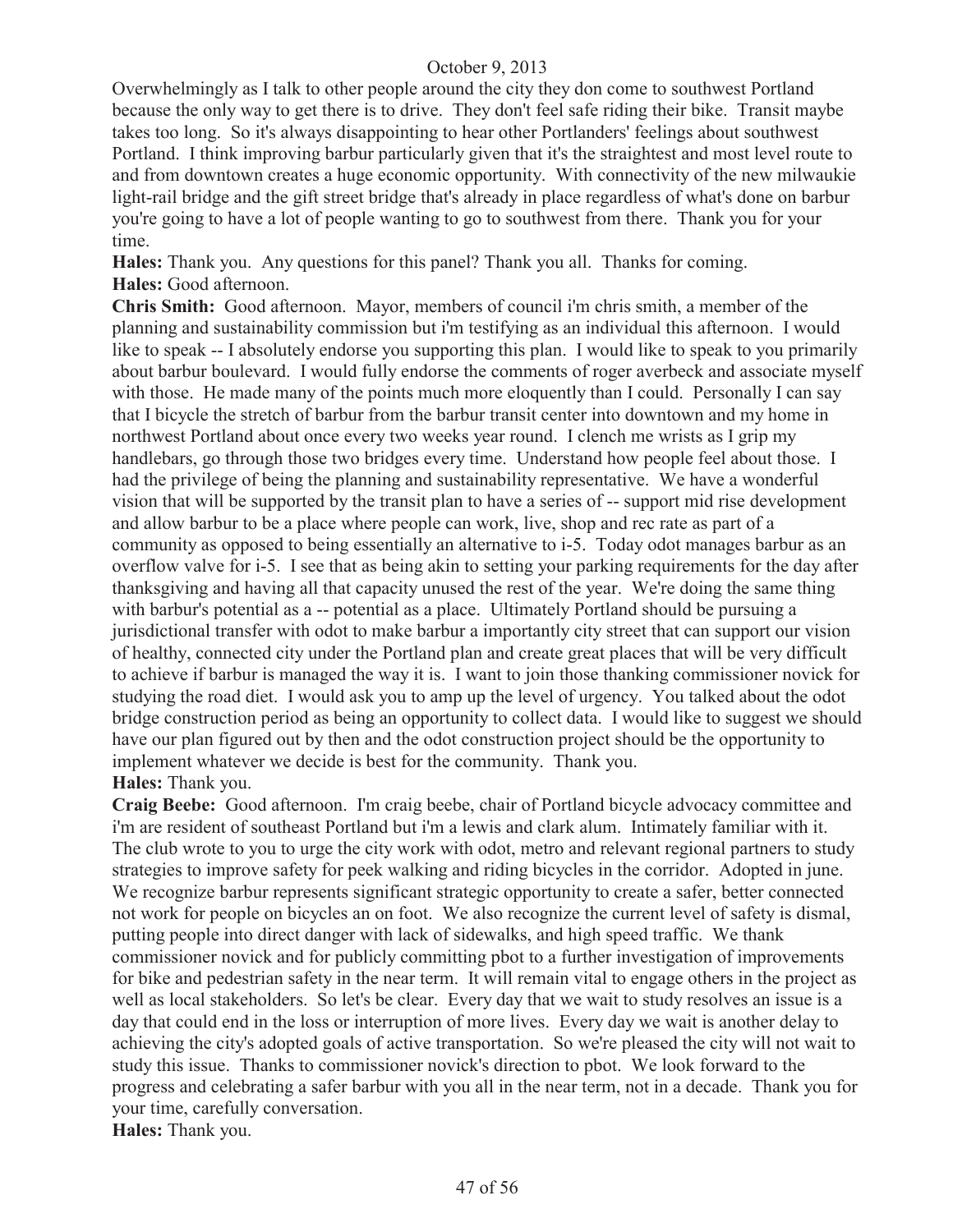**Aaron Brown:** Greetings, i'm aaron brown. I'm here representing Oregon walks, the state's walking advocacy organization of which i'm board president. I'm here to express my organization's profound thanks for commissioner novick's promise to study congestion impact, lane reconfigure ration designed to provide space, separation and safety for all those who travel on southwest barbur. Our organization is committed to advocating for safe walks throughout Portland and few need it more than barbur. The city acknowledged the need by designating barbur as one of its first high crash corridors. As the preeminent rote connecting southwest Portland neighborhoods to each or an 9 city centre it's deplorable many of the stretches are severely lacking in the most basic infrastructure for people traveling across that corridor on foot this. Study that commissioner novick I say unprecedented because the organization I represent today has been working to get safe places to welcome back on barbur since 1999. Commissioner Fritz, your beloved Oregon ducks, that's the last time they lost to the huskies. [laughter]

**Fritz:** You had to mention that.

**Brown:** I did.

**Hales:** Trying to jinx us.

**Brown:** In 1999 the street scape plan was fund through a management grant staffed by public employees. Our 2010 action plan getting around on foot expressed frustration that projects for walking were eligible for regional funds but if has been language on projects for years. We did a study in 2009 that found 86% favored adding more sidewalks. 82% wanted better crosswalks and 76% better access to bus stops. We have been working we have had people represented on the - updates for the comprehensive plan. We have a long, extensive history of petitioning the city to make this vital southwest Portland main street more safe for those who need it most. Your promised study will empower us to make the right decision to build a better barbur to prevent future injury and fatalities. Mayor hales you mentioned the importance of a thoughtful, deliberative, collaborative, inclusive process for the southwest corridor process and Oregon walks looks forward to working with you to make barbur better for all users. Thank you.

**Hales:** Thank you.

Fish: One question for you, Craig. Thanks again for the thoughtful way you do your follow-up as a city club of Portland chair. We talked about this in the past. This is your umpteenth visit relating to reports that you have issued or things you have testified on. We appreciate the follow-up. **Beebe:** Absolutely.

**Fish:** The matter before us today is whether we support the resolution here. I take it your testimony is in keeping with we've heard from several people which is put additional sense of urgency into some of the planning around the bike piece. Based on what the commissioner in charge has said and the vibe you're getting from council are you recommending do you have enough confidence we should adopt this resolution?

**Beebe:** You know, to the extent that our committee the charge we have in the report that club members adopted doesn't mention the southwest corridor per se. Our main goal is to use it as an opportunity to raise the issue of safety on barbur boulevard. As an individual I feel great about the southwest corridor plan but the city club does not have a particular position on that southwest corridor recommendations over all. We're satisfied that commissioner novick's direction meets the request that we had made about raising the issue of studying safer bicycling and walking on barbur boulevard.

**Fish:** Thank you. **Hales:** Thank you all. Appreciate it. **\*\*\*\*\*:** Michael, how are you? **\*\*\*\*\*:** How are you? **\*\*\*\*\*:** Good. **Hales:** Go ahead, please.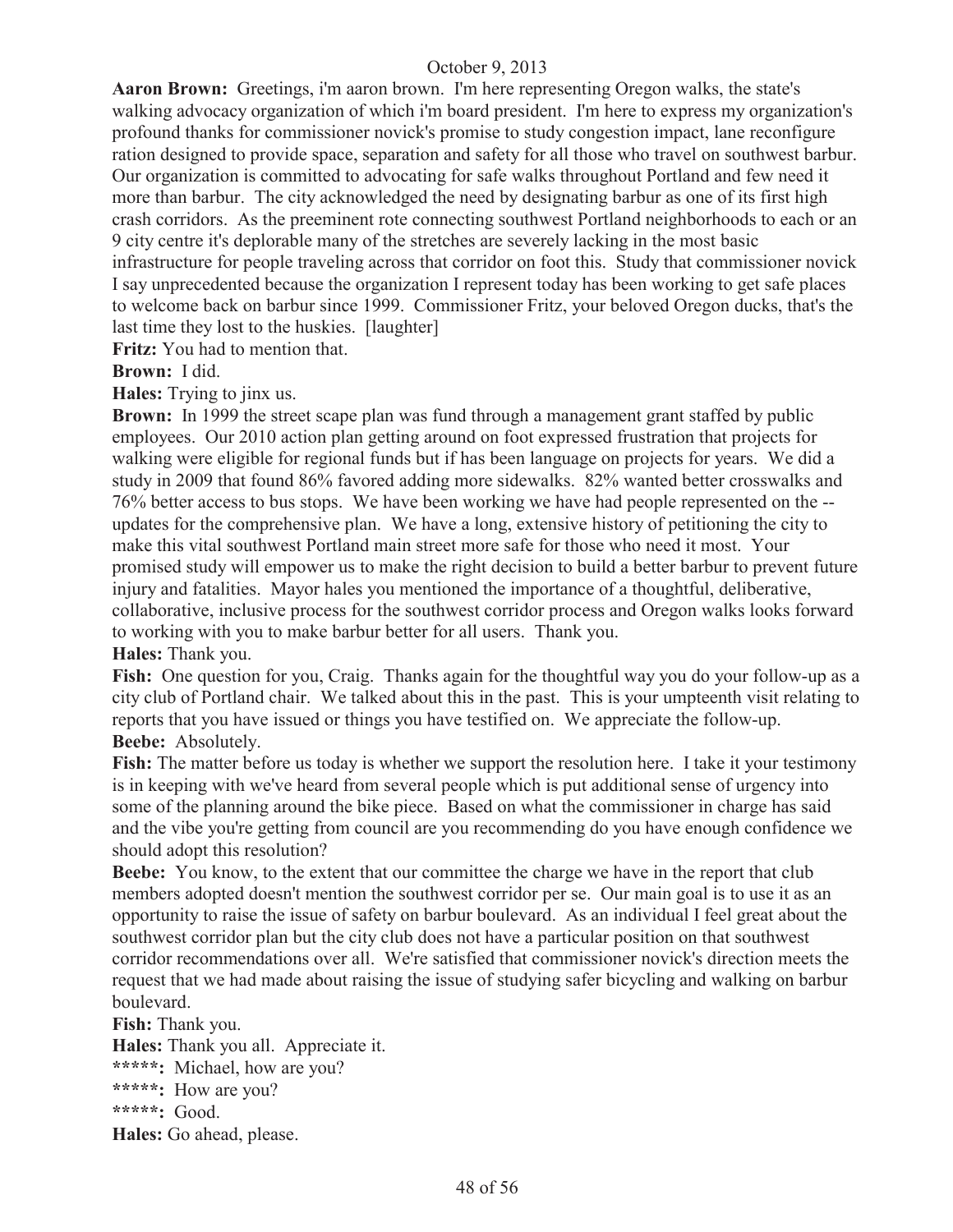**Michael Harrison:** Good afternoon. I'm michael harrison representing Oregon health an science university. Ohsu is very excited about the possibility of high capacity transit in southwest Portland. Ohsu investments heftly in programs that encourage alternative transportation from subsidies for bicycling to work and using trimet to streetcar service and carpool incentives. Our employees live throughout the city and many on Portland's north, east an west sides have access to world class transit that will increase in 2015 with the newest light-rail line. As a result of this access and our incentives well over half our employees choose means other than driving alone to get to work but they are limited by available infrastructure and increasing the quality of transit service in southwest Portland will make our jobs that much easier. That's what the southeast corridor project is all about. We urge the adoption of the resolution before you. Long term vision ass side ohsu has been working with our neighborhood associations on two ideas for near term active transportation projects. Modest trail improvements, connecting existing barbur boulevard transit with -- these projects would connect markham hill to the willamette river and all points in between. And leverage the city's investment in the pedestrian bridge. We're very excited about these near term improvements are also addressed in the resolution before you, at least the concept of having near term improvements are addressed in the resolution before you. We have had very productive conversations about different ideas with city staff. We thank you for your time. **Hales:** Thank you.

**Don Baack:** Mayor hales, i'm chair of southwest trails and I speak for them today. First off road diet. I'm a very ambivalent about the road diet. As someone who is really interested in seeing improved bicycle capacity and safety, I think it's really important that we address this. But the road diet i'm not sure is the answer to this because we have a lot of communities that may be very directly affected by traffic. My understanding from commission knorr vehicle is doing the study and implementing on a test basis during the construction on those two bridges I think is extremely important because if we have a lot of diverted traffic we then can recorrect and say, no, that isn't going to work. Look at reversible lain or new bridges. That to me is extremely important because what happened in hillsdale all of a sudden the streets were crowded with cars because we had express bus to ohsu. That changed a lot of lives where they parked, what they did. We did it totally unexpected. We don't want that to happen all over southwest in the same way. So I really commend commissioner novick for moving ahead. I think I would do the same. I just want to make sure we make a lot of good feedback and really good measurement of all the routes, especially diversion routes, so people understand what is happening. Everyone goes out and takes their four minute. [audio not understandable] whatever. They need a really good data on what's happening there. I really appreciate that. I want to segue from that to one of the projects that I think would be really important. It also ties in with the changes on the bridges. That is the red electric trail, one of the projects extremely important. Metro modeling of this shows huge amounts of pent-up bicycle demand going from particularly the south -- ohsu facilities on the river coming across the new pedestrian bridge, up to hillsdale where we don't have to be on the roads. Safe pedestrian and bicycle facility. We could do this with very, very minimal investment by getting the right staffs to work together to get the right of way figured out with the state and city then getting -- we can develop a pedestrian route through this area and build it now. You'll get it done in a few days once we get the permits and things done t. Will take a year but the investment would be very minimal. Once we see the potential of that we can get funding foregoing along and making it a bicycle way. It's a very clear way to make this work. I'm not trying to take away from barbur, just a supplement to it. The second one I want to follow on with whitaker trail we talked about here. What we need there, whitaker trail need drainage put in. The adjacent property owner is using parks land needs to put in world class drainage, not something that will plug up. We need a little concrete, stairs, handrails and lighting. We got \$200,000 would solve the problem. We have hundreds of people a day already using it and once we get the crossing it's before g-route so people that can't use the tram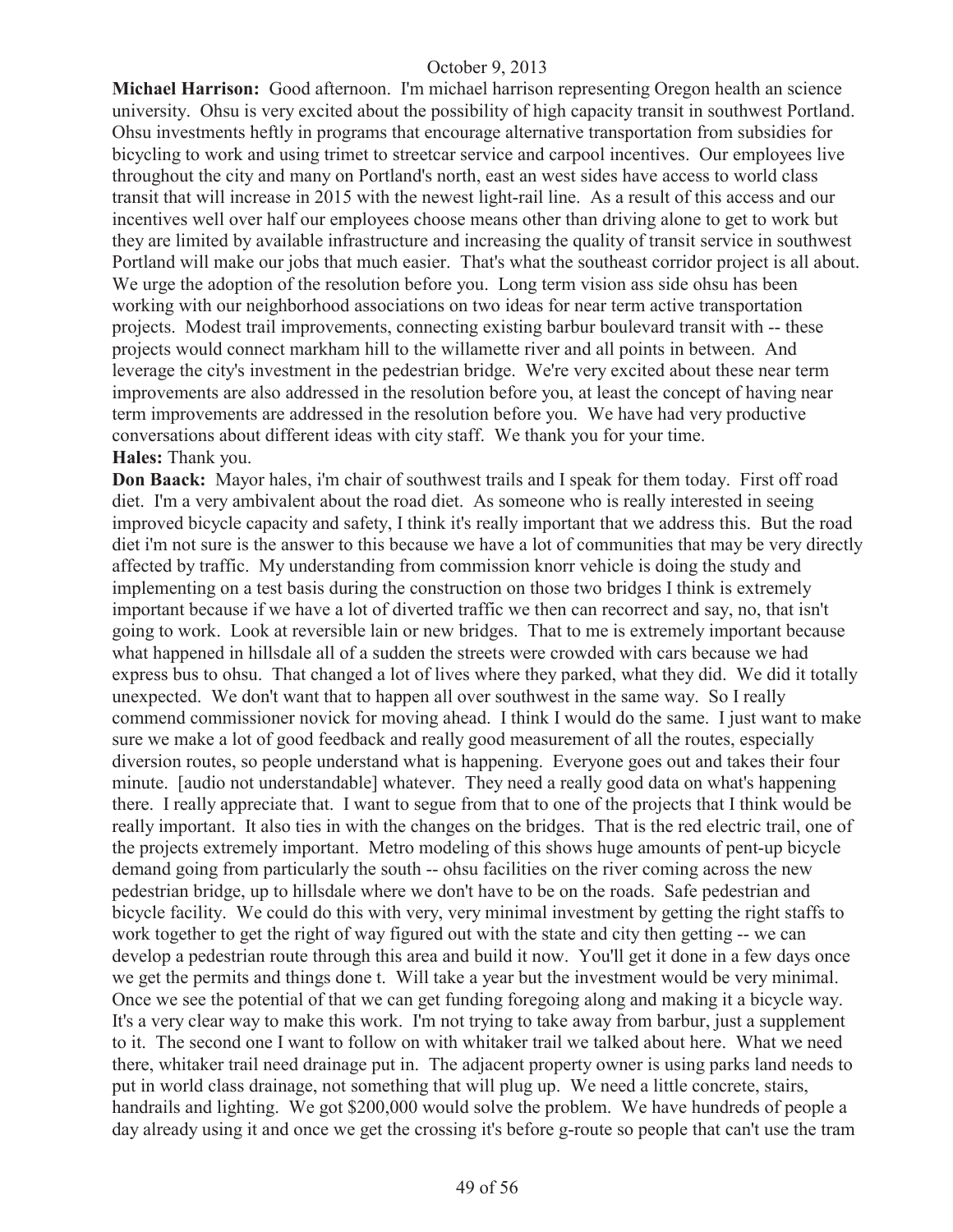on sundays will use this. Anyone at ohsu who wants to get to the hospital from the bottom for exercise will walk up the trail. So it's a really important connection. It's been in derelict condition for a long time. Trails we felt we could do but we did not want to take on the concrete stairs. It's adjacent to property owners' parks appeared they should be addressing that. I just really urge these two little projects which we could fund for minimal dollars in the next year. Let's get on with them. You have our full support to make this happen.

**Hales:** Thanks for your work.

**Peter Welte:** While a student at Portland state I raced throughout the pacific nw on psu cycling team. One of the most memorable times was a road race out in the middle of nowhere in Montana. We started out with [?]40 riders, stayed together for the first loop. Near the start of the second loop, one rider from the university of Idaho attacked halfway up on one of the longest climbs. The remainder of the fellows assumed we would catch him on the ascent, but upon reaching the top, he was halfway to the horizon. From there it was an all out sprint to catch the leader. Ten miles later, still going full speed we rounded a bend in the road and new trouble caught our attention. Less than 30 seconds ahead was a herd of cattle, slowly meandering along right in our path. The leaders were split, to pull back or ride through? Momentum and the most aggressive riders won the arguments and in moments we had cattle raising a ruckus, shooting left and right, while stressed riders raced through the stampede. That was terrifying. But I have to admit a little bit fun. But I didn't come here to talk about cattle and racing. I share this story so you can fully appreciate what I mean when I say that to ride across the barbur viaduct on a dark and rainy night with a stampede of steel chasing you down, swerving left at the last minute swiping past with inches to spare can be equally terrifying and not fun at all. I greatly appreciate any action you can take to quickly improve safety and comfort for all users on barbur blvd. Thank you.

#### **Hales:** Thank you.

**Saltzman:** One question, Michael. So it was characterized earlier by the homestead association that ohsu was neutral on high capacity transit options. Is that correct?

**Harrison:** Not to put words in anton's mouth, I think he was saying neutral on a decision on alignment. Whether it would be a tunnel under Marquam hill or on barbur or on naito. Ohsu hasn't taken a position on a preferred alignment at this point. Not that we're not interested, but because we're waiting for additional information. We're supportive certainly of a full study of alignment options, including a tunnel, so that the best decision can be made. We certainly want a direct connection to ohsu, but at this point, haven't sort of decided whether that would have to be marquam hill or whether that could be south waterfront, with the connection that we have by the tram. And I think that that's what anton was suggesting.

**Saltzman:** Ok. And do agree with, with anton's concern about the language in the resolution? Putting all our eggs in the tunnel option for ohsu? And, and if there is no tunnel, there is no, I mean, you can read the language different ways but his point is that it seems to be putting all the eggs in the tunnel basket, and probably needs to be reworded.

**Harrison:** Right. Well, I think it's fair to say that, that no matter how the project is designed and developed, it's a challenge to serve ohsu, if you are, you know, starting with the prospect that you are going to be, you know, that you are going to be on barbur, you have to find a way to get up the hill, which is a challenge, or find way to get down to south waterfront, which can be a challenge. I think the challenge can be surmounted, it's up to coming up with the best idea to make it happen. My read of the resolution is, is This morning, I felt it was, it was pretty clear that, that the council would be directing the region to, to include a robust study of the potential for, for a light rail alignment. I don't think that we have any concerns about the language that, that was discussed between anton and yourselves, maybe making it a bit broader in mode and in alignment. We would love to see the best, ideal, sorry, the best idea prevail. We're very big rings on the map that were shown at the beginning with about 12,000 folks that are on the hill. And the students in 2014 are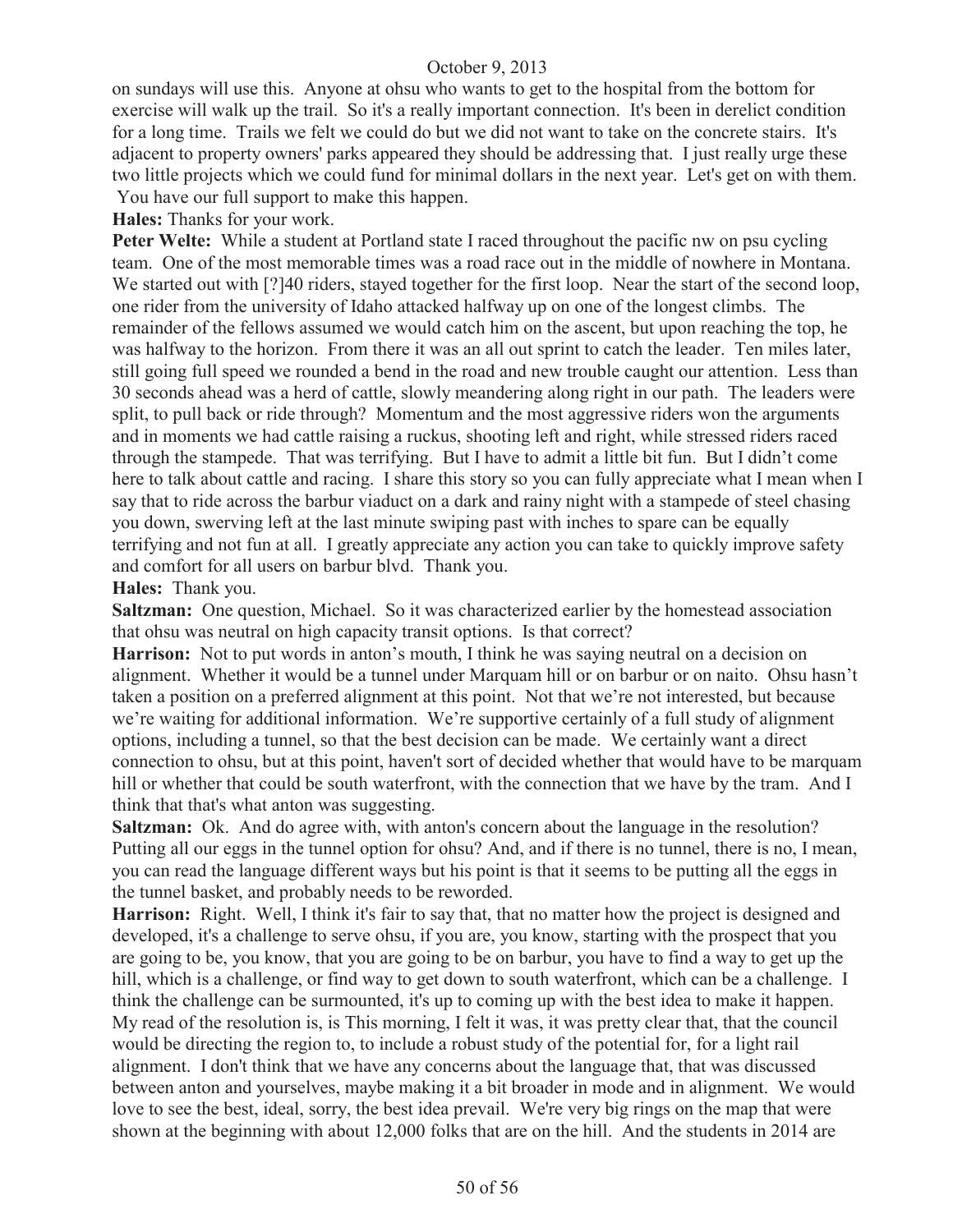going to start their morning in the new schnitzer campus. So, we have, we have a lot of connection needs, and look forward to seeing the best, what the best minds come up with.

**Hales:** Other questions for this panel? Thank you all very much. We're going to consider the resolution.

**Novick:** Mayor, I think it would be worth having a bit of council discussion before we go to a vote, and the commissioner and I were discussing about the amendment.

**Fritz:** And that's in relation -- thank you commissioner Novick-- to the concerns brought kup by homestead and ohsu, to refine the language at the bottom of page 2, the last bullet. And I wondered if you had a proposed language.

**Novick:** I was going simply say the council directs staff to evaluate the land use impact and transportation needs associated with the various options for high capacity transit on the areas of Marquam hill, and the hillsdale town center, and I think that addresses the homestead's concern, which is they want to, to have an evaluation of the land use impact and transportation needs associated with any of the options that we might wind up persuing on those areas. So, if we - whether it's a tunnel option or whether it's at barbur only light rail or barbur only bus rapid transit. **Fritz:** I'm going to move the amendment and suggest that we add in addition to marquam hill and hillsdale town center and pcc sylvania because there is a similar concern as to the other at that point to connect to pcc sylvania, and add similar angst, although the folks were unable to be here today regarding the road options versus tunnel options.

**Novick:** So Marquam hill, hillsdale town center and pcc sylvania?

**Fritz:** Yes, so the proposed amendment is to add, to delete the tunnel option and, and insert various options for high capacity transit, and on the areas of Marquam hill, hillsdale town center and pcc sylvania.

**Hales:** And that's in motion and a second?

**Novick:** So move.

**Hales:** Any further discussion? Staff seems to indicate that we're not derailing the process to use a bad pun. Nowhere near as good as we heard earlier.

**\*\*\*\*\*:** Right.

**Novick:** Which, by the way, I have to give credit to my chief of staff.

**Hales:** That was a doozy. And the roll call on the amendment first.

**Novick:** Aye.

**Fritz:** I am scared to hear your staff is coming up with puns, aye.

**Fish:** Aye.

**Saltzman:** Aye.

**Hales:** Aye and on the resolution itself.

**Novick:** Actually, we still have -- I think it would be nice to have a bit further discussion. After question from commissioner Fish.

**Fish:** I wanted to make sure that we were clear as to the commitments made to some of the things that came before us that are not in the resolution, so can I get a further clarification of commissioner novick, your intentions around the road diet and the further study and perhaps, a time line and how you intend to incorporate that with the higher level --

**Novick:** Well, I made it clear that I wanted to separate the discussion of the study of the road diet from what we're doing today because what we're doing today is affirming our, hopefully, our agreement with the rest of the region, and on the southwest corridor plan, and what I explained to people advocating for study of the road diet is that that's something that i'm committed to doing, in the coming months. Regardless of whether there were any such thing as a southwest corridor plan. And I think that, that the fact that odot is going to be doing some work on the vermont and Newberry bridges which is going to, I think, divert traffic from barbur will give us some data in terms of the studying what the effects of a road diet would be. Outside the southwest corridor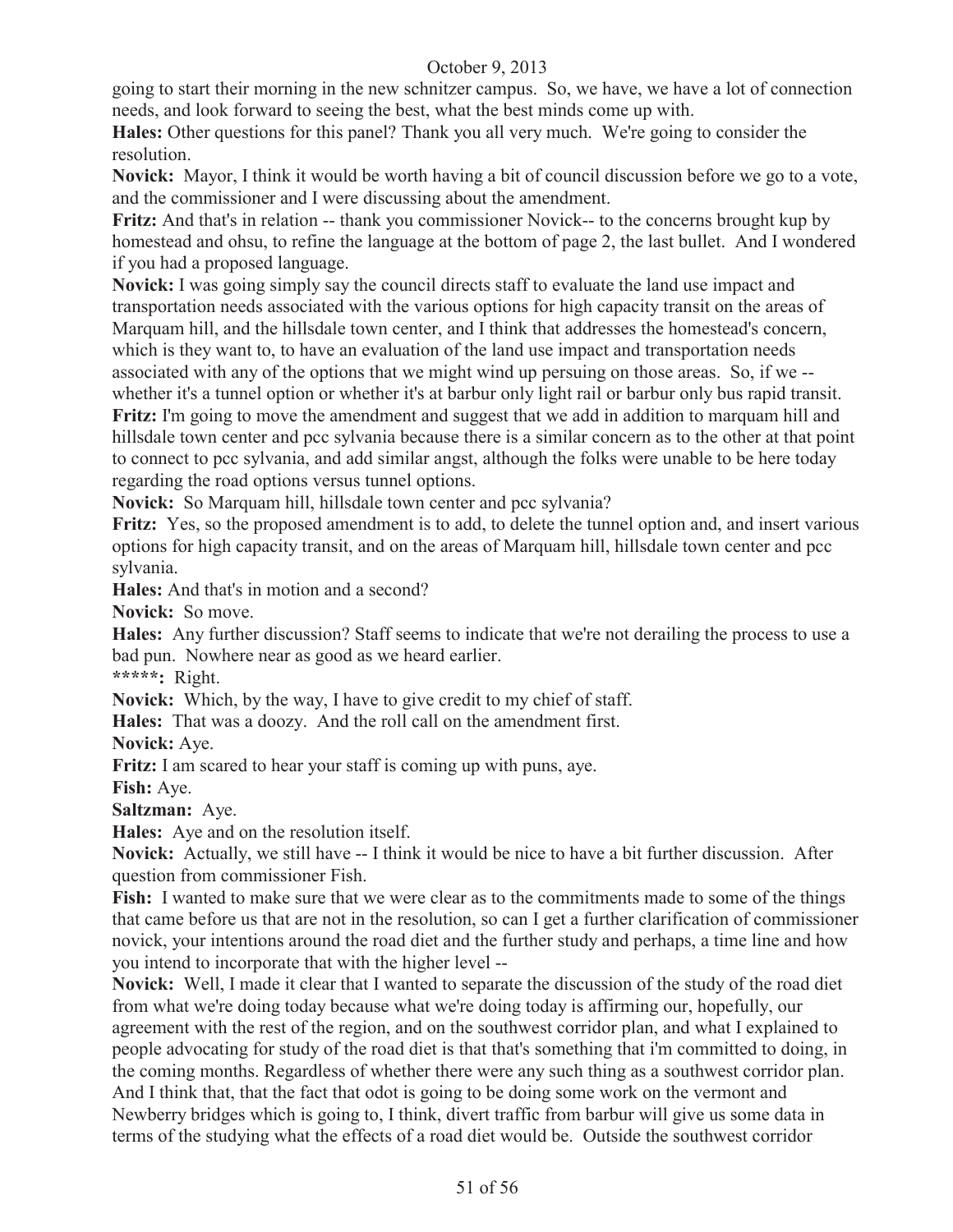process, I would like to do a study of the barbur road diet and that, that there is a lot of people, that feel very passionately, that of course we should do a road diet and I also got an email from the Portland freight committee this morning saying that, of course, we should not do a road diet, and there is at least one elected official that represents the southerly part of the region over the weekend who said well, I thought that we agreed we were going to do a road diet, so i'm committed to doing a study, but everybody should understand the gist, there are people in favor of implementing a road diet, and there are also people who have concerns about it, and --

**Fish:** I've been getting emails from people saying we should use rate payer dollars to fund the road diet. [laughter] Thank you for clarifying that on the record because I see no need to modify the resolution based on the clear expressions of intent by the commissioner in charge. Thank you. **Hales:** Further discussion, and then let's take a vote.

**Novick:** I want to first say that, that it's, it's -- that, that one of the great things, the transportation commissioner, having a chance to join all these regional committees and, and see how well our region works together on these transportation issues. And I would be delighted if it would, to become the eighth jurisdiction to express our support for, for the southwest corridor plan. And, and so, thank you, mayor hales, for putting me in this position where I can talk to people from Washington county and, and everywhere else in the region. And, and also, I wanted to follow up on commissioner Fish's comment about equity. I mean, we are committed in the southwest corridor as in the rest of the city of Portland, to becoming a region, even more a region where, where we have access to transit, and we have opportunities for active transportation and, and one of the effects of that is we should, we should, people should have a chance to save money. And they should be healthier and save money on health care. And they get to spend less money on, on cars. And but, we have to be careful that, that we don't wind up with communities where the, the prices of homes are so high, in those areas with the best access to transit, and transportation, that only rich people get a chance to take advantage of the opportunity to save money. So, I share your concern about the fact that we don't have the tool of mandatory inclusionary zoning and look forward to working with, as you said, council member stacy and sam chase and others on how we make sure that the southwest corridor plan doesn't become a gentrification plan. And I also wanted to, to -- Although we're talking about a long-term plan, involving high capacity transit options, we know that won't be implemented for years, that we are also, also very committed to, to near term transportation improvements, that tri-met is committed to, to improving the transit in the southwest region and, and before we have high capacity transit, we're committed to looking at short-term safety and access options, so, the fact that we're talking about a long-term plan doesn't mean that we're not doing what we can to improve the transportation environment in southwest. Finally, the, on personal note, I have to say that i, as a southwest resident, need to be reminded there are transportation problems in southwest because, because I am, I live a four-block walk from Multnomah village town center, and there is one bus that runs a block from, from my house, and there is another bus that's five blocks away, and so, to me, I mean, transportation in southwest is just all perfectly fine, and I don't know why anybody has any problems. So, I appreciate the frequent reminders that others are not quite as lucky. And I am pleased to vote aye.

**Fritz:** Commissioner novick and I will have to have more conversations at the burlingame fred meyer. I live in deep southwest Portland, and near pcc sylvania. First, thanks to council member stacey, not only for your leadership on this project but staying until the end of the Hearing as well as giving your remarks at the beginning, and for acknowledging my participation. I was glad when mayor hales first got into office to be able to dive into this project for a couple of months and because I have lived in the deep southwest Portland for the last 27 years and I acknowledged marion fitzgerald's service to our community, three decades, she was doing this long before I started but she and I both, had children at marquam elementary school, which is the only title 1 low income school on the west side. And the there is the one sidewalk in our neighborhood thanks to her, and others.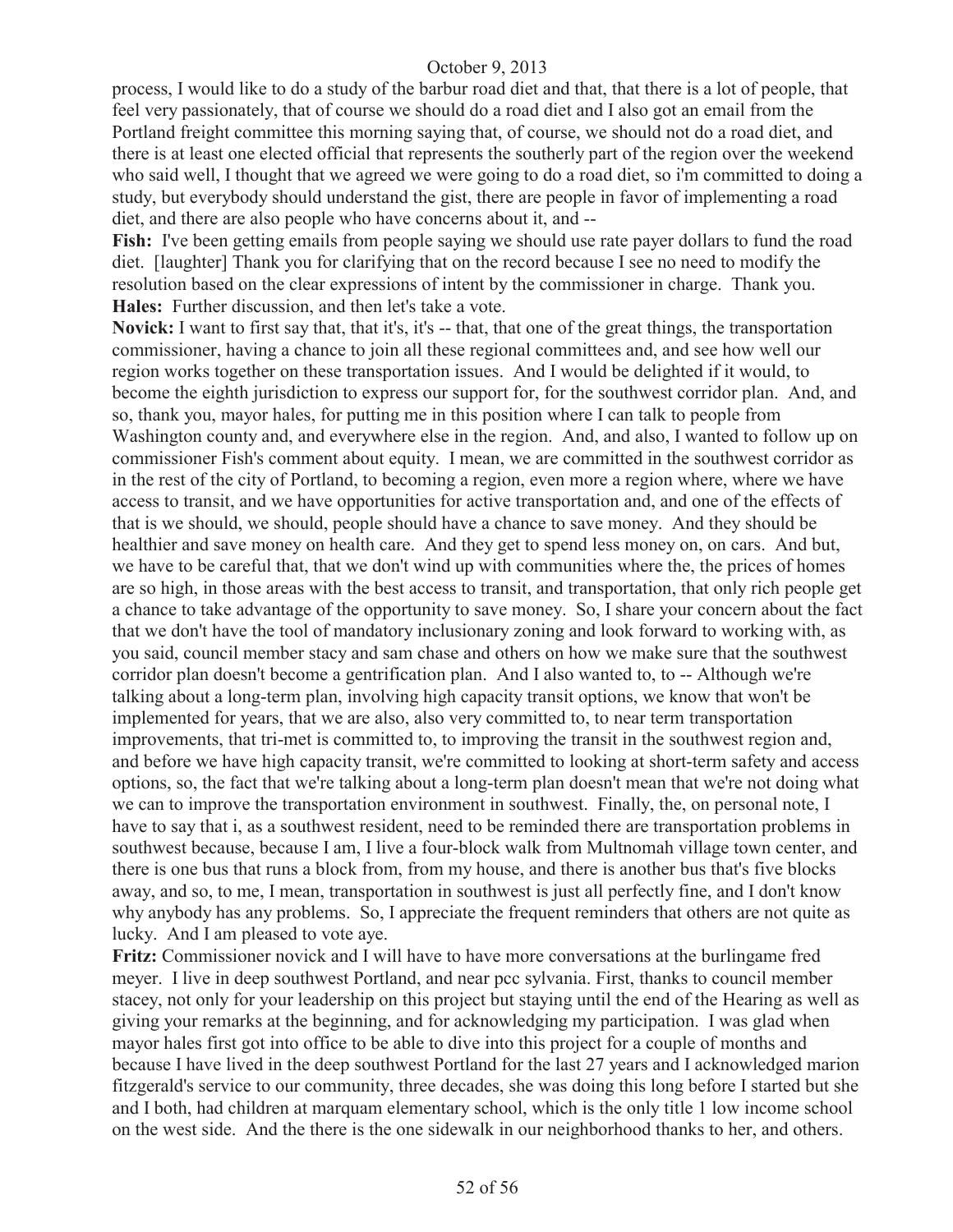And when we were doing the southwest community plan in 1995, we asked the children at marquam elementary what kinds of improvements they would like and one of my questions is that, that fairly new land use chair at the neighborhood association was to ask people where would you like sidewalks. And the overwhelming response, was wherever there are not any. I was reminded that after I had gone through a couple of the meetings at the southwest corridor study and, and went back to my now 23-year-old daughter who was five years old, and obviously, in kindergarten when we were doing that study. And, and went back, and said we're going to have a rapid bus or light rail on barbur, isn't that great? And she looked at me and said mom, I just want sidewalks. So, it's been a long time, and we just want Sidewalks, and many of us just want sidewalks, and I would like to walk to the safeway, without getting run over, it's that simple for me. So, I appreciate that there is something, some things that we can do before we get to the high capacity transit, and thanks again to tri-met for staying until the end of the hearing and, and listening to, I appreciate it, and realize now that i'm coming downtown, at rush hour, and going home at rush hour. That there is, there is really great bus service if, i'm trying to get from one part southwest to another part of southwest, on sunday, I have no service in some places. And simply if, I want to go to other an rush hour it's not that great. So there is many components of basic services, and in addition to this thinking of what if, and what kinds of improvements do we want to seek over the next 20 to 25 years, there is a number of things that we can do right now, and we should do them right now. I very much appreciate commissioner novick's leadership and on transportation in general, after I had received 247 emails, on the, the barbur road diet, went next door and told him that I would be deferring to him on the road diet because I can't wait any more, especially when they are very, very, very similar. It's not identical. And I have now received 667 emails on the road diet, and then I think that it's two more messages on this subject, one from homestead and swni if I missed anybody else, i'm sorry, but it's really hard to sort through when you have 667 all on the same top issue. It's great that people are lobbying their elected officials, but I do ask you to consider, I get maybe 50 emails a day on various things that sometimes people want very urgent help on a particular project with development services or something of that nature. And if I have to wade through 50 to 100 emails a day all on the same topic, it is very difficult for me to attend to other constituent's concerns, it's impossible for me to respond to all the 667 emails on the road diet. So I publicly state, I defer to the commissioner in charge on that topic and I appreciate the input. In the future, the petitions that come with one email, I get the picture. And that's much more manageable for me, to be able to respond to the petition sender that I have heard and what my response is rather than trying to respond for all that many folks, especially when we're doing other controversial topics at the same time, as we have been over the last week or two. And, and so, in response to that, i'm glad that, anton vetterlien brought homestead's concern to our attention, and that commissioner novick accepted the friendly amendment, and I think that makes it stronger. We have in the past had folks from haines street being concerned about the connections to, to pcc sylvania, and councilor Stacey nodding his head, I think that's very much on the radar transportation, and metro staff, as well, so, contrary to popular opinion, both, both public officials and public employees do listen to citizen input, do care about trying to get the consensus and, and responding to one person or 667. So, thank you to the Portland community, to the greater metro community for engaging on this corridor study, and because it does affect all of us, and it affects our grandparents now, and our grandchildren in the future, and I am very proud to be a part it. Aye.

**Fish:** Let me say that I associate myself with amanda's remarks, and I would be ahead of the game. And since I have a one-hour set of remarks, I would hate to not deliver them. Two things that amanda said I wanted to comment on, one is that correct is that if you think, if it's gotten to the point that commissioner Fritz is raising a cautious flag about emails, think about how we feel. Because we have another problem, which is the email you send her on friday, that she responds to on sunday night, generates another email to us saying, why are the rest of us so unresponsive. So, so, that's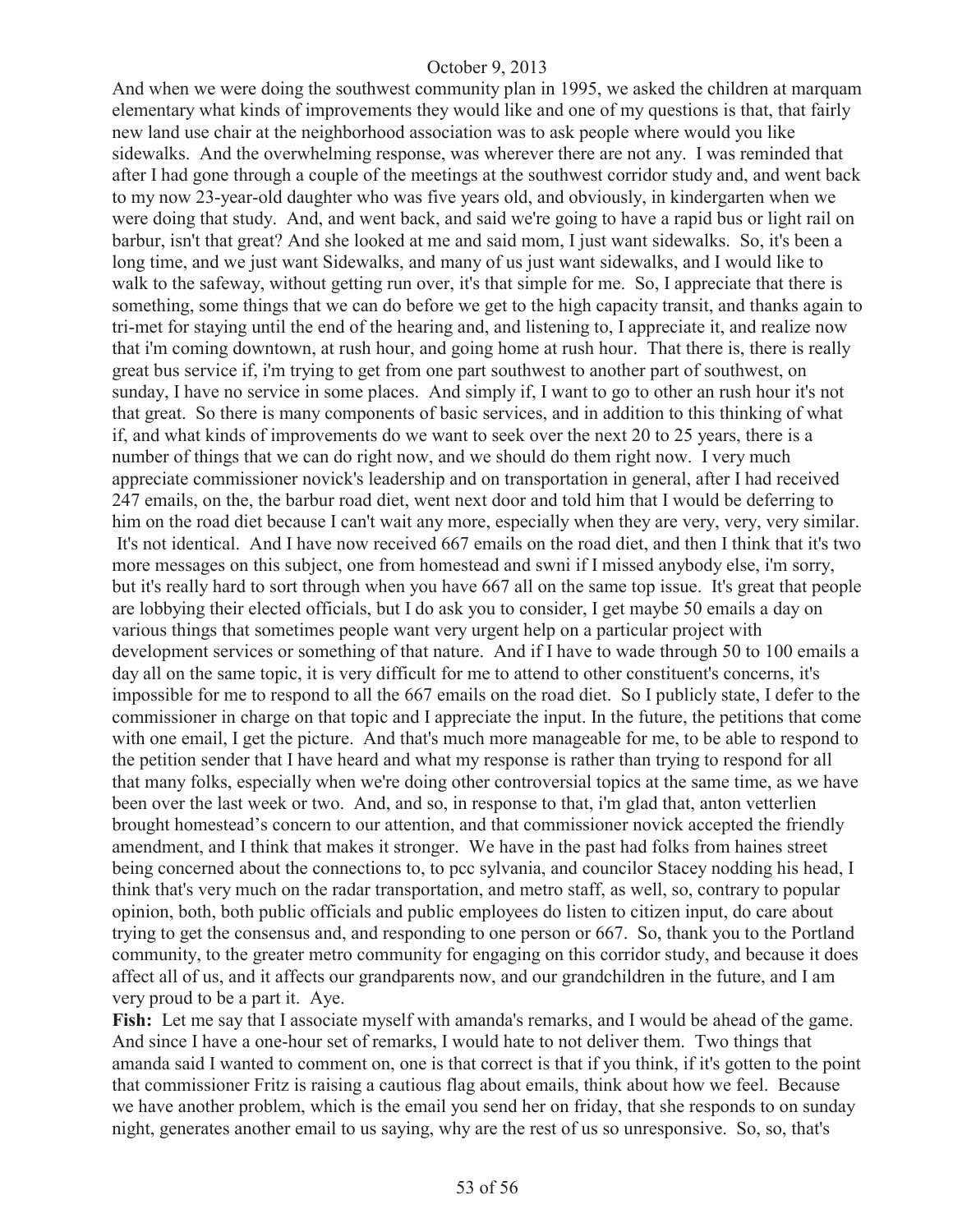number one, and number two, to the comment just made about us being responsive, to, to concerns, as the new water bureau commissioner, I inherited a binding contract to assemble the property that has the, to sell the freeman property. And in some of the, some of the letters that I received, people have said, well, why wasn't there a broader community notification of the intent to sell. So I am bound to enforce a contract that was executed last year, and I looked into this issue, and I agree. I think that we should do broader community consultation, and notification, and that should be affected with neighborhoods, and we should put a sign on the property. And it does not mean that, that folks in the community, you know, pool their resource and is buy their property but they are going to feel less aggrieved if they understand what we are doing in timely manner, and I thought that was great suggestion, so, in the water bureau, henceforth, we'll do broader community. I can't resist with a friend here, to say that when people visit me, from, from out of town, the two things that are staples are powells and the four tee and my nine-year-old keeps busting my chops a bit about how it's forte, and I have to explain, we cheat bit on the language to get the t, but, that, that it's forte, so congratulations. Steve, thank you for your great work on this, and to you and your team. And the skillful way that you brought this home. I am one of two members council that does not live in southwest. Charlie and i, unfortunately, live on the other side of the river, and we're hoping some day to get into southwest so we can join the three. But, I have a nine-year-old son. Who keeps making this noise about, about wanting to join his friends who play soccer. So, transportation, whether you live, in as I do, in northeast, or if you live in southwest, this matters. That we get the transportation issues right, this has been as usual, an extremely thoughtful hearing, and I want to thank everybody for their testimony, particularly their written testimony, and since steve, I think, the best pun of the year, one that will be hard to beat, I want to say that, that to mary anne fitzgerald, every time appear before us, you get best in class in testimony. And I appreciate the way that it's written, and so, even people like me can understand it, and it's laid out, and the copies that you send, and the other materials, and congratulations, and I know that this is on top of everything else that do, but it's a model. And we appreciate it. I'm, i'm comfortable voting aye, and again, thanks to steve and his team. Aye.

**Saltzman:** Well, I feel I need to speak up. I think i'm the reigning veteran residents of southwest. On the council. I live a half block off of barbur, I appreciate the energy and talent and the skill that's gone onto this southwest corridor plan. I think tri-met has finally agreed that, that, that this barbur needs to be the next high capacity transit corridor. And I think that, that a lot of, there is a lot of creative ideas out there. And, you know, I like the tunnel, I like, you know, I like tunnels, period, so whether it's ohsu or, or pcc sylvania, I find those ideas all very intriguing, just like at one time, you know, doing a tunnel through the hills of the west side was looked at as, as, as a strange idea, but I think that it really turned out for the best. And I would like to say that, that, that, you know, I live if, in hillsdale, and I have seen a lot of changes for the better in terms in southwest in general, we have a long ways to go in terms of being pedestrian friendly and bicycle friend but there's been a lot of changes, and I feel hillsdale is a very livable and walkable community. And, and nobody outside of southwest knows where hillsdale is, and every time I tell them, they give me that blank stare and, and it's really, you know, there's been a lot of improvements, Multnomah village, another example but we have a long way to go sass commissioner Fritz notes in her own neighborhood, too, there are some sorely lacking balanced infrastructure. So, I think this corridor plan is off to is a good start. And I appreciate commissioner novick's thoughtful and capable leadership, as well as councilor stacy's and everybody else's Work on this. Aye.

**Novick:** Commissioner, mayor hales was involved in this plan until like six weeks ago, so I can't take all the credit.

**Hales:** Let me start with some things, with general comments, or reflections, and then some specifics, and thanks to you, amanda, not just in the few months that you serve, in this capacity, on this committee, but, in all the years back when you were a neighborhood activist, working for the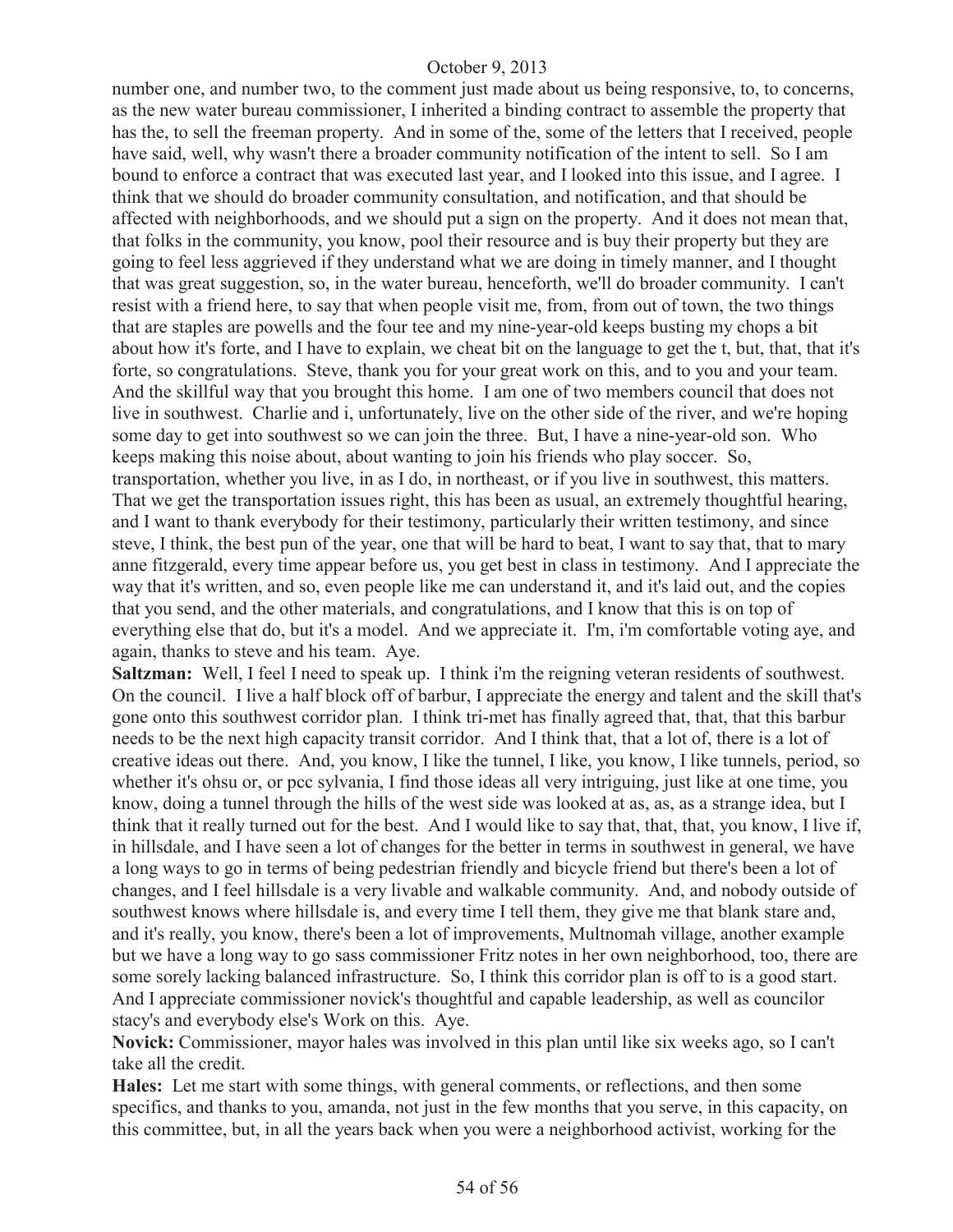betterment of southwest, and all of our neighborhoods, this was a, a classic case where, where a neighborhood activist made a difference, and then went on to make more of a difference. And commissioner novick, obviously, you have plunged into, into the issues of regional and local transportation in the city, and this is great work, and thank you, and I am glad that you are willing to, to, and enjoy serving on the committees because it goes with the assignment. And thanks to all the neighborhood activist who is put in months and years time on, on this work. And mary anne and all your colleagues here, you know, it really matters and, and I think that, that, I hope you feel it's making difference. I do believe that myself, and seeing the progress that we're making. So, let me start with some general comments. Commissioner Fish earlier, referred to this Oregon values and release, police study that was released last friday. And adam davis made presentation to the city club, the city council actually is going to get a presentation on the, the Portland's specific data that came out of that study. As, at the beginning of our budget process to help ground us and what our constituents value and believe. And that will be helpful to us, but, you can already see in the statewide results of that survey, some important, some important underpinnings to this work. One is that, that statewide, people, believe that, that climate change is serious, and, and that we need to change our lives on how we, on how we transport ourselves, and everything that we use. It is a climate change, and i'm talking statewide. In Oregon--

**Fish:** 72% of Oregonians are willing to make a change in their lifestyle to address climate change. **Hales:** That's a big deal. Maybe not what one would have expected a few years ago. We look at less on transit and inner city railway and it's not just a Portland thing, we have just seen the statewide numbers. We are not on tangent here, with respect to what our constituents want. And believe. In fact, we're congruent with that. And then, to the more specific, I was very glad about, about anton's point and, and the council's response to it. One, I think this language is much better. And makes sure we're not just looking at, at, at evaluating The plus and is minuses of the tunnel and moving on, but, because there are two seemingly, seemingly conflicting practices that we need to get right in this work, one is deliberation and we need to be thoughtful and methodically and inclusive like I said earlier, and we also need to be innovative. We need to come up with something new and different. And, and that's, that's, that's happened here before. And we have an aerial tram, the only one in the country, that connection ohsu to the south waterfront, solved a major placemaking and transportation problem, in a very innovative and ultimately very cost effective way. We have the first modern streetcar in the united states. We have a new bridge under construction across the river, and that's going to, to be all modes but automobiles, so, we've been innovative before here and, and this corridor has challenges that cry out for that innovation, ohsu is vertically and horizontally not in a convenience location. With respect to this corridor. And pcc, and another major academic institution, another major destination on this corridor, not quite on the corridor. And then the other jurisdictions, there were challenges and they remain in the rest of the planning process about how do we serve downtown tigard? What about sherwood? How do we get to tualatin? And so, although this, this corridor makes a lot of sense, as the next major transit initiative, in the region, it's a tough one from a planning and engineering standpoint. So, I want to challenge all of us to, to be innovative, as well as continuing careful planning process, and be willing to be bold. Having just walked, commissioner Fritz, the new york city high line with my daughter and my wife on sunday, seeing that bold and innovative investment in new york, one more inspiration for, for why we should not be afraid of the bold move, whatever it may be. Like we were not when we built the tram, or when we built the streetcar, or, or with that wonderful, beautiful new bridge. What a concept that a bridge can be beautiful under construction, out there in the river. So, i'm going to throw that challenge out to us all, and the second reason that I was happy that we had that, discussion, discussion is that, is that although we are one big, happy family here, and we work well together as a region, we, as, as the five leaders of the city of Portland, have a particular responsibility to our neighborhoods to make sure that, that this, this project serves our